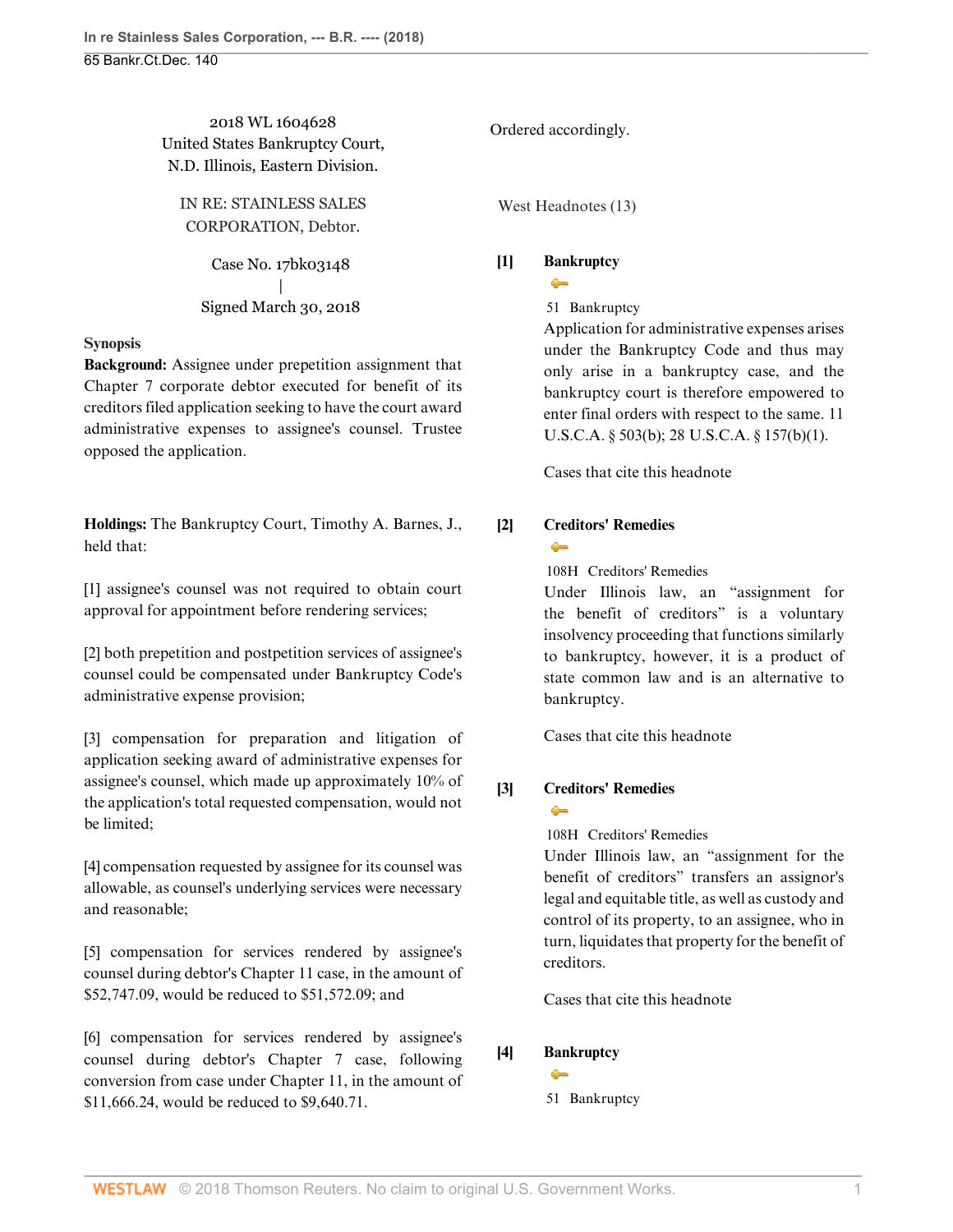Administrative expense statute providing for allowance, as priority expense, of reasonable compensation for professional services rendered by attorney of entity whose own expenses are "allowable" as administrative expense does not require the actual award of administrative expenses. [11](http://www.westlaw.com/Link/Document/FullText?findType=L&pubNum=1000546&cite=11USCAS503&originatingDoc=I146039b037bc11e888d5f23feb60b681&refType=SP&originationContext=document&vr=3.0&rs=cblt1.0&transitionType=DocumentItem&contextData=(sc.History*oc.AlertsClip)#co_pp_6ad60000aeea7) [U.S.C.A. § 503\(b\)\(4\).](http://www.westlaw.com/Link/Document/FullText?findType=L&pubNum=1000546&cite=11USCAS503&originatingDoc=I146039b037bc11e888d5f23feb60b681&refType=SP&originationContext=document&vr=3.0&rs=cblt1.0&transitionType=DocumentItem&contextData=(sc.History*oc.AlertsClip)#co_pp_6ad60000aeea7)

[Cases that cite this headnote](http://www.westlaw.com/Link/RelatedInformation/DocHeadnoteLink?docGuid=I146039b037bc11e888d5f23feb60b681&headnoteId=204423205700720180424064559&originationContext=document&vr=3.0&rs=cblt1.0&transitionType=CitingReferences&contextData=(sc.History*oc.AlertsClip))

### <span id="page-1-0"></span>**[\[5\]](#page-8-1) [Bankruptcy](http://www.westlaw.com/Browse/Home/KeyNumber/51/View.html?docGuid=I146039b037bc11e888d5f23feb60b681&originationContext=document&vr=3.0&rs=cblt1.0&transitionType=DocumentItem&contextData=(sc.History*oc.AlertsClip))**

#### $\bullet$

### [51](http://www.westlaw.com/Browse/Home/KeyNumber/51/View.html?docGuid=I146039b037bc11e888d5f23feb60b681&originationContext=document&vr=3.0&rs=cblt1.0&transitionType=DocumentItem&contextData=(sc.History*oc.AlertsClip)) Bankruptcy

Counsel for assignee under prepetition assignment that corporate debtor executed for benefit of its creditors was not required to obtain court approval for appointment before rendering services; assignee was a custodian, not a trustee or an entity with comparable duties such as a debtor in possession. [11](http://www.westlaw.com/Link/Document/FullText?findType=L&pubNum=1000546&cite=11USCAS327&originatingDoc=I146039b037bc11e888d5f23feb60b681&refType=LQ&originationContext=document&vr=3.0&rs=cblt1.0&transitionType=DocumentItem&contextData=(sc.History*oc.AlertsClip)) [U.S.C.A. § 327.](http://www.westlaw.com/Link/Document/FullText?findType=L&pubNum=1000546&cite=11USCAS327&originatingDoc=I146039b037bc11e888d5f23feb60b681&refType=LQ&originationContext=document&vr=3.0&rs=cblt1.0&transitionType=DocumentItem&contextData=(sc.History*oc.AlertsClip))

[Cases that cite this headnote](http://www.westlaw.com/Link/RelatedInformation/DocHeadnoteLink?docGuid=I146039b037bc11e888d5f23feb60b681&headnoteId=204423205700820180424064559&originationContext=document&vr=3.0&rs=cblt1.0&transitionType=CitingReferences&contextData=(sc.History*oc.AlertsClip))

## <span id="page-1-1"></span>**[\[6\]](#page-9-0) [Bankruptcy](http://www.westlaw.com/Browse/Home/KeyNumber/51/View.html?docGuid=I146039b037bc11e888d5f23feb60b681&originationContext=document&vr=3.0&rs=cblt1.0&transitionType=DocumentItem&contextData=(sc.History*oc.AlertsClip))**

### $\bullet$

[51](http://www.westlaw.com/Browse/Home/KeyNumber/51/View.html?docGuid=I146039b037bc11e888d5f23feb60b681&originationContext=document&vr=3.0&rs=cblt1.0&transitionType=DocumentItem&contextData=(sc.History*oc.AlertsClip)) Bankruptcy

Both prepetition and postpetition services of counsel for assignee under prepetition assignment that corporate debtor executed for benefit of its creditors could be compensated under Bankruptcy Code's administrative expense provision. [11 U.S.C.A. § 503\(b\)](http://www.westlaw.com/Link/Document/FullText?findType=L&pubNum=1000546&cite=11USCAS503&originatingDoc=I146039b037bc11e888d5f23feb60b681&refType=SP&originationContext=document&vr=3.0&rs=cblt1.0&transitionType=DocumentItem&contextData=(sc.History*oc.AlertsClip)#co_pp_a83b000018c76).

[Cases that cite this headnote](http://www.westlaw.com/Link/RelatedInformation/DocHeadnoteLink?docGuid=I146039b037bc11e888d5f23feb60b681&headnoteId=204423205700920180424064559&originationContext=document&vr=3.0&rs=cblt1.0&transitionType=CitingReferences&contextData=(sc.History*oc.AlertsClip))

## <span id="page-1-4"></span>**[\[7\]](#page-9-1) [Bankruptcy](http://www.westlaw.com/Browse/Home/KeyNumber/51/View.html?docGuid=I146039b037bc11e888d5f23feb60b681&originationContext=document&vr=3.0&rs=cblt1.0&transitionType=DocumentItem&contextData=(sc.History*oc.AlertsClip))**

### $\bullet$

[51](http://www.westlaw.com/Browse/Home/KeyNumber/51/View.html?docGuid=I146039b037bc11e888d5f23feb60b681&originationContext=document&vr=3.0&rs=cblt1.0&transitionType=DocumentItem&contextData=(sc.History*oc.AlertsClip)) Bankruptcy

Reasonableness requirement under Bankruptcy Code's administrative expense provision applied to compensation awarded to counsel for assignee under prepetition assignment that corporate debtor executed for benefit of its creditors. [11 U.S.C.A. § 503\(b\)](http://www.westlaw.com/Link/Document/FullText?findType=L&pubNum=1000546&cite=11USCAS503&originatingDoc=I146039b037bc11e888d5f23feb60b681&refType=SP&originationContext=document&vr=3.0&rs=cblt1.0&transitionType=DocumentItem&contextData=(sc.History*oc.AlertsClip)#co_pp_6ad60000aeea7)  $(4).$  $(4).$ 

[Cases that cite this headnote](http://www.westlaw.com/Link/RelatedInformation/DocHeadnoteLink?docGuid=I146039b037bc11e888d5f23feb60b681&headnoteId=204423205701020180424064559&originationContext=document&vr=3.0&rs=cblt1.0&transitionType=CitingReferences&contextData=(sc.History*oc.AlertsClip))

### <span id="page-1-5"></span>**[\[8\]](#page-10-0) [Bankruptcy](http://www.westlaw.com/Browse/Home/KeyNumber/51/View.html?docGuid=I146039b037bc11e888d5f23feb60b681&originationContext=document&vr=3.0&rs=cblt1.0&transitionType=DocumentItem&contextData=(sc.History*oc.AlertsClip))**  $\rightarrow$

[51](http://www.westlaw.com/Browse/Home/KeyNumber/51/View.html?docGuid=I146039b037bc11e888d5f23feb60b681&originationContext=document&vr=3.0&rs=cblt1.0&transitionType=DocumentItem&contextData=(sc.History*oc.AlertsClip)) Bankruptcy

Bankruptcy court must make an independent finding of reasonableness in determining administrative expense claim. [11 U.S.C.A. §](http://www.westlaw.com/Link/Document/FullText?findType=L&pubNum=1000546&cite=11USCAS503&originatingDoc=I146039b037bc11e888d5f23feb60b681&refType=LQ&originationContext=document&vr=3.0&rs=cblt1.0&transitionType=DocumentItem&contextData=(sc.History*oc.AlertsClip)) [503](http://www.westlaw.com/Link/Document/FullText?findType=L&pubNum=1000546&cite=11USCAS503&originatingDoc=I146039b037bc11e888d5f23feb60b681&refType=LQ&originationContext=document&vr=3.0&rs=cblt1.0&transitionType=DocumentItem&contextData=(sc.History*oc.AlertsClip)).

[Cases that cite this headnote](http://www.westlaw.com/Link/RelatedInformation/DocHeadnoteLink?docGuid=I146039b037bc11e888d5f23feb60b681&headnoteId=204423205701120180424064559&originationContext=document&vr=3.0&rs=cblt1.0&transitionType=CitingReferences&contextData=(sc.History*oc.AlertsClip))

## <span id="page-1-2"></span>**[\[9\]](#page-11-0) [Bankruptcy](http://www.westlaw.com/Browse/Home/KeyNumber/51/View.html?docGuid=I146039b037bc11e888d5f23feb60b681&originationContext=document&vr=3.0&rs=cblt1.0&transitionType=DocumentItem&contextData=(sc.History*oc.AlertsClip))**

 $\bullet$ 

### [51](http://www.westlaw.com/Browse/Home/KeyNumber/51/View.html?docGuid=I146039b037bc11e888d5f23feb60b681&originationContext=document&vr=3.0&rs=cblt1.0&transitionType=DocumentItem&contextData=(sc.History*oc.AlertsClip)) Bankruptcy

Compensation requested by assignee under prepetition assignment that corporate debtor executed for benefit of its creditors for preparation and litigation of application seeking award of administrative expenses for assignee's counsel, which made up approximately 10% of the application's total requested compensation, would not be limited to range of 3% to 5% of the hours of the main case, given the unusual circumstances of the case. [11 U.S.C.A. § 543](http://www.westlaw.com/Link/Document/FullText?findType=L&pubNum=1000546&cite=11USCAS543&originatingDoc=I146039b037bc11e888d5f23feb60b681&refType=LQ&originationContext=document&vr=3.0&rs=cblt1.0&transitionType=DocumentItem&contextData=(sc.History*oc.AlertsClip)).

[Cases that cite this headnote](http://www.westlaw.com/Link/RelatedInformation/DocHeadnoteLink?docGuid=I146039b037bc11e888d5f23feb60b681&headnoteId=204423205701220180424064559&originationContext=document&vr=3.0&rs=cblt1.0&transitionType=CitingReferences&contextData=(sc.History*oc.AlertsClip))

#### <span id="page-1-6"></span>**[\[10\]](#page-12-0) [Federal Civil Procedure](http://www.westlaw.com/Browse/Home/KeyNumber/170A/View.html?docGuid=I146039b037bc11e888d5f23feb60b681&originationContext=document&vr=3.0&rs=cblt1.0&transitionType=DocumentItem&contextData=(sc.History*oc.AlertsClip))**  $\triangle$

[170A](http://www.westlaw.com/Browse/Home/KeyNumber/170A/View.html?docGuid=I146039b037bc11e888d5f23feb60b681&originationContext=document&vr=3.0&rs=cblt1.0&transitionType=DocumentItem&contextData=(sc.History*oc.AlertsClip)) Federal Civil Procedure

Under the American Rule, each litigant pays his own attorney fees, win or lose, unless a statute or contract provides otherwise.

[Cases that cite this headnote](http://www.westlaw.com/Link/RelatedInformation/DocHeadnoteLink?docGuid=I146039b037bc11e888d5f23feb60b681&headnoteId=204423205701320180424064559&originationContext=document&vr=3.0&rs=cblt1.0&transitionType=CitingReferences&contextData=(sc.History*oc.AlertsClip))

## <span id="page-1-3"></span>**[\[11\]](#page-12-1) [Bankruptcy](http://www.westlaw.com/Browse/Home/KeyNumber/51/View.html?docGuid=I146039b037bc11e888d5f23feb60b681&originationContext=document&vr=3.0&rs=cblt1.0&transitionType=DocumentItem&contextData=(sc.History*oc.AlertsClip))**

 $\bullet$ 

[51](http://www.westlaw.com/Browse/Home/KeyNumber/51/View.html?docGuid=I146039b037bc11e888d5f23feb60b681&originationContext=document&vr=3.0&rs=cblt1.0&transitionType=DocumentItem&contextData=(sc.History*oc.AlertsClip)) Bankruptcy

Compensation requested by assignee under prepetition assignment that corporate debtor executed for benefit of its creditors for assignee's counsel was allowable, where counsel's underlying services were necessary and reasonable. [11 U.S.C.A. § 503\(b\)\(4\).](http://www.westlaw.com/Link/Document/FullText?findType=L&pubNum=1000546&cite=11USCAS503&originatingDoc=I146039b037bc11e888d5f23feb60b681&refType=SP&originationContext=document&vr=3.0&rs=cblt1.0&transitionType=DocumentItem&contextData=(sc.History*oc.AlertsClip)#co_pp_6ad60000aeea7)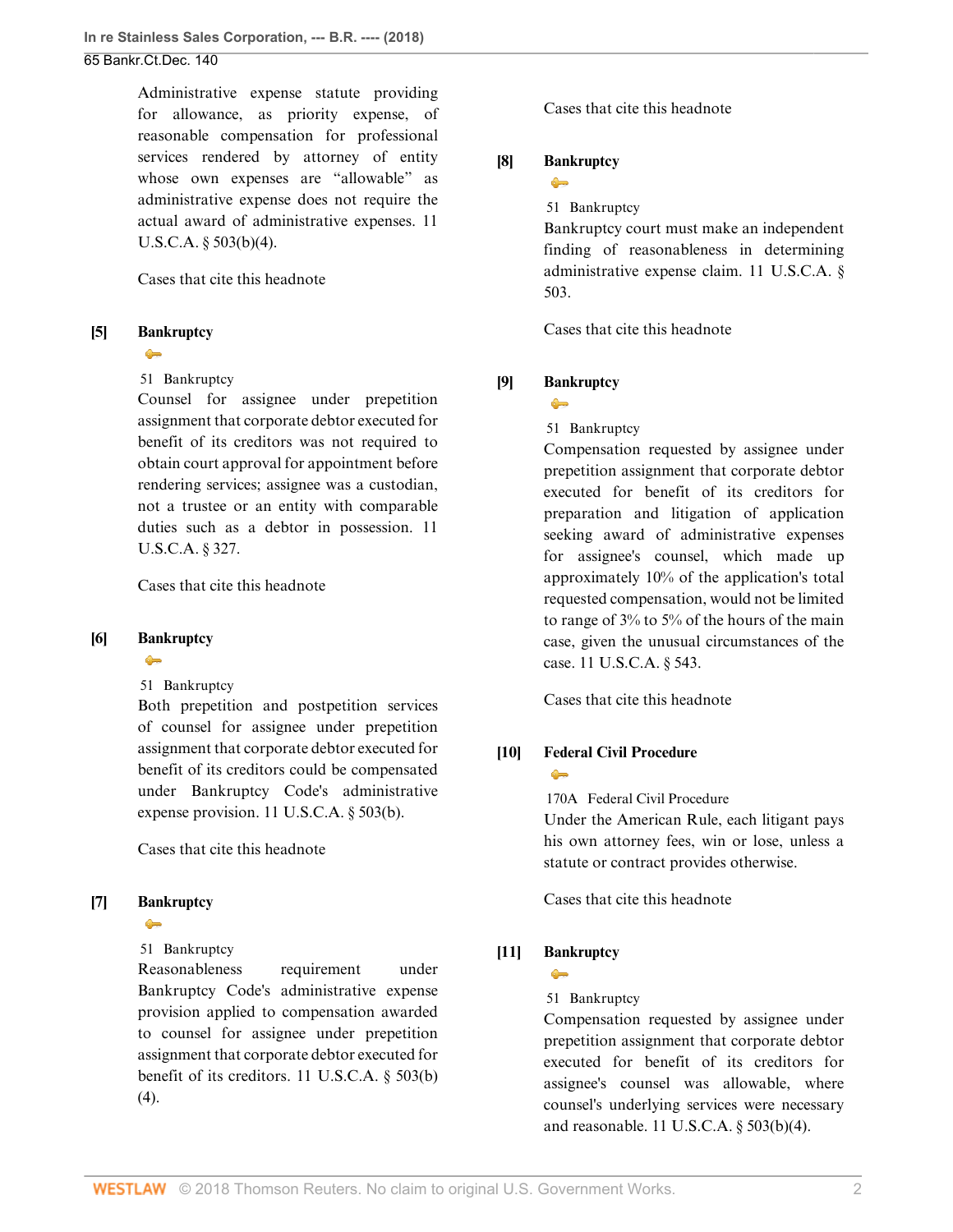[Cases that cite this headnote](http://www.westlaw.com/Link/RelatedInformation/DocHeadnoteLink?docGuid=I146039b037bc11e888d5f23feb60b681&headnoteId=204423205701420180424064559&originationContext=document&vr=3.0&rs=cblt1.0&transitionType=CitingReferences&contextData=(sc.History*oc.AlertsClip))

#### <span id="page-2-0"></span>**[\[12\]](#page-13-0) [Bankruptcy](http://www.westlaw.com/Browse/Home/KeyNumber/51/View.html?docGuid=I146039b037bc11e888d5f23feb60b681&originationContext=document&vr=3.0&rs=cblt1.0&transitionType=DocumentItem&contextData=(sc.History*oc.AlertsClip))**

#### $\rightarrow$

### [51](http://www.westlaw.com/Browse/Home/KeyNumber/51/View.html?docGuid=I146039b037bc11e888d5f23feb60b681&originationContext=document&vr=3.0&rs=cblt1.0&transitionType=DocumentItem&contextData=(sc.History*oc.AlertsClip)) Bankruptcy

Compensation requested by assignee under prepetition assignment that corporate debtor executed for benefit of its creditors for services rendered by assignee's counsel during debtor's Chapter 11 case, in the amount of \$52,747.09, would be reduced to \$51,572.09, to account for the absence of substantiation of the need for certain taxi expenses, as well as a small amount of time that was either purely clerical in nature or of no benefit to the client. [11](http://www.westlaw.com/Link/Document/FullText?findType=L&pubNum=1000546&cite=11USCAS503&originatingDoc=I146039b037bc11e888d5f23feb60b681&refType=SP&originationContext=document&vr=3.0&rs=cblt1.0&transitionType=DocumentItem&contextData=(sc.History*oc.AlertsClip)#co_pp_6ad60000aeea7) [U.S.C.A. § 503\(b\)\(4\).](http://www.westlaw.com/Link/Document/FullText?findType=L&pubNum=1000546&cite=11USCAS503&originatingDoc=I146039b037bc11e888d5f23feb60b681&refType=SP&originationContext=document&vr=3.0&rs=cblt1.0&transitionType=DocumentItem&contextData=(sc.History*oc.AlertsClip)#co_pp_6ad60000aeea7)

[Cases that cite this headnote](http://www.westlaw.com/Link/RelatedInformation/DocHeadnoteLink?docGuid=I146039b037bc11e888d5f23feb60b681&headnoteId=204423205701520180424064559&originationContext=document&vr=3.0&rs=cblt1.0&transitionType=CitingReferences&contextData=(sc.History*oc.AlertsClip))

### <span id="page-2-1"></span>**[\[13\]](#page-13-1) [Bankruptcy](http://www.westlaw.com/Browse/Home/KeyNumber/51/View.html?docGuid=I146039b037bc11e888d5f23feb60b681&originationContext=document&vr=3.0&rs=cblt1.0&transitionType=DocumentItem&contextData=(sc.History*oc.AlertsClip))**

# $\rightarrow$

## [51](http://www.westlaw.com/Browse/Home/KeyNumber/51/View.html?docGuid=I146039b037bc11e888d5f23feb60b681&originationContext=document&vr=3.0&rs=cblt1.0&transitionType=DocumentItem&contextData=(sc.History*oc.AlertsClip)) Bankruptcy

Compensation requested by assignee under prepetition assignment that corporate debtor executed for benefit of its creditors for services rendered by assignee's counsel during debtor's Chapter 7 case, following conversion from case under Chapter 11, in the amount of \$11,666.24, would be reduced to \$9,640.71, to account for a total of 255 items sent by certified mail, without any description of the need for certified mail as opposed to regular United States mail. [11 U.S.C.A. § 503\(b\)\(4\)](http://www.westlaw.com/Link/Document/FullText?findType=L&pubNum=1000546&cite=11USCAS503&originatingDoc=I146039b037bc11e888d5f23feb60b681&refType=SP&originationContext=document&vr=3.0&rs=cblt1.0&transitionType=DocumentItem&contextData=(sc.History*oc.AlertsClip)#co_pp_6ad60000aeea7).

[Cases that cite this headnote](http://www.westlaw.com/Link/RelatedInformation/DocHeadnoteLink?docGuid=I146039b037bc11e888d5f23feb60b681&headnoteId=204423205701620180424064559&originationContext=document&vr=3.0&rs=cblt1.0&transitionType=CitingReferences&contextData=(sc.History*oc.AlertsClip))

#### **Attorneys and Law Firms**

[Gregory K. Stern](http://www.westlaw.com/Link/Document/FullText?findType=h&pubNum=176284&cite=0139692801&originatingDoc=I146039b037bc11e888d5f23feb60b681&refType=RQ&originationContext=document&vr=3.0&rs=cblt1.0&transitionType=DocumentItem&contextData=(sc.History*oc.AlertsClip)), [Dennis E. Quaid,](http://www.westlaw.com/Link/Document/FullText?findType=h&pubNum=176284&cite=0172192101&originatingDoc=I146039b037bc11e888d5f23feb60b681&refType=RQ&originationContext=document&vr=3.0&rs=cblt1.0&transitionType=DocumentItem&contextData=(sc.History*oc.AlertsClip)) [Monica C. O'Brien](http://www.westlaw.com/Link/Document/FullText?findType=h&pubNum=176284&cite=0209353901&originatingDoc=I146039b037bc11e888d5f23feb60b681&refType=RQ&originationContext=document&vr=3.0&rs=cblt1.0&transitionType=DocumentItem&contextData=(sc.History*oc.AlertsClip)) and [Rachel S. Sandler,](http://www.westlaw.com/Link/Document/FullText?findType=h&pubNum=176284&cite=0491719701&originatingDoc=I146039b037bc11e888d5f23feb60b681&refType=RQ&originationContext=document&vr=3.0&rs=cblt1.0&transitionType=DocumentItem&contextData=(sc.History*oc.AlertsClip)) Gregory K. Stern P.C., Chicago, IL, for Attorneys for Chapter 7 Trustee

[Kenneth J. Ottaviano](http://www.westlaw.com/Link/Document/FullText?findType=h&pubNum=176284&cite=0313183901&originatingDoc=I146039b037bc11e888d5f23feb60b681&refType=RQ&originationContext=document&vr=3.0&rs=cblt1.0&transitionType=DocumentItem&contextData=(sc.History*oc.AlertsClip)) and [Paige E. Barr](http://www.westlaw.com/Link/Document/FullText?findType=h&pubNum=176284&cite=0344795901&originatingDoc=I146039b037bc11e888d5f23feb60b681&refType=RQ&originationContext=document&vr=3.0&rs=cblt1.0&transitionType=DocumentItem&contextData=(sc.History*oc.AlertsClip)), Katten Muchin Rosenman LLP, Chicago, IL, for Attorneys for Michael J. Eber, Assignee for the Benefit of Creditors of Stainless Sales Corporation

#### MEMORANDUM DECISION

[Timothy A. Barnes,](http://www.westlaw.com/Link/Document/FullText?findType=h&pubNum=176284&cite=0319083401&originatingDoc=I146039b037bc11e888d5f23feb60b681&refType=RQ&originationContext=document&vr=3.0&rs=cblt1.0&transitionType=DocumentItem&contextData=(sc.History*oc.AlertsClip)) United States Bankruptcy Judge

**\*1** Before the court is the Application for Allowance and Payment of Administrative Expense Claim [Dkt. No. 181] (the "Application") brought by Michael J. Eber and High Ridge Partners, Inc. (together, the "Assignee") in its capacity as assignee for the benefit of creditors of Stainless Sales Corporation (the "Debtor") in the above-captioned bankruptcy case (the "Case"), seeking to have the court award an administrative expense to the Assignee's counsel Katten Muchin Rosenman LLP ("Katten"). The Application is opposed by David R. Herzog (the "Trustee"), the chapter 7 trustee of the Debtor. This matter calls into question if, and if so the extent to which, a custodian's counsel is entitled to an administrative expense, and what standards should be applied to specific time periods in a bankruptcy case.

For the reasons set forth more fully below, upon review of the parties' respective filings, the court finds that the Assignee's counsel is entitled to an administrative expense for its reasonable compensation for services rendered for the Assignee and actual, necessary expenses, in the manner set forth herein.

### **JURISDICTION**

The federal district courts have "original and exclusive jurisdiction" of all cases under title 11 of the United States Code, [11 U.S.C. § 101,](http://www.westlaw.com/Link/Document/FullText?findType=L&pubNum=1000546&cite=11USCAS101&originatingDoc=I146039b037bc11e888d5f23feb60b681&refType=LQ&originationContext=document&vr=3.0&rs=cblt1.0&transitionType=DocumentItem&contextData=(sc.History*oc.AlertsClip)) *et seq.* (the "Bankruptcy Code"). [28 U.S.C. § 1334\(a\)](http://www.westlaw.com/Link/Document/FullText?findType=L&pubNum=1000546&cite=28USCAS1334&originatingDoc=I146039b037bc11e888d5f23feb60b681&refType=SP&originationContext=document&vr=3.0&rs=cblt1.0&transitionType=DocumentItem&contextData=(sc.History*oc.AlertsClip)#co_pp_8b3b0000958a4). The federal district courts also have "original but not exclusive jurisdiction" of all civil proceedings arising under the Bankruptcy Code, or arising in or related to cases under the Bankruptcy Code. [28 U.S.C. § 1334\(b\)](http://www.westlaw.com/Link/Document/FullText?findType=L&pubNum=1000546&cite=28USCAS1334&originatingDoc=I146039b037bc11e888d5f23feb60b681&refType=SP&originationContext=document&vr=3.0&rs=cblt1.0&transitionType=DocumentItem&contextData=(sc.History*oc.AlertsClip)#co_pp_a83b000018c76). District courts may, however, refer these cases to the bankruptcy judges for their districts. [28 U.S.C. § 157\(a\).](http://www.westlaw.com/Link/Document/FullText?findType=L&pubNum=1000546&cite=28USCAS157&originatingDoc=I146039b037bc11e888d5f23feb60b681&refType=SP&originationContext=document&vr=3.0&rs=cblt1.0&transitionType=DocumentItem&contextData=(sc.History*oc.AlertsClip)#co_pp_8b3b0000958a4) In accordance with [section 157\(a\)](http://www.westlaw.com/Link/Document/FullText?findType=L&pubNum=1000546&cite=28USCAS157&originatingDoc=I146039b037bc11e888d5f23feb60b681&refType=SP&originationContext=document&vr=3.0&rs=cblt1.0&transitionType=DocumentItem&contextData=(sc.History*oc.AlertsClip)#co_pp_8b3b0000958a4), the District Court for the Northern District of Illinois has referred all of its bankruptcy cases to the Bankruptcy Court for the Northern District of Illinois. N.D. Ill. Internal Operating Procedure 15(a).

**\*2** A bankruptcy judge to whom a case has been referred may enter final judgment on any core proceeding arising under the Bankruptcy Code or arising in a case under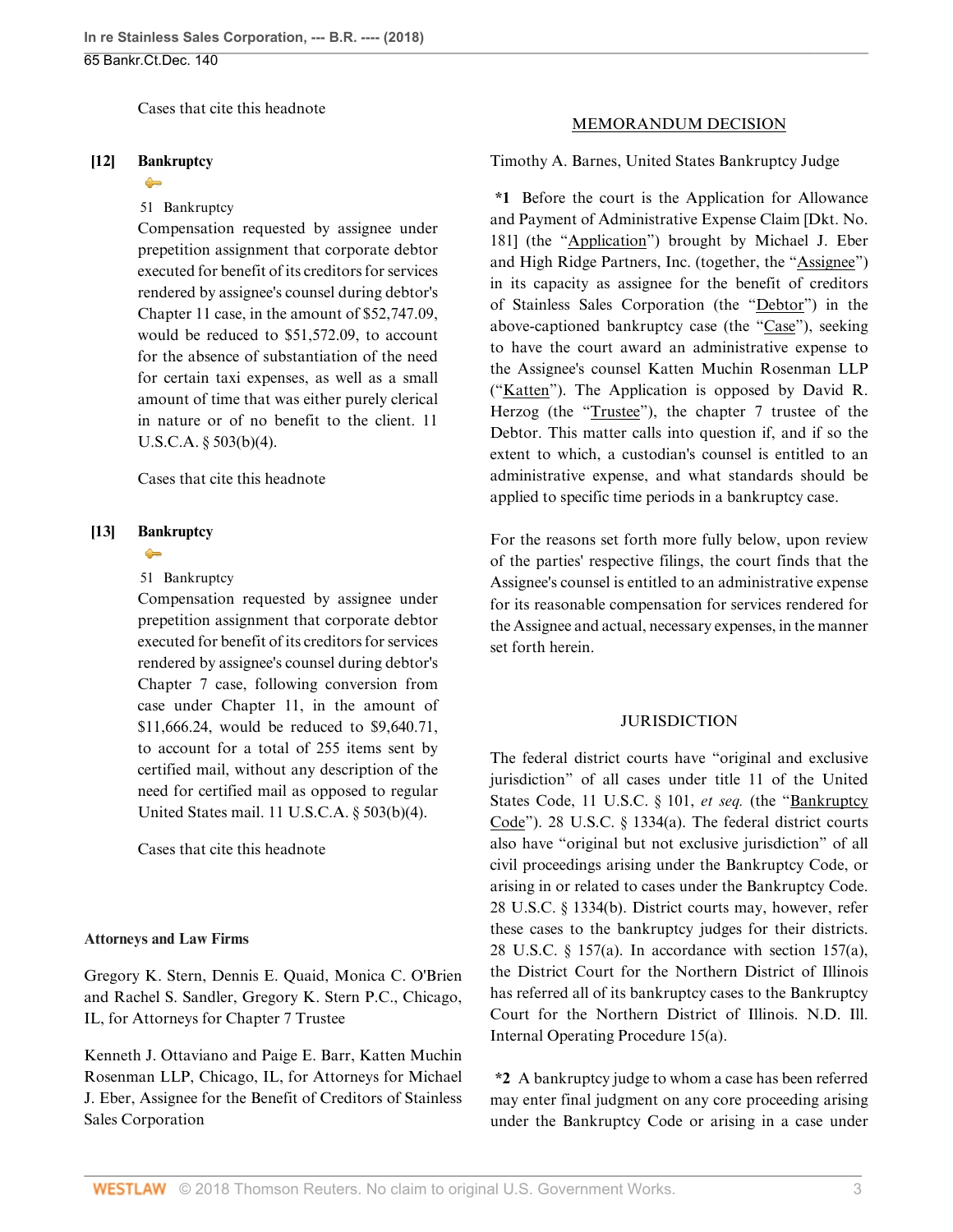the Bankruptcy Code. [28 U.S.C. § 157\(b\)\(1\)](http://www.westlaw.com/Link/Document/FullText?findType=L&pubNum=1000546&cite=28USCAS157&originatingDoc=I146039b037bc11e888d5f23feb60b681&refType=SP&originationContext=document&vr=3.0&rs=cblt1.0&transitionType=DocumentItem&contextData=(sc.History*oc.AlertsClip)#co_pp_3fed000053a85). Bankruptcy judges must therefore determine, on motion or *sua sponte*, whether a proceeding is a core proceeding or is otherwise related to a case under the Bankruptcy Code. [28 U.S.C.](http://www.westlaw.com/Link/Document/FullText?findType=L&pubNum=1000546&cite=28USCAS157&originatingDoc=I146039b037bc11e888d5f23feb60b681&refType=SP&originationContext=document&vr=3.0&rs=cblt1.0&transitionType=DocumentItem&contextData=(sc.History*oc.AlertsClip)#co_pp_d801000002763)  $§$  157(b)(3). As to the former, the court may hear and determine such matters. [28 U.S.C. § 157\(b\)\(1\)](http://www.westlaw.com/Link/Document/FullText?findType=L&pubNum=1000546&cite=28USCAS157&originatingDoc=I146039b037bc11e888d5f23feb60b681&refType=SP&originationContext=document&vr=3.0&rs=cblt1.0&transitionType=DocumentItem&contextData=(sc.History*oc.AlertsClip)#co_pp_3fed000053a85). As to the latter, the bankruptcy court may hear the matters, but may not decide them without the consent of the parties. [28](http://www.westlaw.com/Link/Document/FullText?findType=L&pubNum=1000546&cite=28USCAS157&originatingDoc=I146039b037bc11e888d5f23feb60b681&refType=SP&originationContext=document&vr=3.0&rs=cblt1.0&transitionType=DocumentItem&contextData=(sc.History*oc.AlertsClip)#co_pp_3fed000053a85) [U.S.C. §§ 157\(b\)\(1\)](http://www.westlaw.com/Link/Document/FullText?findType=L&pubNum=1000546&cite=28USCAS157&originatingDoc=I146039b037bc11e888d5f23feb60b681&refType=SP&originationContext=document&vr=3.0&rs=cblt1.0&transitionType=DocumentItem&contextData=(sc.History*oc.AlertsClip)#co_pp_3fed000053a85) & [\(c\)](http://www.westlaw.com/Link/Document/FullText?findType=L&pubNum=1000546&cite=28USCAS157&originatingDoc=I146039b037bc11e888d5f23feb60b681&refType=SP&originationContext=document&vr=3.0&rs=cblt1.0&transitionType=DocumentItem&contextData=(sc.History*oc.AlertsClip)#co_pp_4b24000003ba5); *[Wellness Int'l Network, Ltd. v.](http://www.westlaw.com/Link/Document/FullText?findType=Y&serNum=2036340204&pubNum=0000708&originatingDoc=I146039b037bc11e888d5f23feb60b681&refType=RP&fi=co_pp_sp_708_1939&originationContext=document&vr=3.0&rs=cblt1.0&transitionType=DocumentItem&contextData=(sc.History*oc.AlertsClip)#co_pp_sp_708_1939) Sharif*, — U.S. — , 135 S.Ct. 1932, 1939, 191 L.Ed.2d [911 \(2015\)](http://www.westlaw.com/Link/Document/FullText?findType=Y&serNum=2036340204&pubNum=0000708&originatingDoc=I146039b037bc11e888d5f23feb60b681&refType=RP&fi=co_pp_sp_708_1939&originationContext=document&vr=3.0&rs=cblt1.0&transitionType=DocumentItem&contextData=(sc.History*oc.AlertsClip)#co_pp_sp_708_1939); *Richer v. Morehead*[, 798 F.3d 487, 490 \(7th](http://www.westlaw.com/Link/Document/FullText?findType=Y&serNum=2036863110&pubNum=0000506&originatingDoc=I146039b037bc11e888d5f23feb60b681&refType=RP&fi=co_pp_sp_506_490&originationContext=document&vr=3.0&rs=cblt1.0&transitionType=DocumentItem&contextData=(sc.History*oc.AlertsClip)#co_pp_sp_506_490) [Cir. 2015\)](http://www.westlaw.com/Link/Document/FullText?findType=Y&serNum=2036863110&pubNum=0000506&originatingDoc=I146039b037bc11e888d5f23feb60b681&refType=RP&fi=co_pp_sp_506_490&originationContext=document&vr=3.0&rs=cblt1.0&transitionType=DocumentItem&contextData=(sc.History*oc.AlertsClip)#co_pp_sp_506_490) (noting that "implied consent is good enough"). Instead, the bankruptcy court must "submit proposed findings of fact and conclusions of law to the district court, and any final order or judgment shall be entered by the district judge after considering the bankruptcy judge's proposed findings and conclusions and after reviewing *de novo* those matters to which any party has timely and specifically objected." [28 U.S.C. § 157\(c\)\(1\)](http://www.westlaw.com/Link/Document/FullText?findType=L&pubNum=1000546&cite=28USCAS157&originatingDoc=I146039b037bc11e888d5f23feb60b681&refType=SP&originationContext=document&vr=3.0&rs=cblt1.0&transitionType=DocumentItem&contextData=(sc.History*oc.AlertsClip)#co_pp_10c0000001331).

<span id="page-3-0"></span>**[\[1](#page-0-0)]** An application for administrative expenses arises under [section 503\(b\) of the Bankruptcy Code](http://www.westlaw.com/Link/Document/FullText?findType=L&pubNum=1000611&cite=11USCAS503&originatingDoc=I146039b037bc11e888d5f23feb60b681&refType=LQ&originationContext=document&vr=3.0&rs=cblt1.0&transitionType=DocumentItem&contextData=(sc.History*oc.AlertsClip)) and thus may only arise in a bankruptcy case. The bankruptcy court is therefore empowered to enter final orders with respect to the same. *[Matilla v. Radco Merch. Servs., Inc.](http://www.westlaw.com/Link/Document/FullText?findType=Y&serNum=1990045643&pubNum=0000164&originatingDoc=I146039b037bc11e888d5f23feb60b681&refType=RP&fi=co_pp_sp_164_686&originationContext=document&vr=3.0&rs=cblt1.0&transitionType=DocumentItem&contextData=(sc.History*oc.AlertsClip)#co_pp_sp_164_686)* (*In re Radco Merch. Servs., Inc.*[\), 111 B.R. 684, 686 \(N.D. Ill. 1990\)](http://www.westlaw.com/Link/Document/FullText?findType=Y&serNum=1990045643&pubNum=0000164&originatingDoc=I146039b037bc11e888d5f23feb60b681&refType=RP&fi=co_pp_sp_164_686&originationContext=document&vr=3.0&rs=cblt1.0&transitionType=DocumentItem&contextData=(sc.History*oc.AlertsClip)#co_pp_sp_164_686) ("A claim for administrative expenses is one of the core proceedings listed in [28 U.S.C. § 157\(b\)\(2\)\(B\).](http://www.westlaw.com/Link/Document/FullText?findType=L&pubNum=1000546&cite=28USCAS157&originatingDoc=I146039b037bc11e888d5f23feb60b681&refType=SP&originationContext=document&vr=3.0&rs=cblt1.0&transitionType=DocumentItem&contextData=(sc.History*oc.AlertsClip)#co_pp_424e0000ad683)"). Further, all parties have consented to this court's entry of a final order adjudicating the Application.

Accordingly, determination of the Application is within the scope of the court's jurisdiction and constitutional authority.

### PROCEDURAL HISTORY

The court has considered the arguments of the parties at the hearing on November 29, 2017 (the "Hearing"), and has reviewed and considered the following filed documents in the Case to be relevant:

(1) The Application;

- (2) Exhibit 1 to the Application [Dkt. No. 181–1]  $("Exhibit 1")$ ;
- (3) Exhibit 3 to the Application [Dkt. No. 181–3] ("Exhibit 3");
- (4) Chapter 7 Trustee's Response to Application for Allowance and Payment of Administrative Expense Claim of Katten Muchin Rosenman LLP [Dkt. No. 191] (the "Response");
- (5) Exhibit A to the Response [Dkt. No. 191–1] ("Exhibit A");
- (6) Reply in Support of Application for Allowance and Payment of Administrative Expense Claim [Dkt. No. 199] (the "Reply"); and
- (7) Supplement to Application for Allowance and Payment of Administrative Expense [Dkt. No. 202] (the "Supplement").

The court has also considered the procedural history and previous court filings in the Case generally in determining the propriety of the Application and has found the additional filings to be relevant:

- (a) Emergency Motion To Direct Assignee [Dkt. No. 12] (the "543 Motion");
- (b) Trust Agreement and Assignment for the Benefit of Creditors of Stainless Sales Corporation (Exhibit A to the 543 Motion) [Dkt. No. 12–1] (the "Assignment Agreement");
- (c) Order Granting and Continuing Emergency Motion to Direct Assignee [Dkt. No. 25] (the "543 Order");
- (d) Second Order Granting and Continuing Emergency Motion to Direct Assignee [Dkt. No. 37];
- (e) Third Order Granting and Continuing Emergency Motion to Direct Assignee [Dkt. No. 50];
- (f) Fourth Order Granting Motion to Direct Assignee [Dkt. No. 62];
- (g) Order for Relief [Dkt. No. 47] (the "Order for Relief");
- (h) Order Converting Debtor's Case to a Case Under Chapter 7 [Dkt. No. 56] (the "Conversion Order");
- (i) Application for Allowance and Payment of Administrative Expense Claim and Request for Approval of Limited Notice [Dkt. No. 99];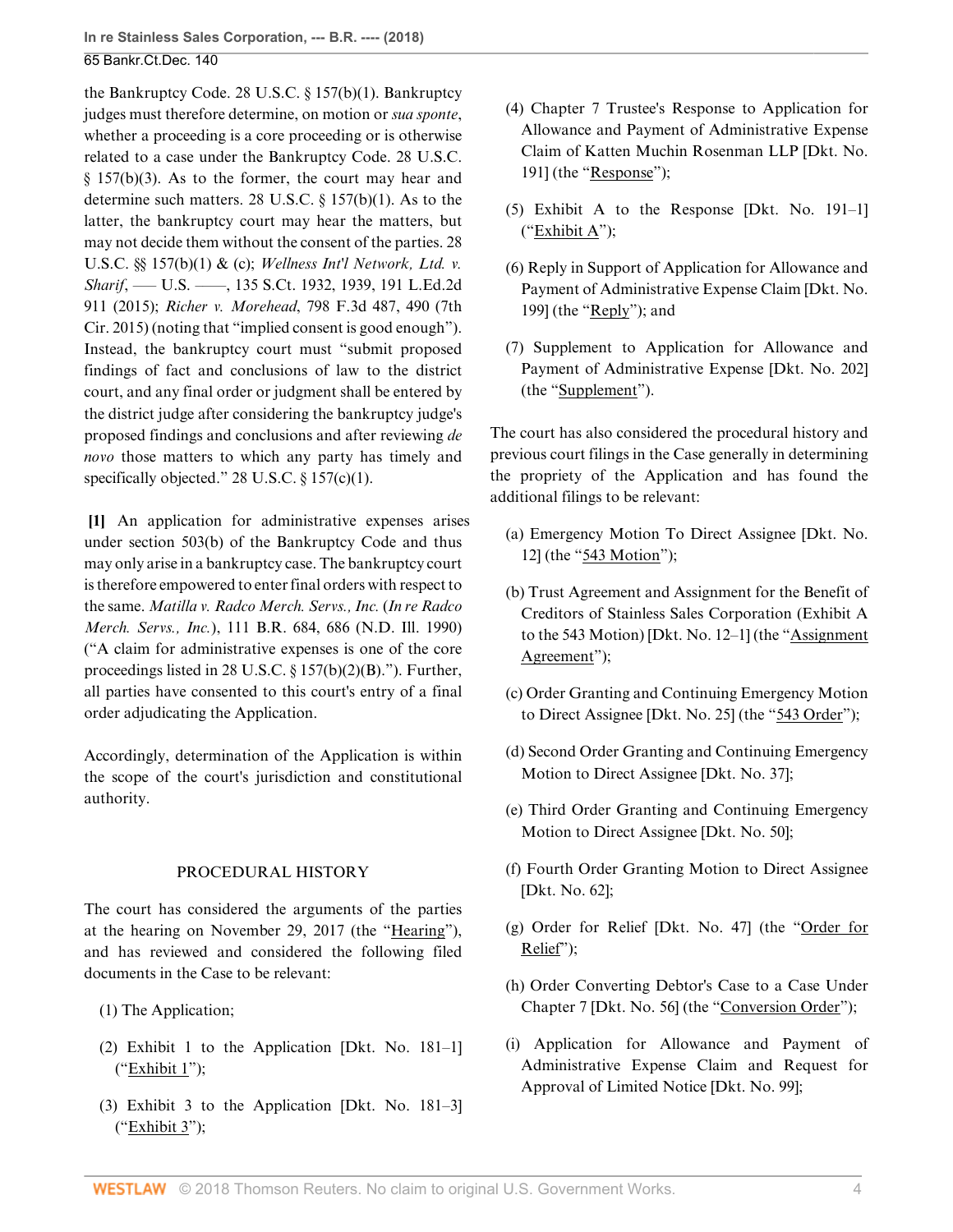- (j) Amended Application for Allowance and Payment of Administrative Expenses [Dkt. No. 126] (the "Assignee Application");
- (k) Chapter 7 Trustee's Response to Amended Application for Allowance and Payment of Administrative Expense Claim of High Ridge Partners, Inc. [Dkt. No. 133];
- **\*3** (l) Reply in Support of Amended Application for Allowance and Payment of Administrative Expense Claim of High Ridge Partners, Inc. [Dkt. No. 137]; and
- (m) Findings of Fact and Conclusions of Law in Support of Order Awarding to High Ridge Partners, Prepetition Assignee, for Allowance and Payment of Compensation and Reimbursement of Expenses as an Administrative Claim [Dkt. No. 141] (the "Assignee Award").<sup>[1](#page-4-2)</sup>
- <span id="page-4-3"></span><span id="page-4-2"></span>[1](#page-4-3) *In re Stainless Sales Corp.*[, Case No. 17bk03148, 2017](http://www.westlaw.com/Link/Document/FullText?findType=Y&serNum=2041985122&pubNum=0000999&originatingDoc=I146039b037bc11e888d5f23feb60b681&refType=RP&originationContext=document&vr=3.0&rs=cblt1.0&transitionType=DocumentItem&contextData=(sc.History*oc.AlertsClip)) [WL 2829675, at \\*1–2 \(Bankr. N.D. Ill. June 27, 2017\)](http://www.westlaw.com/Link/Document/FullText?findType=Y&serNum=2041985122&pubNum=0000999&originatingDoc=I146039b037bc11e888d5f23feb60b681&refType=RP&originationContext=document&vr=3.0&rs=cblt1.0&transitionType=DocumentItem&contextData=(sc.History*oc.AlertsClip)) (Barnes, J.).

In addition to the items discussed herein, the court has also taken into consideration any and all exhibits submitted in conjunction with the matter before it. Though these items do not constitute an exhaustive list of the filings in the instant case, the court has taken judicial notice of the contents of the docket in this matter. *See [Levine v. Egidi](http://www.westlaw.com/Link/Document/FullText?findType=Y&serNum=1993067439&pubNum=0000999&originatingDoc=I146039b037bc11e888d5f23feb60b681&refType=RP&originationContext=document&vr=3.0&rs=cblt1.0&transitionType=DocumentItem&contextData=(sc.History*oc.AlertsClip))*, [Case No. 93C188, 1993 WL 69146, at \\*2 \(N.D. Ill. Mar.](http://www.westlaw.com/Link/Document/FullText?findType=Y&serNum=1993067439&pubNum=0000999&originatingDoc=I146039b037bc11e888d5f23feb60b681&refType=RP&originationContext=document&vr=3.0&rs=cblt1.0&transitionType=DocumentItem&contextData=(sc.History*oc.AlertsClip)) [8, 1993\)](http://www.westlaw.com/Link/Document/FullText?findType=Y&serNum=1993067439&pubNum=0000999&originatingDoc=I146039b037bc11e888d5f23feb60b681&refType=RP&originationContext=document&vr=3.0&rs=cblt1.0&transitionType=DocumentItem&contextData=(sc.History*oc.AlertsClip)) (authorizing a bankruptcy court to take judicial notice of its own docket); *In re Brent*[, 458 B.R. 444, 455 n.5](http://www.westlaw.com/Link/Document/FullText?findType=Y&serNum=2026250082&pubNum=0000164&originatingDoc=I146039b037bc11e888d5f23feb60b681&refType=RP&fi=co_pp_sp_164_455&originationContext=document&vr=3.0&rs=cblt1.0&transitionType=DocumentItem&contextData=(sc.History*oc.AlertsClip)#co_pp_sp_164_455) [\(Bankr. N.D. Ill. 2011\)](http://www.westlaw.com/Link/Document/FullText?findType=Y&serNum=2026250082&pubNum=0000164&originatingDoc=I146039b037bc11e888d5f23feb60b681&refType=RP&fi=co_pp_sp_164_455&originationContext=document&vr=3.0&rs=cblt1.0&transitionType=DocumentItem&contextData=(sc.History*oc.AlertsClip)#co_pp_sp_164_455) (Goldgar, J.) (recognizing same).

### <span id="page-4-1"></span>BACKGROUND

<span id="page-4-6"></span><span id="page-4-0"></span>**[\[2](#page-0-1)] [\[3](#page-0-2)]** Prior to the commencement of the Case, the Debtor's business consisted of the distribution of stainless steel products to various manufacturers. When the Debtor's financial condition began to deteriorate, the Debtor's board of directors approved the Assignment Agreement, commencing an Illinois assignment for the benefit of creditors through which the Assignee was duly appointed to liquidate the assets of the Debtor (the " $\angle ABC$ ").<sup>[2](#page-4-4)</sup> On or about November 11, 2016, Katten was engaged by the Assignee under a general retainer in the

<span id="page-4-7"></span>amount of \$155,000.00<sup>[3](#page-4-5)</sup> (the "<u>Retainer</u>") to provide legal assistance regarding the Assignee's duties. Among the services with which Katten assisted were settlements with creditors and an auctioning of the Debtor's equipment on February 2, 2017 (the "Auction").

- <span id="page-4-4"></span>[2](#page-4-6) In Illinois, an assignment for the benefit of creditors is a voluntary insolvency proceeding that functions similarly to bankruptcy, however it is a product of state common law and is an alternative to bankruptcy. *[Ill. Bell Tel. Co. v. Wolf Furniture](http://www.westlaw.com/Link/Document/FullText?findType=Y&serNum=1987070221&pubNum=0000578&originatingDoc=I146039b037bc11e888d5f23feb60b681&refType=RP&fi=co_pp_sp_578_1291&originationContext=document&vr=3.0&rs=cblt1.0&transitionType=DocumentItem&contextData=(sc.History*oc.AlertsClip)#co_pp_sp_578_1291) House, Inc.*[, 157 Ill.App.3d 190, 109 Ill.Dec. 277,](http://www.westlaw.com/Link/Document/FullText?findType=Y&serNum=1987070221&pubNum=0000578&originatingDoc=I146039b037bc11e888d5f23feb60b681&refType=RP&fi=co_pp_sp_578_1291&originationContext=document&vr=3.0&rs=cblt1.0&transitionType=DocumentItem&contextData=(sc.History*oc.AlertsClip)#co_pp_sp_578_1291) [509 N.E.2d 1289, 1291 \(1987\)](http://www.westlaw.com/Link/Document/FullText?findType=Y&serNum=1987070221&pubNum=0000578&originatingDoc=I146039b037bc11e888d5f23feb60b681&refType=RP&fi=co_pp_sp_578_1291&originationContext=document&vr=3.0&rs=cblt1.0&transitionType=DocumentItem&contextData=(sc.History*oc.AlertsClip)#co_pp_sp_578_1291) ("An assignment for the benefit of creditors, therefore, is simply a unique trust arrangement in which the assignee (or trustee) holds property for the benefit of a special group of beneficiaries, the creditors."). An assignment for the benefit of creditors transfers an assignor's legal and equitable title, as well as custody and control of its property, to an assignee, who in turn, liquidates that property for the benefit of creditors. *[Id.](http://www.westlaw.com/Link/Document/FullText?findType=Y&serNum=1987070221&pubNum=0000435&originatingDoc=I146039b037bc11e888d5f23feb60b681&refType=RP&originationContext=document&vr=3.0&rs=cblt1.0&transitionType=DocumentItem&contextData=(sc.History*oc.AlertsClip))* (*citing [Browne–Chapin Lumber Co. v. Union Nat'l Bank of](http://www.westlaw.com/Link/Document/FullText?findType=Y&serNum=1896001202&pubNum=0000577&originatingDoc=I146039b037bc11e888d5f23feb60b681&refType=RP&fi=co_pp_sp_577_970&originationContext=document&vr=3.0&rs=cblt1.0&transitionType=DocumentItem&contextData=(sc.History*oc.AlertsClip)#co_pp_sp_577_970) Chicago*[, 159 Ill. 458, 42 N.E. 967, 970 \(1896\)](http://www.westlaw.com/Link/Document/FullText?findType=Y&serNum=1896001202&pubNum=0000577&originatingDoc=I146039b037bc11e888d5f23feb60b681&refType=RP&fi=co_pp_sp_577_970&originationContext=document&vr=3.0&rs=cblt1.0&transitionType=DocumentItem&contextData=(sc.History*oc.AlertsClip)#co_pp_sp_577_970) ); *see also Black v. Palmer*[, 15 Ill.App.2d 207, 145 N.E.2d](http://www.westlaw.com/Link/Document/FullText?findType=Y&serNum=1957112440&pubNum=0000578&originatingDoc=I146039b037bc11e888d5f23feb60b681&refType=RP&fi=co_pp_sp_578_799&originationContext=document&vr=3.0&rs=cblt1.0&transitionType=DocumentItem&contextData=(sc.History*oc.AlertsClip)#co_pp_sp_578_799) [797, 799 \(1957\).](http://www.westlaw.com/Link/Document/FullText?findType=Y&serNum=1957112440&pubNum=0000578&originatingDoc=I146039b037bc11e888d5f23feb60b681&refType=RP&fi=co_pp_sp_578_799&originationContext=document&vr=3.0&rs=cblt1.0&transitionType=DocumentItem&contextData=(sc.History*oc.AlertsClip)#co_pp_sp_578_799)
- <span id="page-4-5"></span>[3](#page-4-7) According to the Application, \$19,292.67 of the Retainer was applied prepetition, leaving a balance of \$135,707.33.

On February 3, 2017 (the "Petition Date"), one day after the Auction but prior to the consummation of the sale under the Auction (the "Sale"), certain creditors of the Debtor commenced an involuntary bankruptcy proceeding against the Debtor under chapter 11 of the Bankruptcy Code. Timed as it was, the petition prevented the Sale from being concluded, leaving the Assignee in limbo. Further, the petitioning creditors sought no firstday relief from the court to clarify this situation. Through Katten, the Assignee attempted to obtain instructions from the Debtor regarding the turnover of the Debtor's property in the Assignee's possession (the "Assets"), but the Debtor did not wish to actively participate in the bankruptcy. As a result, the Assignee remained in possession of the Debtor's property, and in light of the Sale and the continuing duties of the Assignee under the ABC, Katten promptly filed the 543 Motion seeking on behalf of the Assignee guidance from the bankruptcy court on how to proceed.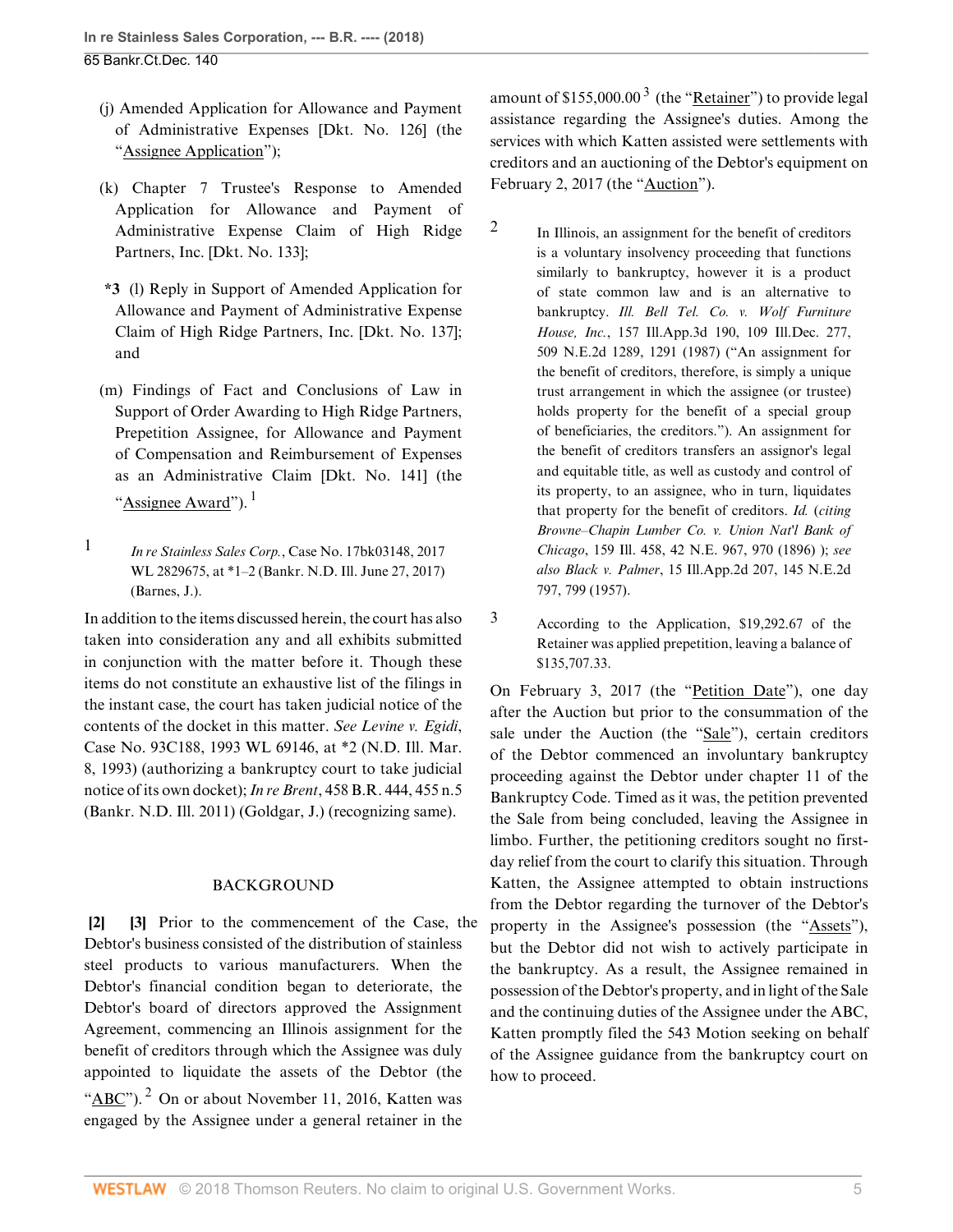**\*4** On February 9, 2017, the court conducted a hearing on the 543 Motion at which the Assignee, Katten and the petitioning creditors were present and at which no party contested the Assignee's continuing possession of the Assets. The Debtor, through counsel, also appeared but took no position on the matters. As a result, the court entered the 543 Order, which directed the Assignee to remain in possession of the Assets and continue to administer them in accordance with prepetition agreements and the Sale. The 543 Order also relieved the Assignee of the requirements imposed by [section 543\(a\) and \(b\) of the Bankruptcy Code](http://www.westlaw.com/Link/Document/FullText?findType=L&pubNum=1000611&cite=11USCAS543&originatingDoc=I146039b037bc11e888d5f23feb60b681&refType=LQ&originationContext=document&vr=3.0&rs=cblt1.0&transitionType=DocumentItem&contextData=(sc.History*oc.AlertsClip)). Though the 543 Order was of limited duration, additional orders under [section 543](http://www.westlaw.com/Link/Document/FullText?findType=L&pubNum=1000611&cite=11USCAS543&originatingDoc=I146039b037bc11e888d5f23feb60b681&refType=LQ&originationContext=document&vr=3.0&rs=cblt1.0&transitionType=DocumentItem&contextData=(sc.History*oc.AlertsClip)) were subsequently granted throughout the chapter 11 proceedings, preserving the effects of the 543 Order up until the appointment of the Trustee.

On February 28, 2017, there being no contest and the Petition having been raised, the Order for Relief was granted. Nonetheless, without the participation of the Debtor, the case continued to founder. On March 7, 2017, the court entered the Conversion Order, converting the Case from a proceeding under chapter 11 to a proceeding under chapter 7 (the "Conversion"). The Trustee was thereafter appointed on March 16, 2017. After the Conversion, Katten continued to render legal services to the Assignee.

On September 1, 2017, the Assignee filed the Application, initially seeking four forms of relief. First, the Assignee sought to allow Katten an administrative expense representing the amount due prior to the Petition Date and to allow Katten to withdraw that value from the Retainer. Though Katten's services for that period were not presented with any degree of particularity in the Application, the request for reimbursement for work performed prior to the Petition Date and the application of the Retainer to the same were not contested by the Trustee. Second, the Assignee sought compensation for services rendered by Katten for services performed between February 3, 2017, and June 27, 2017 (the "Statement Period"). The Assignee requested an administrative expense for Katten's services during the Statement Period under [sections 503](http://www.westlaw.com/Link/Document/FullText?findType=L&pubNum=1000611&cite=11USCAS503&originatingDoc=I146039b037bc11e888d5f23feb60b681&refType=LQ&originationContext=document&vr=3.0&rs=cblt1.0&transitionType=DocumentItem&contextData=(sc.History*oc.AlertsClip)) and [543](http://www.westlaw.com/Link/Document/FullText?findType=L&pubNum=1000611&cite=11USCAS543&originatingDoc=I146039b037bc11e888d5f23feb60b681&refType=LQ&originationContext=document&vr=3.0&rs=cblt1.0&transitionType=DocumentItem&contextData=(sc.History*oc.AlertsClip)) [of the Bankruptcy Code.](http://www.westlaw.com/Link/Document/FullText?findType=L&pubNum=1000611&cite=11USCAS543&originatingDoc=I146039b037bc11e888d5f23feb60b681&refType=LQ&originationContext=document&vr=3.0&rs=cblt1.0&transitionType=DocumentItem&contextData=(sc.History*oc.AlertsClip)) Third, the Assignee sought authorization for Katten to apply the remaining balance of the Retainer to that owed for Katten's services during the Statement Period. Last, the Assignee sought an administrative expense and court authority for the Trustee to pay Katten the remaining amount owed to Katten after application of the Retainer to the amounts owed for the Statement Period.

On October 13, 2017, the Trustee filed the Response opposing the last three requests. On October 27, 2017, the Assignee filed the Reply in support of those requests. Further, without leave of the court, the Assignee filed the Supplement on November 28, 2017, to correct for inaccuracies made in the Application for Katten's incurred fees. In the Supplement, the Assignee also noted that Katten incurred additional costs for services provided to the Assignee since the initial filing of the Application. The Assignee has not filed a final application that reflects a calculation and request for compensation of those additional costs and services.

At the Hearing on the Application, at which counsel for the Assignee and the Trustee argued in support of their respective positions, the court stated that it would narrow its analysis to the legal issue of whether or not the Assignee was entitled to an administrative expense. The court also instructed the parties that only after that determination, if necessary, the court would conduct a further hearing on the quantification of the expenses. Upon review of the record of this matter, the court finds no other hearing necessary and this Memorandum Decision and accompanying order fully conclude the matter.

### DISCUSSION

**\*5** This matter is fundamentally about the treatment of administrative expenses of custodians and their counsel. The custodian in the Case, the Assignee, seeks an administrative expense for its counsel, Katten, under alternative theories based in [section 503\(b\)\(1\), section](http://www.westlaw.com/Link/Document/FullText?findType=L&pubNum=1000611&cite=11USCAS503&originatingDoc=I146039b037bc11e888d5f23feb60b681&refType=LQ&originationContext=document&vr=3.0&rs=cblt1.0&transitionType=DocumentItem&contextData=(sc.History*oc.AlertsClip)) [503\(b\)\(3\), section 503\(b\)\(4\)](http://www.westlaw.com/Link/Document/FullText?findType=L&pubNum=1000611&cite=11USCAS503&originatingDoc=I146039b037bc11e888d5f23feb60b681&refType=LQ&originationContext=document&vr=3.0&rs=cblt1.0&transitionType=DocumentItem&contextData=(sc.History*oc.AlertsClip)) and [section 543 of the](http://www.westlaw.com/Link/Document/FullText?findType=L&pubNum=1000611&cite=11USCAS543&originatingDoc=I146039b037bc11e888d5f23feb60b681&refType=LQ&originationContext=document&vr=3.0&rs=cblt1.0&transitionType=DocumentItem&contextData=(sc.History*oc.AlertsClip)) [Bankruptcy Code](http://www.westlaw.com/Link/Document/FullText?findType=L&pubNum=1000611&cite=11USCAS543&originatingDoc=I146039b037bc11e888d5f23feb60b681&refType=LQ&originationContext=document&vr=3.0&rs=cblt1.0&transitionType=DocumentItem&contextData=(sc.History*oc.AlertsClip)).

The Trustee has objected to the Application raising what are in essence four points of contention. First, the Trustee contends that Katten may not be allowed an administrative expense as it was required to seek approval from the court to render legal services to the Assignee. Second, the Trustee contends that administrative expenses under [section 503](http://www.westlaw.com/Link/Document/FullText?findType=L&pubNum=1000611&cite=11USCAS503&originatingDoc=I146039b037bc11e888d5f23feb60b681&refType=LQ&originationContext=document&vr=3.0&rs=cblt1.0&transitionType=DocumentItem&contextData=(sc.History*oc.AlertsClip)) are limited to claims for prepetition services. Third, the Trustee contends that the services were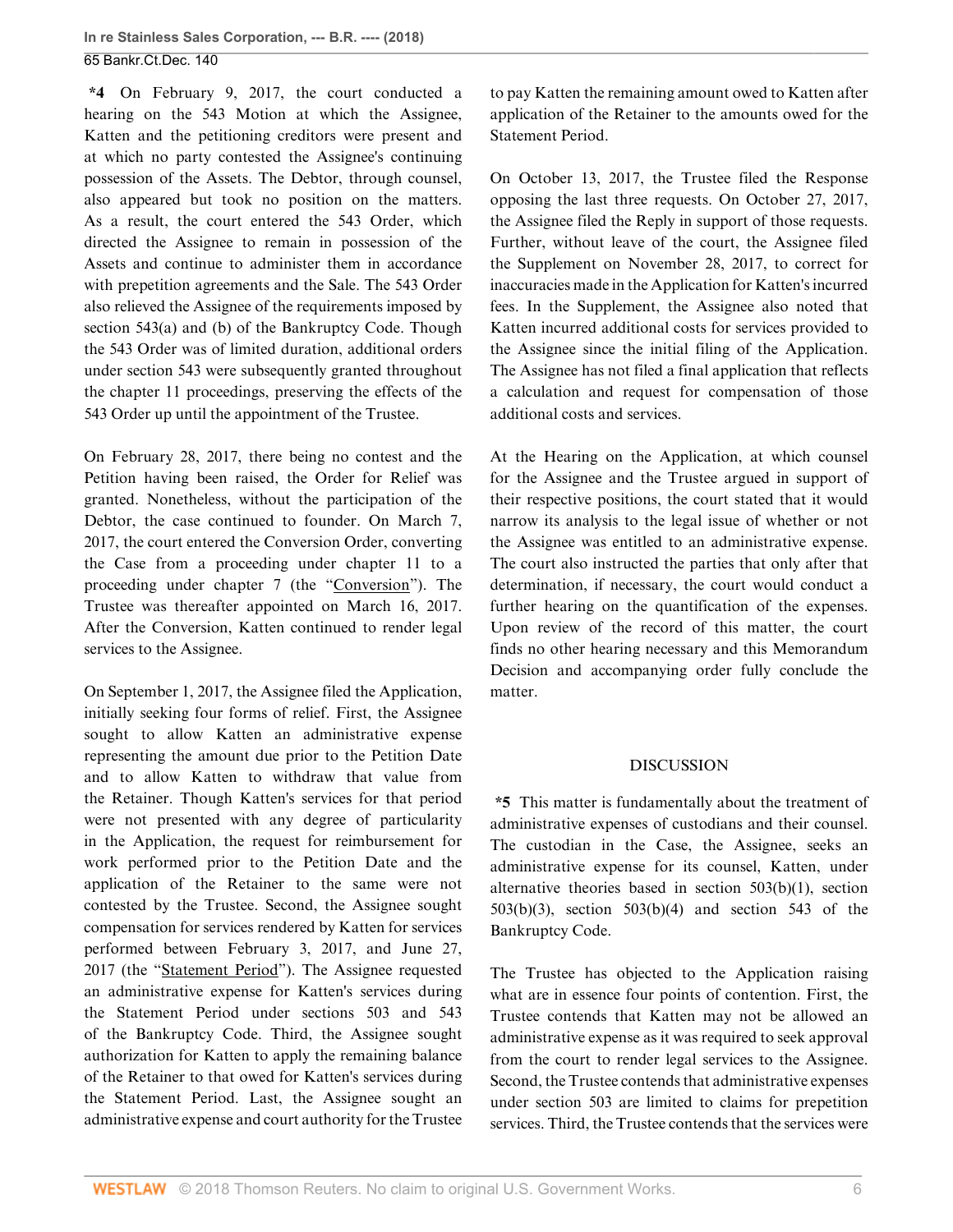unreasonable and not sufficiently described, resulting in vague, duplicative and excessive time entries. Last, the Trustee contends that Katten's services in preparing and defending the Assignee Application were unreasonable and should be reduced.

Before taking up the Trustee's objections, it is necessary to first determine which of the Assignee's alternative statutory arguments carries the day.

### A. Applicable Law

It is not contested that the Assignee was a "custodian" as defined in the Bankruptcy Code. [11 U.S.C. § 101\(11\)\(B\)](http://www.westlaw.com/Link/Document/FullText?findType=L&pubNum=1000546&cite=11USCAS101&originatingDoc=I146039b037bc11e888d5f23feb60b681&refType=SP&originationContext=document&vr=3.0&rs=cblt1.0&transitionType=DocumentItem&contextData=(sc.History*oc.AlertsClip)#co_pp_e434000084f17) (an "assignee under a general assignment for the benefit of the debtor's creditors").

As a custodian, the Assignee previously sought and was awarded an administrative expense under [section 503\(b\)](http://www.westlaw.com/Link/Document/FullText?findType=L&pubNum=1000611&cite=11USCAS503&originatingDoc=I146039b037bc11e888d5f23feb60b681&refType=LQ&originationContext=document&vr=3.0&rs=cblt1.0&transitionType=DocumentItem&contextData=(sc.History*oc.AlertsClip)) [\(3\)\(E\).](http://www.westlaw.com/Link/Document/FullText?findType=L&pubNum=1000611&cite=11USCAS503&originatingDoc=I146039b037bc11e888d5f23feb60b681&refType=LQ&originationContext=document&vr=3.0&rs=cblt1.0&transitionType=DocumentItem&contextData=(sc.History*oc.AlertsClip)) *See* Assignee Award. Administrative expenses under section  $503(b)(3)(E)$  are reserved for custodians, and recently this court discussed the nuances of that section in an unrelated case. *[In re Montemurro](http://www.westlaw.com/Link/Document/FullText?findType=Y&serNum=2043806720&pubNum=0000164&originatingDoc=I146039b037bc11e888d5f23feb60b681&refType=RP&fi=co_pp_sp_164_578&originationContext=document&vr=3.0&rs=cblt1.0&transitionType=DocumentItem&contextData=(sc.History*oc.AlertsClip)#co_pp_sp_164_578)*, 581 [B.R. 565, 578-79 \(Bankr. N.D. Ill. 2018\)](http://www.westlaw.com/Link/Document/FullText?findType=Y&serNum=2043806720&pubNum=0000164&originatingDoc=I146039b037bc11e888d5f23feb60b681&refType=RP&fi=co_pp_sp_164_578&originationContext=document&vr=3.0&rs=cblt1.0&transitionType=DocumentItem&contextData=(sc.History*oc.AlertsClip)#co_pp_sp_164_578) (Barnes, J.). The court has also addressed recently the eligibility of a party to whom a custodian has become obligated to seek an administrative expense thereunder. *[In re Stainless](http://www.westlaw.com/Link/Document/FullText?findType=Y&serNum=2043458349&pubNum=0000164&originatingDoc=I146039b037bc11e888d5f23feb60b681&refType=RP&fi=co_pp_sp_164_841&originationContext=document&vr=3.0&rs=cblt1.0&transitionType=DocumentItem&contextData=(sc.History*oc.AlertsClip)#co_pp_sp_164_841) Sales Corp.*[, 579 B.R. 836, 841 \(Bankr. N.D. Ill. 2017\)](http://www.westlaw.com/Link/Document/FullText?findType=Y&serNum=2043458349&pubNum=0000164&originatingDoc=I146039b037bc11e888d5f23feb60b681&refType=RP&fi=co_pp_sp_164_841&originationContext=document&vr=3.0&rs=cblt1.0&transitionType=DocumentItem&contextData=(sc.History*oc.AlertsClip)#co_pp_sp_164_841) ("*[Stainless I](http://www.westlaw.com/Link/Document/FullText?findType=Y&serNum=2043458349&originatingDoc=I146039b037bc11e888d5f23feb60b681&refType=RP&originationContext=document&vr=3.0&rs=cblt1.0&transitionType=DocumentItem&contextData=(sc.History*oc.AlertsClip))*").

Katten is not a custodian, however, but rather counsel rendering services to a custodian. Katten is therefore not eligible for an administrative expense under [section 503\(b\)](http://www.westlaw.com/Link/Document/FullText?findType=L&pubNum=1000611&cite=11USCAS503&originatingDoc=I146039b037bc11e888d5f23feb60b681&refType=LQ&originationContext=document&vr=3.0&rs=cblt1.0&transitionType=DocumentItem&contextData=(sc.History*oc.AlertsClip)) [\(3\)\(E\).](http://www.westlaw.com/Link/Document/FullText?findType=L&pubNum=1000611&cite=11USCAS503&originatingDoc=I146039b037bc11e888d5f23feb60b681&refType=LQ&originationContext=document&vr=3.0&rs=cblt1.0&transitionType=DocumentItem&contextData=(sc.History*oc.AlertsClip)) *See, e.g.*, *Stainless I*[, 579 B.R. at 842](http://www.westlaw.com/Link/Document/FullText?findType=Y&serNum=2043458349&pubNum=0000164&originatingDoc=I146039b037bc11e888d5f23feb60b681&refType=RP&fi=co_pp_sp_164_842&originationContext=document&vr=3.0&rs=cblt1.0&transitionType=DocumentItem&contextData=(sc.History*oc.AlertsClip)#co_pp_sp_164_842) ("The better reading of [section 503\(b\)\(3\)](http://www.westlaw.com/Link/Document/FullText?findType=L&pubNum=1000611&cite=11USCAS503&originatingDoc=I146039b037bc11e888d5f23feb60b681&refType=LQ&originationContext=document&vr=3.0&rs=cblt1.0&transitionType=DocumentItem&contextData=(sc.History*oc.AlertsClip)) is that such expenses are for the named parties alone ...."). Katten may, however, be eligible to be compensated under section  $543(c)(1)$  (as a party to whom the Assignee has become obligated), [section 543\(c\)\(2\)](http://www.westlaw.com/Link/Document/FullText?findType=L&pubNum=1000611&cite=11USCAS543&originatingDoc=I146039b037bc11e888d5f23feb60b681&refType=LQ&originationContext=document&vr=3.0&rs=cblt1.0&transitionType=DocumentItem&contextData=(sc.History*oc.AlertsClip)) (as a cost or expense of the Assignee) or under [section 503\(b\)\(4\)](http://www.westlaw.com/Link/Document/FullText?findType=L&pubNum=1000611&cite=11USCAS503&originatingDoc=I146039b037bc11e888d5f23feb60b681&refType=LQ&originationContext=document&vr=3.0&rs=cblt1.0&transitionType=DocumentItem&contextData=(sc.History*oc.AlertsClip)) (as an administrative expense of a professional serving a party with an expense under [section](http://www.westlaw.com/Link/Document/FullText?findType=L&pubNum=1000611&cite=11USCAS503&originatingDoc=I146039b037bc11e888d5f23feb60b681&refType=LQ&originationContext=document&vr=3.0&rs=cblt1.0&transitionType=DocumentItem&contextData=(sc.History*oc.AlertsClip))  $503(b)(3)$ ).

The first, section  $543(c)(1)$ , appears to be implicated on its face. [Section 543\(c\)\(1\)](http://www.westlaw.com/Link/Document/FullText?findType=L&pubNum=1000611&cite=11USCAS543&originatingDoc=I146039b037bc11e888d5f23feb60b681&refType=LQ&originationContext=document&vr=3.0&rs=cblt1.0&transitionType=DocumentItem&contextData=(sc.History*oc.AlertsClip)) states that the court shall "protect all entities to which a custodian has become obligated with respect to such property or proceeds, product, offspring, rents, or profits of such property." [11 U.S.C.](http://www.westlaw.com/Link/Document/FullText?findType=L&pubNum=1000546&cite=11USCAS543&originatingDoc=I146039b037bc11e888d5f23feb60b681&refType=SP&originationContext=document&vr=3.0&rs=cblt1.0&transitionType=DocumentItem&contextData=(sc.History*oc.AlertsClip)#co_pp_10c0000001331) [§ 543\(c\)\(1\)](http://www.westlaw.com/Link/Document/FullText?findType=L&pubNum=1000546&cite=11USCAS543&originatingDoc=I146039b037bc11e888d5f23feb60b681&refType=SP&originationContext=document&vr=3.0&rs=cblt1.0&transitionType=DocumentItem&contextData=(sc.History*oc.AlertsClip)#co_pp_10c0000001331). Katten appears to be such an entity. Unlike [section 503\(b\)](http://www.westlaw.com/Link/Document/FullText?findType=L&pubNum=1000611&cite=11USCAS503&originatingDoc=I146039b037bc11e888d5f23feb60b681&refType=LQ&originationContext=document&vr=3.0&rs=cblt1.0&transitionType=DocumentItem&contextData=(sc.History*oc.AlertsClip)), [section 543](http://www.westlaw.com/Link/Document/FullText?findType=L&pubNum=1000611&cite=11USCAS543&originatingDoc=I146039b037bc11e888d5f23feb60b681&refType=LQ&originationContext=document&vr=3.0&rs=cblt1.0&transitionType=DocumentItem&contextData=(sc.History*oc.AlertsClip)) does not include a separate provision for the payment of a custodian's professionals. It follows therefore that such professionals would be eligible elsewhere, as the intention behind [section 543](http://www.westlaw.com/Link/Document/FullText?findType=L&pubNum=1000546&cite=11USCAS543&originatingDoc=I146039b037bc11e888d5f23feb60b681&refType=LQ&originationContext=document&vr=3.0&rs=cblt1.0&transitionType=DocumentItem&contextData=(sc.History*oc.AlertsClip)) appears to be to prevent custodians from being caught out by a bankruptcy filing. *See [Randolph & Randolph v. Scruggs](http://www.westlaw.com/Link/Document/FullText?findType=Y&serNum=1903100317&pubNum=0000708&originatingDoc=I146039b037bc11e888d5f23feb60b681&refType=RP&originationContext=document&vr=3.0&rs=cblt1.0&transitionType=DocumentItem&contextData=(sc.History*oc.AlertsClip))*, [190 U.S. 533, 538, 23 S.Ct. 710, 47 L.Ed. 1165 \(1903\)](http://www.westlaw.com/Link/Document/FullText?findType=Y&serNum=1903100317&pubNum=0000708&originatingDoc=I146039b037bc11e888d5f23feb60b681&refType=RP&originationContext=document&vr=3.0&rs=cblt1.0&transitionType=DocumentItem&contextData=(sc.History*oc.AlertsClip)) (finding cause to compensate an assignee's "services, or services procured by him ...."). "The legislative history shows that  $\S$  503(b)(3)(E) was specifically designed to codify the rule articulated in *[Randolph.](http://www.westlaw.com/Link/Document/FullText?findType=Y&serNum=1903100317&pubNum=0000780&originatingDoc=I146039b037bc11e888d5f23feb60b681&refType=RP&originationContext=document&vr=3.0&rs=cblt1.0&transitionType=DocumentItem&contextData=(sc.History*oc.AlertsClip))*" *[In re 29 Brooklyn](http://www.westlaw.com/Link/Document/FullText?findType=Y&serNum=2038756398&pubNum=0000164&originatingDoc=I146039b037bc11e888d5f23feb60b681&refType=RP&fi=co_pp_sp_164_645&originationContext=document&vr=3.0&rs=cblt1.0&transitionType=DocumentItem&contextData=(sc.History*oc.AlertsClip)#co_pp_sp_164_645) Ave., LLC*[, 548 B.R. 642, 645 \(Bankr. E.D.N.Y. 2016\)](http://www.westlaw.com/Link/Document/FullText?findType=Y&serNum=2038756398&pubNum=0000164&originatingDoc=I146039b037bc11e888d5f23feb60b681&refType=RP&fi=co_pp_sp_164_645&originationContext=document&vr=3.0&rs=cblt1.0&transitionType=DocumentItem&contextData=(sc.History*oc.AlertsClip)#co_pp_sp_164_645). As such an entity, Katten would be entitled to protection which, under the right circumstances, might include an administrative expense. *Stainless I*[, 579 B.R. at 844–45.](http://www.westlaw.com/Link/Document/FullText?findType=Y&serNum=2043458349&pubNum=0000164&originatingDoc=I146039b037bc11e888d5f23feb60b681&refType=RP&fi=co_pp_sp_164_844&originationContext=document&vr=3.0&rs=cblt1.0&transitionType=DocumentItem&contextData=(sc.History*oc.AlertsClip)#co_pp_sp_164_844)

**\*6** [Section 543\(c\)\(2\)](http://www.westlaw.com/Link/Document/FullText?findType=L&pubNum=1000546&cite=11USCAS543&originatingDoc=I146039b037bc11e888d5f23feb60b681&refType=SP&originationContext=document&vr=3.0&rs=cblt1.0&transitionType=DocumentItem&contextData=(sc.History*oc.AlertsClip)#co_pp_fcf30000ea9c4) may also be implicated. [Section](http://www.westlaw.com/Link/Document/FullText?findType=L&pubNum=1000546&cite=11USCAS543&originatingDoc=I146039b037bc11e888d5f23feb60b681&refType=SP&originationContext=document&vr=3.0&rs=cblt1.0&transitionType=DocumentItem&contextData=(sc.History*oc.AlertsClip)#co_pp_fcf30000ea9c4)  $543(c)(2)$  states that the court shall "provide for the payment of reasonable *compensation for services* rendered and *costs* and *expenses* incurred by" a custodian. [11](http://www.westlaw.com/Link/Document/FullText?findType=L&pubNum=1000546&cite=11USCAS543&originatingDoc=I146039b037bc11e888d5f23feb60b681&refType=SP&originationContext=document&vr=3.0&rs=cblt1.0&transitionType=DocumentItem&contextData=(sc.History*oc.AlertsClip)#co_pp_fcf30000ea9c4) [U.S.C. § 543\(c\)\(2\)](http://www.westlaw.com/Link/Document/FullText?findType=L&pubNum=1000546&cite=11USCAS543&originatingDoc=I146039b037bc11e888d5f23feb60b681&refType=SP&originationContext=document&vr=3.0&rs=cblt1.0&transitionType=DocumentItem&contextData=(sc.History*oc.AlertsClip)#co_pp_fcf30000ea9c4) (emphasis added). Thus compensation, costs and expenses of a custodian are compensable. [Section 503\(b\)](http://www.westlaw.com/Link/Document/FullText?findType=L&pubNum=1000611&cite=11USCAS503&originatingDoc=I146039b037bc11e888d5f23feb60b681&refType=LQ&originationContext=document&vr=3.0&rs=cblt1.0&transitionType=DocumentItem&contextData=(sc.History*oc.AlertsClip)) severs professional services to a custodian from services by a custodian, saying with respect to the latter that a custodian may recover "the actual, necessary *expenses*, ... incurred by ... a custodian superseded under [section 543](http://www.westlaw.com/Link/Document/FullText?findType=L&pubNum=1000546&cite=11USCAS543&originatingDoc=I146039b037bc11e888d5f23feb60b681&refType=LQ&originationContext=document&vr=3.0&rs=cblt1.0&transitionType=DocumentItem&contextData=(sc.History*oc.AlertsClip)) of this title, and *compensation for the services* of such custodian." [11 U.S.C.§ 503\(b\)\(3\)\(E\)](http://www.westlaw.com/Link/Document/FullText?findType=L&pubNum=1000546&cite=11USCAS503&originatingDoc=I146039b037bc11e888d5f23feb60b681&refType=SP&originationContext=document&vr=3.0&rs=cblt1.0&transitionType=DocumentItem&contextData=(sc.History*oc.AlertsClip)#co_pp_fa7f000079482) (emphasis added). Under [section 503,](http://www.westlaw.com/Link/Document/FullText?findType=L&pubNum=1000546&cite=11USCAS503&originatingDoc=I146039b037bc11e888d5f23feb60b681&refType=LQ&originationContext=document&vr=3.0&rs=cblt1.0&transitionType=DocumentItem&contextData=(sc.History*oc.AlertsClip)) only compensation and expenses are compensable. Clearly, therefore, [section](http://www.westlaw.com/Link/Document/FullText?findType=L&pubNum=1000546&cite=11USCAS543&originatingDoc=I146039b037bc11e888d5f23feb60b681&refType=SP&originationContext=document&vr=3.0&rs=cblt1.0&transitionType=DocumentItem&contextData=(sc.History*oc.AlertsClip)#co_pp_fcf30000ea9c4) [543\(c\)\(2\)](http://www.westlaw.com/Link/Document/FullText?findType=L&pubNum=1000546&cite=11USCAS543&originatingDoc=I146039b037bc11e888d5f23feb60b681&refType=SP&originationContext=document&vr=3.0&rs=cblt1.0&transitionType=DocumentItem&contextData=(sc.History*oc.AlertsClip)#co_pp_fcf30000ea9c4) contains an extra element: costs. Again, as [section 543\(c\)](http://www.westlaw.com/Link/Document/FullText?findType=L&pubNum=1000546&cite=11USCAS543&originatingDoc=I146039b037bc11e888d5f23feb60b681&refType=SP&originationContext=document&vr=3.0&rs=cblt1.0&transitionType=DocumentItem&contextData=(sc.History*oc.AlertsClip)#co_pp_4b24000003ba5) mentions nothing about professional services but was clearly intended to capture them, it may be that this additional element—costs—captures those services.

Finally, [section 503\(b\)\(4\)](http://www.westlaw.com/Link/Document/FullText?findType=L&pubNum=1000546&cite=11USCAS503&originatingDoc=I146039b037bc11e888d5f23feb60b681&refType=SP&originationContext=document&vr=3.0&rs=cblt1.0&transitionType=DocumentItem&contextData=(sc.History*oc.AlertsClip)#co_pp_6ad60000aeea7) speaks directly to the issue, stating in pertinent part that an administrative expense is allowed for

> reasonable compensation for professional services rendered by an attorney or an accountant of an entity whose expense is allowable under subparagraph (A), (B), (C), (D), or (E) of paragraph (3) of this subsection, based on the time, the nature, the extent, and the value of such services, and the cost of comparable services other than in a case under this title, and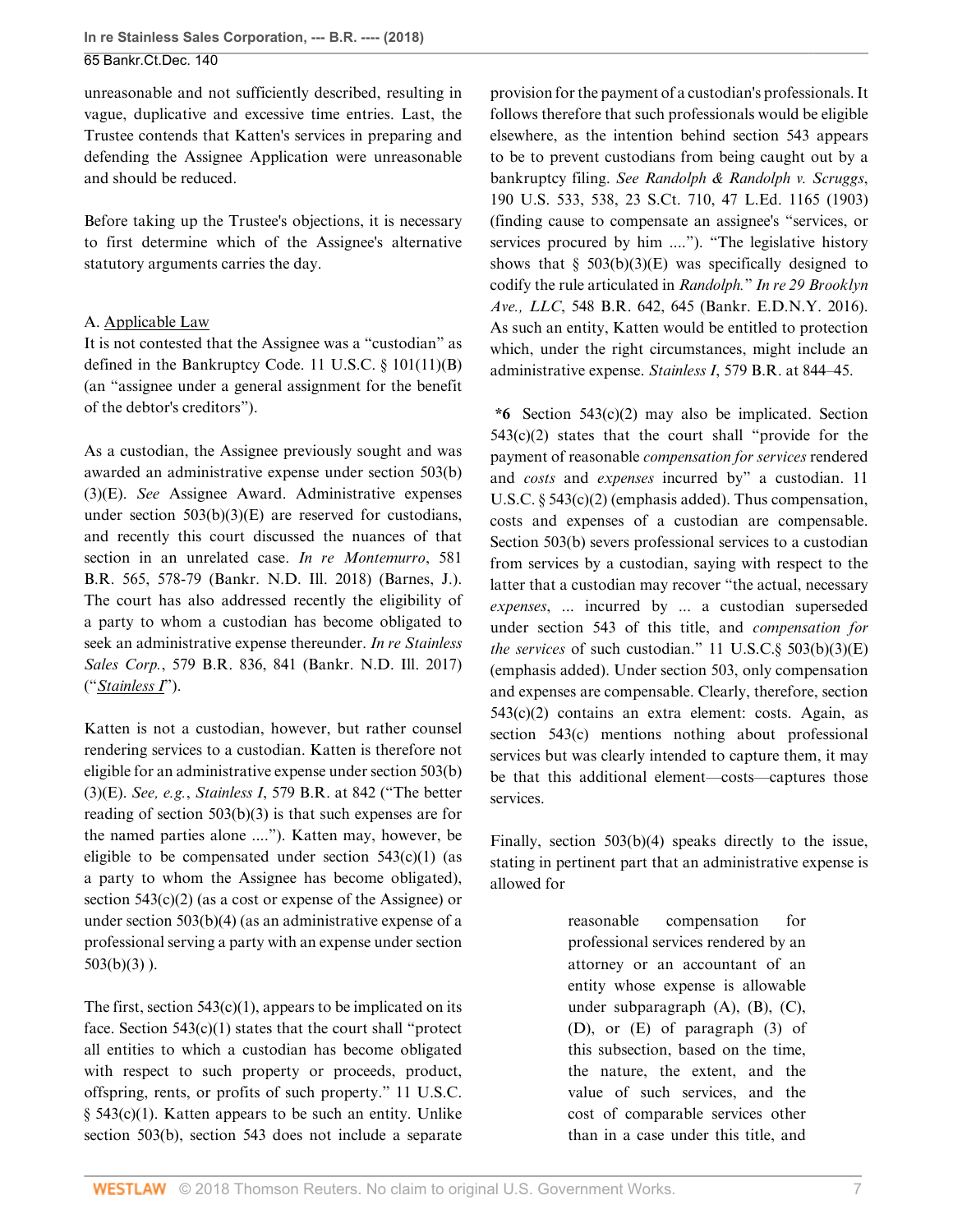reimbursement for actual, necessary expenses incurred by such attorney or accountant.

[11 U.S.C. § 503\(b\)\(4\)](http://www.westlaw.com/Link/Document/FullText?findType=L&pubNum=1000546&cite=11USCAS503&originatingDoc=I146039b037bc11e888d5f23feb60b681&refType=SP&originationContext=document&vr=3.0&rs=cblt1.0&transitionType=DocumentItem&contextData=(sc.History*oc.AlertsClip)#co_pp_6ad60000aeea7).

Why, then, all the possibilities?

The court first noted the redundancy in these Bankruptcy Code sections in *Stainless I*[. 579 B.R. at 842.](http://www.westlaw.com/Link/Document/FullText?findType=Y&serNum=2043458349&pubNum=0000164&originatingDoc=I146039b037bc11e888d5f23feb60b681&refType=RP&fi=co_pp_sp_164_842&originationContext=document&vr=3.0&rs=cblt1.0&transitionType=DocumentItem&contextData=(sc.History*oc.AlertsClip)#co_pp_sp_164_842) In *[Montemurro](http://www.westlaw.com/Link/Document/FullText?findType=Y&serNum=2043806720&pubNum=0000999&originatingDoc=I146039b037bc11e888d5f23feb60b681&refType=RP&originationContext=document&vr=3.0&rs=cblt1.0&transitionType=DocumentItem&contextData=(sc.History*oc.AlertsClip))*, the court attempted to reconcile the sections. [581 B.R. at 573-75.](http://www.westlaw.com/Link/Document/FullText?findType=Y&serNum=2043806720&pubNum=0000164&originatingDoc=I146039b037bc11e888d5f23feb60b681&refType=RP&fi=co_pp_sp_164_573&originationContext=document&vr=3.0&rs=cblt1.0&transitionType=DocumentItem&contextData=(sc.History*oc.AlertsClip)#co_pp_sp_164_573) There it concluded that:

> In that instance (where a superseded custodian might argue for compensation from both sections), given the discretion afforded the court in considering which section to apply, the best use of that discretion is as follows: *If and to the extent the compensation requested of the custodian is to be paid from estate property, the heightened standard of actual and necessary as set forth in [section](http://www.westlaw.com/Link/Document/FullText?findType=L&pubNum=1000546&cite=11USCAS503&originatingDoc=I146039b037bc11e888d5f23feb60b681&refType=SP&originationContext=document&vr=3.0&rs=cblt1.0&transitionType=DocumentItem&contextData=(sc.History*oc.AlertsClip)#co_pp_fa7f000079482) [503\(b\)\(3\)\(E\)](http://www.westlaw.com/Link/Document/FullText?findType=L&pubNum=1000546&cite=11USCAS503&originatingDoc=I146039b037bc11e888d5f23feb60b681&refType=SP&originationContext=document&vr=3.0&rs=cblt1.0&transitionType=DocumentItem&contextData=(sc.History*oc.AlertsClip)#co_pp_fa7f000079482) should be applied*. To the extent compensation is from another source, the reasonableness standard in [section 543\(c\)\(2\)](http://www.westlaw.com/Link/Document/FullText?findType=L&pubNum=1000546&cite=11USCAS543&originatingDoc=I146039b037bc11e888d5f23feb60b681&refType=SP&originationContext=document&vr=3.0&rs=cblt1.0&transitionType=DocumentItem&contextData=(sc.History*oc.AlertsClip)#co_pp_fcf30000ea9c4) should apply. If a custodian is excused from compliance under [section 543\(d\)](http://www.westlaw.com/Link/Document/FullText?findType=L&pubNum=1000546&cite=11USCAS543&originatingDoc=I146039b037bc11e888d5f23feb60b681&refType=SP&originationContext=document&vr=3.0&rs=cblt1.0&transitionType=DocumentItem&contextData=(sc.History*oc.AlertsClip)#co_pp_5ba1000067d06), however, only the [section 543\(c\)](http://www.westlaw.com/Link/Document/FullText?findType=L&pubNum=1000546&cite=11USCAS543&originatingDoc=I146039b037bc11e888d5f23feb60b681&refType=SP&originationContext=document&vr=3.0&rs=cblt1.0&transitionType=DocumentItem&contextData=(sc.History*oc.AlertsClip)#co_pp_fcf30000ea9c4) [\(2\)](http://www.westlaw.com/Link/Document/FullText?findType=L&pubNum=1000546&cite=11USCAS543&originatingDoc=I146039b037bc11e888d5f23feb60b681&refType=SP&originationContext=document&vr=3.0&rs=cblt1.0&transitionType=DocumentItem&contextData=(sc.History*oc.AlertsClip)#co_pp_fcf30000ea9c4) reasonableness standard would apply. That comports with the abstention principles behind [section](http://www.westlaw.com/Link/Document/FullText?findType=L&pubNum=1000546&cite=11USCAS543&originatingDoc=I146039b037bc11e888d5f23feb60b681&refType=SP&originationContext=document&vr=3.0&rs=cblt1.0&transitionType=DocumentItem&contextData=(sc.History*oc.AlertsClip)#co_pp_5ba1000067d06) [543\(d\)](http://www.westlaw.com/Link/Document/FullText?findType=L&pubNum=1000546&cite=11USCAS543&originatingDoc=I146039b037bc11e888d5f23feb60b681&refType=SP&originationContext=document&vr=3.0&rs=cblt1.0&transitionType=DocumentItem&contextData=(sc.History*oc.AlertsClip)#co_pp_5ba1000067d06) as set forth in the legislative history.

*Montemurro*[, 581 B.R. at 575-76](http://www.westlaw.com/Link/Document/FullText?findType=Y&serNum=2043806720&pubNum=0000164&originatingDoc=I146039b037bc11e888d5f23feb60b681&refType=RP&fi=co_pp_sp_164_575&originationContext=document&vr=3.0&rs=cblt1.0&transitionType=DocumentItem&contextData=(sc.History*oc.AlertsClip)#co_pp_sp_164_575) (emphasis added). Though not perfect, this was the best way the court could find to reconcile the provisions. *Cf*. *[United States](http://www.westlaw.com/Link/Document/FullText?findType=Y&serNum=2004736384&pubNum=0000506&originatingDoc=I146039b037bc11e888d5f23feb60b681&refType=RP&fi=co_pp_sp_506_712&originationContext=document&vr=3.0&rs=cblt1.0&transitionType=DocumentItem&contextData=(sc.History*oc.AlertsClip)#co_pp_sp_506_712) [v. Miscellaneous Firearms, Explosives, Destructive Devices](http://www.westlaw.com/Link/Document/FullText?findType=Y&serNum=2004736384&pubNum=0000506&originatingDoc=I146039b037bc11e888d5f23feb60b681&refType=RP&fi=co_pp_sp_506_712&originationContext=document&vr=3.0&rs=cblt1.0&transitionType=DocumentItem&contextData=(sc.History*oc.AlertsClip)#co_pp_sp_506_712) & Ammunition*[, 376 F.3d 709, 712 \(7th Cir. 2004\)](http://www.westlaw.com/Link/Document/FullText?findType=Y&serNum=2004736384&pubNum=0000506&originatingDoc=I146039b037bc11e888d5f23feb60b681&refType=RP&fi=co_pp_sp_506_712&originationContext=document&vr=3.0&rs=cblt1.0&transitionType=DocumentItem&contextData=(sc.History*oc.AlertsClip)#co_pp_sp_506_712) ("We will not construe a statute in a way that makes words or phrases meaningless, redundant, or superfluous.").

Here, as will be discussed in greater detail below, Katten seeks payment for services in three legally distinct periods: (i) prior to the Petition Date; (ii) during the chapter 11 case; and (iii) during the chapter 7 case.

With respect to the first period, while it has been shown that administrative expenses are not limited solely to postpetition obligations, *see Stainless I*[, 579 B.R. at 845](http://www.westlaw.com/Link/Document/FullText?findType=Y&serNum=2043458349&pubNum=0000164&originatingDoc=I146039b037bc11e888d5f23feb60b681&refType=RP&fi=co_pp_sp_164_845&originationContext=document&vr=3.0&rs=cblt1.0&transitionType=DocumentItem&contextData=(sc.History*oc.AlertsClip)#co_pp_sp_164_845), as noted in *[Stainless I](http://www.westlaw.com/Link/Document/FullText?findType=Y&serNum=2043458349&pubNum=0000164&originatingDoc=I146039b037bc11e888d5f23feb60b681&refType=RP&originationContext=document&vr=3.0&rs=cblt1.0&transitionType=DocumentItem&contextData=(sc.History*oc.AlertsClip))*, the court does not take such steps lightly. Here, where either section  $543(c)(1)$  or [section 543\(c\)\(2\)](http://www.westlaw.com/Link/Document/FullText?findType=L&pubNum=1000546&cite=11USCAS543&originatingDoc=I146039b037bc11e888d5f23feb60b681&refType=SP&originationContext=document&vr=3.0&rs=cblt1.0&transitionType=DocumentItem&contextData=(sc.History*oc.AlertsClip)#co_pp_fcf30000ea9c4) would suffice as grounds to authorize the payment, there is no need to resort to [section 503](http://www.westlaw.com/Link/Document/FullText?findType=L&pubNum=1000546&cite=11USCAS503&originatingDoc=I146039b037bc11e888d5f23feb60b681&refType=LQ&originationContext=document&vr=3.0&rs=cblt1.0&transitionType=DocumentItem&contextData=(sc.History*oc.AlertsClip)) and the redundancy is not triggered. Katten must still demonstrate that the predicates of those sections have been met (in the latter case, that the services were reasonable). Because the standards are different and because this issue has been insufficiently addressed in the filings to date, however, the court will leave a determination of which section applies specifically until after the parties have addressed it.

<span id="page-7-2"></span>**\*7** With respect to the second and third periods, the standards are the same and the redundancy exists.  $4$  As neither the Katten nor the Assignee has identified a source of payment other than the Assets or the proceeds thereof, each of which would be estate property of the bankruptcy estate, <sup>[5](#page-7-1)</sup> pursuant to *[Montemurro](http://www.westlaw.com/Link/Document/FullText?findType=Y&serNum=2043806720&pubNum=0000999&originatingDoc=I146039b037bc11e888d5f23feb60b681&refType=RP&originationContext=document&vr=3.0&rs=cblt1.0&transitionType=DocumentItem&contextData=(sc.History*oc.AlertsClip))*, [section 503](http://www.westlaw.com/Link/Document/FullText?findType=L&pubNum=1000546&cite=11USCAS503&originatingDoc=I146039b037bc11e888d5f23feb60b681&refType=LQ&originationContext=document&vr=3.0&rs=cblt1.0&transitionType=DocumentItem&contextData=(sc.History*oc.AlertsClip)) applies. [581](http://www.westlaw.com/Link/Document/FullText?findType=Y&serNum=2043806720&pubNum=0000164&originatingDoc=I146039b037bc11e888d5f23feb60b681&refType=RP&fi=co_pp_sp_164_575&originationContext=document&vr=3.0&rs=cblt1.0&transitionType=DocumentItem&contextData=(sc.History*oc.AlertsClip)#co_pp_sp_164_575) [B.R. at 575-76](http://www.westlaw.com/Link/Document/FullText?findType=Y&serNum=2043806720&pubNum=0000164&originatingDoc=I146039b037bc11e888d5f23feb60b681&refType=RP&fi=co_pp_sp_164_575&originationContext=document&vr=3.0&rs=cblt1.0&transitionType=DocumentItem&contextData=(sc.History*oc.AlertsClip)#co_pp_sp_164_575).

- <span id="page-7-3"></span><span id="page-7-0"></span>[4](#page-7-2) The standards are the same because the applicable section, [section 503\(b\)\(4\),](http://www.westlaw.com/Link/Document/FullText?findType=L&pubNum=1000546&cite=11USCAS503&originatingDoc=I146039b037bc11e888d5f23feb60b681&refType=SP&originationContext=document&vr=3.0&rs=cblt1.0&transitionType=DocumentItem&contextData=(sc.History*oc.AlertsClip)#co_pp_6ad60000aeea7) is the same for each period. What is different is the treatment after allowance. Because this case has been converted, it is necessary to separately quantify the chapter 11 services from the chapter 7 ones for the purpose of payment. *See* [11](http://www.westlaw.com/Link/Document/FullText?findType=L&pubNum=1000546&cite=11USCAS726&originatingDoc=I146039b037bc11e888d5f23feb60b681&refType=SP&originationContext=document&vr=3.0&rs=cblt1.0&transitionType=DocumentItem&contextData=(sc.History*oc.AlertsClip)#co_pp_a83b000018c76) [U.S.C. § 726\(b\).](http://www.westlaw.com/Link/Document/FullText?findType=L&pubNum=1000546&cite=11USCAS726&originatingDoc=I146039b037bc11e888d5f23feb60b681&refType=SP&originationContext=document&vr=3.0&rs=cblt1.0&transitionType=DocumentItem&contextData=(sc.History*oc.AlertsClip)#co_pp_a83b000018c76)
	- *In re Yonikus*[, 996 F.2d 866, 869 \(7th Cir. 1993\)](http://www.westlaw.com/Link/Document/FullText?findType=Y&serNum=1993119074&pubNum=0000350&originatingDoc=I146039b037bc11e888d5f23feb60b681&refType=RP&fi=co_pp_sp_350_869&originationContext=document&vr=3.0&rs=cblt1.0&transitionType=DocumentItem&contextData=(sc.History*oc.AlertsClip)#co_pp_sp_350_869) ("When a bankruptcy petition is filed, virtually all property of the debtor at that time becomes property of the bankruptcy estate"). Depending on its type, even the Retainer would arguably be property of the estate. *[In re Caesars Entm't Operating Co., Inc.](http://www.westlaw.com/Link/Document/FullText?findType=Y&serNum=2040630040&pubNum=0000164&originatingDoc=I146039b037bc11e888d5f23feb60b681&refType=RP&fi=co_pp_sp_164_436&originationContext=document&vr=3.0&rs=cblt1.0&transitionType=DocumentItem&contextData=(sc.History*oc.AlertsClip)#co_pp_sp_164_436)*, [561 B.R. 420, 436 \(Bankr. N.D. Ill. 2015\)](http://www.westlaw.com/Link/Document/FullText?findType=Y&serNum=2040630040&pubNum=0000164&originatingDoc=I146039b037bc11e888d5f23feb60b681&refType=RP&fi=co_pp_sp_164_436&originationContext=document&vr=3.0&rs=cblt1.0&transitionType=DocumentItem&contextData=(sc.History*oc.AlertsClip)#co_pp_sp_164_436) (Goldgar, J.). While that would not change the conclusion that [section 543](http://www.westlaw.com/Link/Document/FullText?findType=L&pubNum=1000546&cite=11USCAS543&originatingDoc=I146039b037bc11e888d5f23feb60b681&refType=LQ&originationContext=document&vr=3.0&rs=cblt1.0&transitionType=DocumentItem&contextData=(sc.History*oc.AlertsClip)) applies to the prepetition period, it underscores why Katten may not simply apply the Retainer without court authority.

<span id="page-7-4"></span>As such, the court concludes that for the services performed postpetition, the Application best proceeds under section  $503(b)(4)$ . <sup>[6](#page-8-2)</sup> Returning therefore to the language of that section, one sees that an award for an administrative expense under [section 503\(b\)\(4\)](http://www.westlaw.com/Link/Document/FullText?findType=L&pubNum=1000546&cite=11USCAS503&originatingDoc=I146039b037bc11e888d5f23feb60b681&refType=SP&originationContext=document&vr=3.0&rs=cblt1.0&transitionType=DocumentItem&contextData=(sc.History*oc.AlertsClip)#co_pp_6ad60000aeea7) requires a two-part analysis, first the existence of an entity with

<span id="page-7-1"></span>[5](#page-7-3)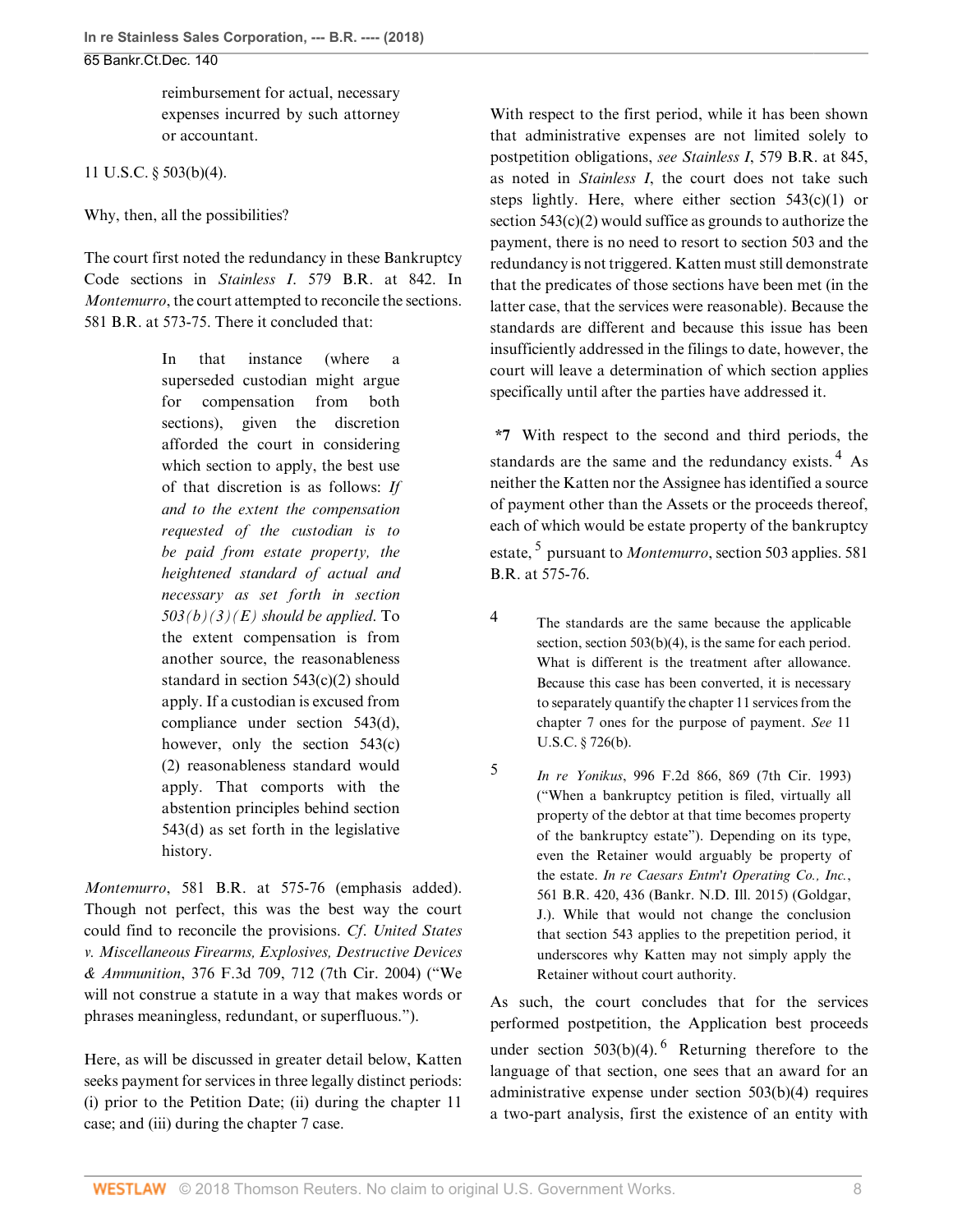expenses allowable under [section 503\(b\)\(3\)](http://www.westlaw.com/Link/Document/FullText?findType=L&pubNum=1000546&cite=11USCAS503&originatingDoc=I146039b037bc11e888d5f23feb60b681&refType=SP&originationContext=document&vr=3.0&rs=cblt1.0&transitionType=DocumentItem&contextData=(sc.History*oc.AlertsClip)#co_pp_d801000002763) and second services to that entity that are reasonable. 11 U.S.C.  $\delta$ [503\(b\)\(4\).](http://www.westlaw.com/Link/Document/FullText?findType=L&pubNum=1000546&cite=11USCAS503&originatingDoc=I146039b037bc11e888d5f23feb60b681&refType=SP&originationContext=document&vr=3.0&rs=cblt1.0&transitionType=DocumentItem&contextData=(sc.History*oc.AlertsClip)#co_pp_6ad60000aeea7)

<span id="page-8-2"></span>[6](#page-7-4) As noted earlier, the Application also seeks to proceed under section  $503(b)(1)$ , the general provision for "the actual, necessary costs and expenses of preserving the estate." 11 U.S.C.  $\S$  503(b)(1)(A). Because the more specific section, [section 503\(b\)\(4\)](http://www.westlaw.com/Link/Document/FullText?findType=L&pubNum=1000546&cite=11USCAS503&originatingDoc=I146039b037bc11e888d5f23feb60b681&refType=SP&originationContext=document&vr=3.0&rs=cblt1.0&transitionType=DocumentItem&contextData=(sc.History*oc.AlertsClip)#co_pp_6ad60000aeea7) is directly on point, the court declines to consider the application of the general provision. "Where a subsection of [section](http://www.westlaw.com/Link/Document/FullText?findType=L&pubNum=1000546&cite=11USCAS503&originatingDoc=I146039b037bc11e888d5f23feb60b681&refType=SP&originationContext=document&vr=3.0&rs=cblt1.0&transitionType=DocumentItem&contextData=(sc.History*oc.AlertsClip)#co_pp_a83b000018c76) [503\(b\)](http://www.westlaw.com/Link/Document/FullText?findType=L&pubNum=1000546&cite=11USCAS503&originatingDoc=I146039b037bc11e888d5f23feb60b681&refType=SP&originationContext=document&vr=3.0&rs=cblt1.0&transitionType=DocumentItem&contextData=(sc.History*oc.AlertsClip)#co_pp_a83b000018c76) directly addresses the type of administrative expense sought, those restrictions cannot be avoided by appealing to the non-exclusive nature of [section](http://www.westlaw.com/Link/Document/FullText?findType=L&pubNum=1000546&cite=11USCAS503&originatingDoc=I146039b037bc11e888d5f23feb60b681&refType=SP&originationContext=document&vr=3.0&rs=cblt1.0&transitionType=DocumentItem&contextData=(sc.History*oc.AlertsClip)#co_pp_a83b000018c76) [503\(b\)](http://www.westlaw.com/Link/Document/FullText?findType=L&pubNum=1000546&cite=11USCAS503&originatingDoc=I146039b037bc11e888d5f23feb60b681&refType=SP&originationContext=document&vr=3.0&rs=cblt1.0&transitionType=DocumentItem&contextData=(sc.History*oc.AlertsClip)#co_pp_a83b000018c76)." *[Surrey Inv. Servs., Inc. v. Smith](http://www.westlaw.com/Link/Document/FullText?findType=Y&serNum=2020161898&pubNum=0000164&originatingDoc=I146039b037bc11e888d5f23feb60b681&refType=RP&fi=co_pp_sp_164_148&originationContext=document&vr=3.0&rs=cblt1.0&transitionType=DocumentItem&contextData=(sc.History*oc.AlertsClip)#co_pp_sp_164_148)*, 418 B.R. [140, 148 \(M.D.N.C. 2009\)](http://www.westlaw.com/Link/Document/FullText?findType=Y&serNum=2020161898&pubNum=0000164&originatingDoc=I146039b037bc11e888d5f23feb60b681&refType=RP&fi=co_pp_sp_164_148&originationContext=document&vr=3.0&rs=cblt1.0&transitionType=DocumentItem&contextData=(sc.History*oc.AlertsClip)#co_pp_sp_164_148); *see also [Morales v. Trans](http://www.westlaw.com/Link/Document/FullText?findType=Y&serNum=1992098589&pubNum=0000708&originatingDoc=I146039b037bc11e888d5f23feb60b681&refType=RP&originationContext=document&vr=3.0&rs=cblt1.0&transitionType=DocumentItem&contextData=(sc.History*oc.AlertsClip)) World Airlines, Inc.*[, 504 U.S. 374, 384, 112 S.Ct. 2031,](http://www.westlaw.com/Link/Document/FullText?findType=Y&serNum=1992098589&pubNum=0000708&originatingDoc=I146039b037bc11e888d5f23feb60b681&refType=RP&originationContext=document&vr=3.0&rs=cblt1.0&transitionType=DocumentItem&contextData=(sc.History*oc.AlertsClip)) [119 L.Ed.2d 157 \(1992\)](http://www.westlaw.com/Link/Document/FullText?findType=Y&serNum=1992098589&pubNum=0000708&originatingDoc=I146039b037bc11e888d5f23feb60b681&refType=RP&originationContext=document&vr=3.0&rs=cblt1.0&transitionType=DocumentItem&contextData=(sc.History*oc.AlertsClip)) ("[I]t is a commonplace of statutory construction that the specific governs the general."); *[In re Lifschultz Fast Freight Corp.](http://www.westlaw.com/Link/Document/FullText?findType=Y&serNum=1995169854&pubNum=0000506&originatingDoc=I146039b037bc11e888d5f23feb60b681&refType=RP&fi=co_pp_sp_506_628&originationContext=document&vr=3.0&rs=cblt1.0&transitionType=DocumentItem&contextData=(sc.History*oc.AlertsClip)#co_pp_sp_506_628)*, 63 F.3d [621, 628 \(7th Cir. 1995\)](http://www.westlaw.com/Link/Document/FullText?findType=Y&serNum=1995169854&pubNum=0000506&originatingDoc=I146039b037bc11e888d5f23feb60b681&refType=RP&fi=co_pp_sp_506_628&originationContext=document&vr=3.0&rs=cblt1.0&transitionType=DocumentItem&contextData=(sc.History*oc.AlertsClip)#co_pp_sp_506_628) ("[W]hen forced to choose between specific substantive provisions and a general savings clause, we choose the more specific provisions because we believe they express congressional intent more clearly.").

<span id="page-8-0"></span>**[\[4](#page-0-3)]** The first factor establishes a threshold for [section](http://www.westlaw.com/Link/Document/FullText?findType=L&pubNum=1000546&cite=11USCAS503&originatingDoc=I146039b037bc11e888d5f23feb60b681&refType=SP&originationContext=document&vr=3.0&rs=cblt1.0&transitionType=DocumentItem&contextData=(sc.History*oc.AlertsClip)#co_pp_6ad60000aeea7) [503\(b\)\(4\)](http://www.westlaw.com/Link/Document/FullText?findType=L&pubNum=1000546&cite=11USCAS503&originatingDoc=I146039b037bc11e888d5f23feb60b681&refType=SP&originationContext=document&vr=3.0&rs=cblt1.0&transitionType=DocumentItem&contextData=(sc.History*oc.AlertsClip)#co_pp_6ad60000aeea7) compensation: the existence of a [section 503\(b\)](http://www.westlaw.com/Link/Document/FullText?findType=L&pubNum=1000546&cite=11USCAS503&originatingDoc=I146039b037bc11e888d5f23feb60b681&refType=SP&originationContext=document&vr=3.0&rs=cblt1.0&transitionType=DocumentItem&contextData=(sc.History*oc.AlertsClip)#co_pp_d801000002763) [\(3\)](http://www.westlaw.com/Link/Document/FullText?findType=L&pubNum=1000546&cite=11USCAS503&originatingDoc=I146039b037bc11e888d5f23feb60b681&refType=SP&originationContext=document&vr=3.0&rs=cblt1.0&transitionType=DocumentItem&contextData=(sc.History*oc.AlertsClip)#co_pp_d801000002763) entity with allowable expenses. *[29 Brooklyn Ave.](http://www.westlaw.com/Link/Document/FullText?findType=Y&serNum=2038756398&pubNum=0000164&originatingDoc=I146039b037bc11e888d5f23feb60b681&refType=RP&fi=co_pp_sp_164_651&originationContext=document&vr=3.0&rs=cblt1.0&transitionType=DocumentItem&contextData=(sc.History*oc.AlertsClip)#co_pp_sp_164_651)*, 548 [B.R. at 651](http://www.westlaw.com/Link/Document/FullText?findType=Y&serNum=2038756398&pubNum=0000164&originatingDoc=I146039b037bc11e888d5f23feb60b681&refType=RP&fi=co_pp_sp_164_651&originationContext=document&vr=3.0&rs=cblt1.0&transitionType=DocumentItem&contextData=(sc.History*oc.AlertsClip)#co_pp_sp_164_651) ("[T]he Receiver's request for compensation was allowed under  $\S$  503(b)(3)(E). This provides the basis for allowing the Receiver's counsel's request for compensation under [§ 503\(b\)\(4\)](http://www.westlaw.com/Link/Document/FullText?findType=L&pubNum=1000546&cite=11USCAS503&originatingDoc=I146039b037bc11e888d5f23feb60b681&refType=SP&originationContext=document&vr=3.0&rs=cblt1.0&transitionType=DocumentItem&contextData=(sc.History*oc.AlertsClip)#co_pp_6ad60000aeea7).")*; see also [N. Sports, Inc.](http://www.westlaw.com/Link/Document/FullText?findType=Y&serNum=2014246136&pubNum=0000506&originatingDoc=I146039b037bc11e888d5f23feb60b681&refType=RP&fi=co_pp_sp_506_946&originationContext=document&vr=3.0&rs=cblt1.0&transitionType=DocumentItem&contextData=(sc.History*oc.AlertsClip)#co_pp_sp_506_946) v. Knufer* (*In re Wind N' Wave* [\), 509 F.3d 938, 946 \(9th Cir.](http://www.westlaw.com/Link/Document/FullText?findType=Y&serNum=2014246136&pubNum=0000506&originatingDoc=I146039b037bc11e888d5f23feb60b681&refType=RP&fi=co_pp_sp_506_946&originationContext=document&vr=3.0&rs=cblt1.0&transitionType=DocumentItem&contextData=(sc.History*oc.AlertsClip)#co_pp_sp_506_946) [2007\)](http://www.westlaw.com/Link/Document/FullText?findType=Y&serNum=2014246136&pubNum=0000506&originatingDoc=I146039b037bc11e888d5f23feb60b681&refType=RP&fi=co_pp_sp_506_946&originationContext=document&vr=3.0&rs=cblt1.0&transitionType=DocumentItem&contextData=(sc.History*oc.AlertsClip)#co_pp_sp_506_946). The word "allowable" does not require the actual award of a [section 503\(b\)\(3\)](http://www.westlaw.com/Link/Document/FullText?findType=L&pubNum=1000546&cite=11USCAS503&originatingDoc=I146039b037bc11e888d5f23feb60b681&refType=SP&originationContext=document&vr=3.0&rs=cblt1.0&transitionType=DocumentItem&contextData=(sc.History*oc.AlertsClip)#co_pp_d801000002763) administrative expense. *In re Gurley*[, 235 B.R. 626, 635 \(Bankr. W.D. Tenn.](http://www.westlaw.com/Link/Document/FullText?findType=Y&serNum=1999158090&pubNum=0000164&originatingDoc=I146039b037bc11e888d5f23feb60b681&refType=RP&fi=co_pp_sp_164_635&originationContext=document&vr=3.0&rs=cblt1.0&transitionType=DocumentItem&contextData=(sc.History*oc.AlertsClip)#co_pp_sp_164_635) [1999\)](http://www.westlaw.com/Link/Document/FullText?findType=Y&serNum=1999158090&pubNum=0000164&originatingDoc=I146039b037bc11e888d5f23feb60b681&refType=RP&fi=co_pp_sp_164_635&originationContext=document&vr=3.0&rs=cblt1.0&transitionType=DocumentItem&contextData=(sc.History*oc.AlertsClip)#co_pp_sp_164_635) (["Section 503\(b\)\(4\)](http://www.westlaw.com/Link/Document/FullText?findType=L&pubNum=1000546&cite=11USCAS503&originatingDoc=I146039b037bc11e888d5f23feb60b681&refType=SP&originationContext=document&vr=3.0&rs=cblt1.0&transitionType=DocumentItem&contextData=(sc.History*oc.AlertsClip)#co_pp_6ad60000aeea7) literally requires only that the requesting entity's expense be 'allowable under paragraph (3),' not that such expenses actually be allowed."). The Assignee, whose expenses are not just allowable but have in fact been allowed, *see* Assignee Award, satisfies this criterion.

**\*8** The second factor is reasonableness, the standard Katten must also satisfy with respect to its prepetition services if it proceeds under [section 543\(c\)\(2\).](http://www.westlaw.com/Link/Document/FullText?findType=L&pubNum=1000546&cite=11USCAS543&originatingDoc=I146039b037bc11e888d5f23feb60b681&refType=SP&originationContext=document&vr=3.0&rs=cblt1.0&transitionType=DocumentItem&contextData=(sc.History*oc.AlertsClip)#co_pp_fcf30000ea9c4) Before taking up the question of reasonableness, in light of the foregoing, the court returns to the Trustee's objections.

## B. The Trustee's Objections

The Trustee has objected, raising four points of concern with the Application: (1) the Assignee's alleged failure to obtain retention for Katten under [section 327 of the](http://www.westlaw.com/Link/Document/FullText?findType=L&pubNum=1000611&cite=11USCAS327&originatingDoc=I146039b037bc11e888d5f23feb60b681&refType=LQ&originationContext=document&vr=3.0&rs=cblt1.0&transitionType=DocumentItem&contextData=(sc.History*oc.AlertsClip)) [Bankruptcy Code;](http://www.westlaw.com/Link/Document/FullText?findType=L&pubNum=1000611&cite=11USCAS327&originatingDoc=I146039b037bc11e888d5f23feb60b681&refType=LQ&originationContext=document&vr=3.0&rs=cblt1.0&transitionType=DocumentItem&contextData=(sc.History*oc.AlertsClip)) (2) a perceived limitation on services of professionals to trustee to prepetition services only; (3) the reasonableness of the services generally and the sufficiency of the time entries; and (4) the reasonableness of Katten's services in preparing and defending the Assignee Application. The court will take up each of these points in turn.

<span id="page-8-1"></span>1. *Katten Need Not Be Retained under [Section 327](http://www.westlaw.com/Link/Document/FullText?findType=L&pubNum=1000611&cite=11USCAS327&originatingDoc=I146039b037bc11e888d5f23feb60b681&refType=LQ&originationContext=document&vr=3.0&rs=cblt1.0&transitionType=DocumentItem&contextData=(sc.History*oc.AlertsClip))* **[\[5](#page-1-0)]** The Trustee's first contention is that Katten is barred from an administrative expense because it failed to obtain court approval under [section 327](http://www.westlaw.com/Link/Document/FullText?findType=L&pubNum=1000611&cite=11USCAS327&originatingDoc=I146039b037bc11e888d5f23feb60b681&refType=LQ&originationContext=document&vr=3.0&rs=cblt1.0&transitionType=DocumentItem&contextData=(sc.History*oc.AlertsClip)), which states that:

> Except as otherwise provided in this section, *the trustee*, with the court's approval, may employ one or more attorneys, accountants, appraisers, auctioneers, or other professional persons, that do not hold or represent an interest adverse to the estate, and that are disinterested persons, to represent or assist the trustee in carrying out the trustee's duties under this title.

[11 U.S.C. § 327\(a\)](http://www.westlaw.com/Link/Document/FullText?findType=L&pubNum=1000546&cite=11USCAS327&originatingDoc=I146039b037bc11e888d5f23feb60b681&refType=SP&originationContext=document&vr=3.0&rs=cblt1.0&transitionType=DocumentItem&contextData=(sc.History*oc.AlertsClip)#co_pp_8b3b0000958a4) (emphasis added).

Despite the Trustee's contention, section 327 does not apply in this situation. It is well established that section 327 only applies to trustees and debtors when acting in a trustee's stead. That is due to the express language in section 327 making it applicable to trustees and, as applicable, the language of other Bankruptcy Code provisions bestowing the rights and obligations of trustees on debtors. *See, e.g.*, 11 U.S.C. § 1107(a). Without such provisions, section 327 simply does not apply. For example, committees must look to their own authorizing sections for the appointment of counsel. *See, e.g.*, 11 U.S.C. §§ 1102 & 1103. Chapter 13 debtors, who do not have the powers and duties of a trustee, need not retain their counsel under section 327. *[In re Maldonado](http://www.westlaw.com/Link/Document/FullText?findType=Y&serNum=2029211076&pubNum=0000164&originatingDoc=I146039b037bc11e888d5f23feb60b681&refType=RP&fi=co_pp_sp_164_337&originationContext=document&vr=3.0&rs=cblt1.0&transitionType=DocumentItem&contextData=(sc.History*oc.AlertsClip)#co_pp_sp_164_337)*, 483 [B.R. 326, 337 \(Bankr. N.D. Ill. 2012\)](http://www.westlaw.com/Link/Document/FullText?findType=Y&serNum=2029211076&pubNum=0000164&originatingDoc=I146039b037bc11e888d5f23feb60b681&refType=RP&fi=co_pp_sp_164_337&originationContext=document&vr=3.0&rs=cblt1.0&transitionType=DocumentItem&contextData=(sc.History*oc.AlertsClip)#co_pp_sp_164_337) (Schmetterer, J.) ("Section 327 does not apply in Chapter 13 cases."); *see also In re Jones*[, 505 B.R. 229, 231 \(Bankr. E.D. Wis. 2014\)](http://www.westlaw.com/Link/Document/FullText?findType=Y&serNum=2032645404&pubNum=0000164&originatingDoc=I146039b037bc11e888d5f23feb60b681&refType=RP&fi=co_pp_sp_164_231&originationContext=document&vr=3.0&rs=cblt1.0&transitionType=DocumentItem&contextData=(sc.History*oc.AlertsClip)#co_pp_sp_164_231)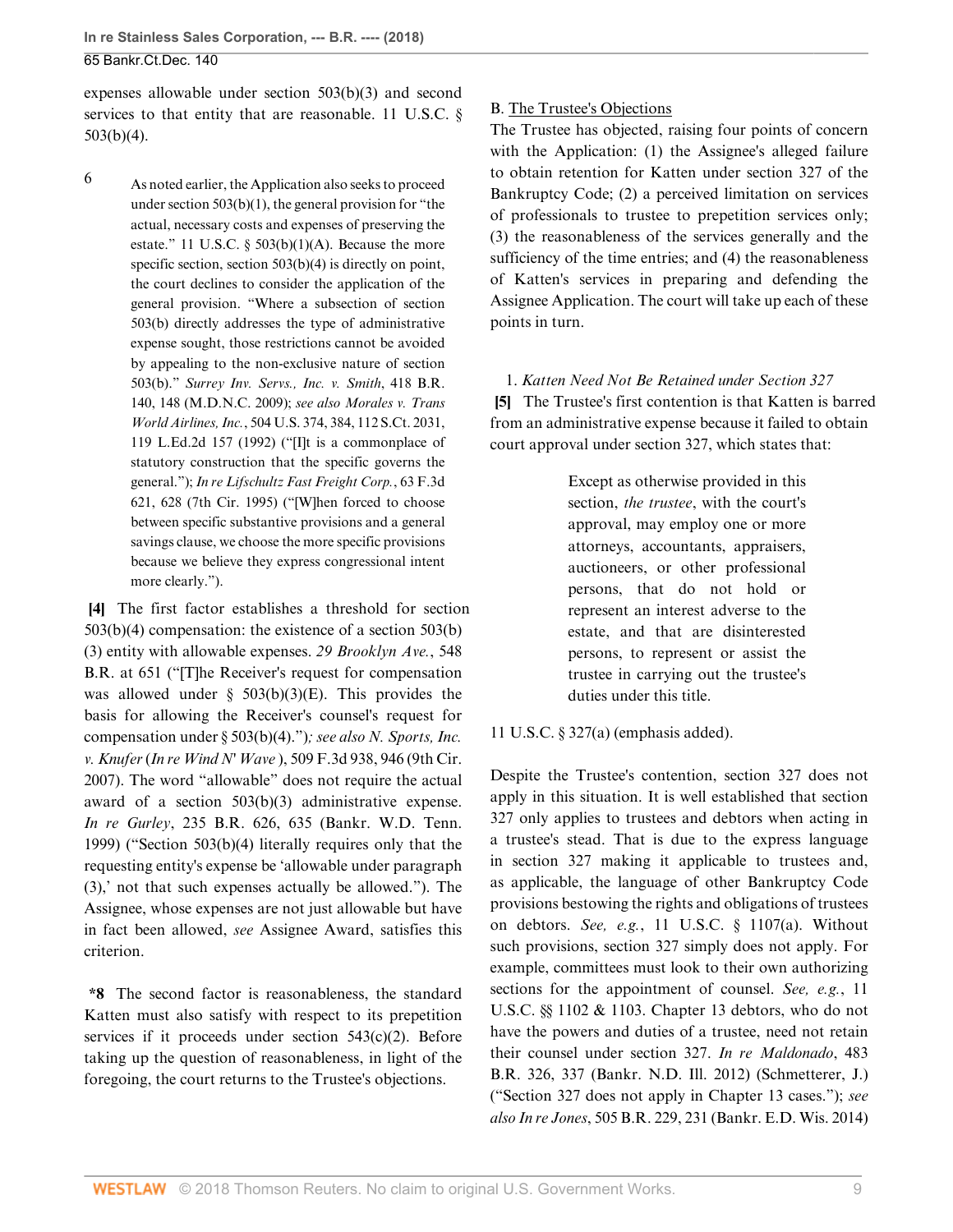("[A]n individual chapter 13 debtor ... is not a 'trustee' for purposes of § 327.").

The Assignee is a custodian, not a trustee or an entity with comparable duties such as a debtor in possession. *[In re 400](http://www.westlaw.com/Link/Document/FullText?findType=Y&serNum=1997215250&pubNum=0000164&originatingDoc=I146039b037bc11e888d5f23feb60b681&refType=RP&fi=co_pp_sp_164_894&originationContext=document&vr=3.0&rs=cblt1.0&transitionType=DocumentItem&contextData=(sc.History*oc.AlertsClip)#co_pp_sp_164_894) Madison Ave. Ltd. Pshp.*[, 213 B.R. 888, 894–95 \(Bankr.](http://www.westlaw.com/Link/Document/FullText?findType=Y&serNum=1997215250&pubNum=0000164&originatingDoc=I146039b037bc11e888d5f23feb60b681&refType=RP&fi=co_pp_sp_164_894&originationContext=document&vr=3.0&rs=cblt1.0&transitionType=DocumentItem&contextData=(sc.History*oc.AlertsClip)#co_pp_sp_164_894) [S.D.N.Y. 1997\)](http://www.westlaw.com/Link/Document/FullText?findType=Y&serNum=1997215250&pubNum=0000164&originatingDoc=I146039b037bc11e888d5f23feb60b681&refType=RP&fi=co_pp_sp_164_894&originationContext=document&vr=3.0&rs=cblt1.0&transitionType=DocumentItem&contextData=(sc.History*oc.AlertsClip)#co_pp_sp_164_894) ("Simply put the receiver [custodian] has absolutely no responsibility to ensure the progress of the case by filing a plan of reorganization or negotiating with creditors or to perform any other duties which are the prerogative and burden of a debtor-in-possession and a trustee."). The Assignee thus was not subject to the employment provisions of [section 327](http://www.westlaw.com/Link/Document/FullText?findType=L&pubNum=1000546&cite=11USCAS327&originatingDoc=I146039b037bc11e888d5f23feb60b681&refType=LQ&originationContext=document&vr=3.0&rs=cblt1.0&transitionType=DocumentItem&contextData=(sc.History*oc.AlertsClip)).

Because Katten was not employed under [section 327](http://www.westlaw.com/Link/Document/FullText?findType=L&pubNum=1000546&cite=11USCAS327&originatingDoc=I146039b037bc11e888d5f23feb60b681&refType=LQ&originationContext=document&vr=3.0&rs=cblt1.0&transitionType=DocumentItem&contextData=(sc.History*oc.AlertsClip)), the general compensation provisions under section 330 did not, by their express terms, apply to it. *See* [11 U.S.C.](http://www.westlaw.com/Link/Document/FullText?findType=L&pubNum=1000546&cite=11USCAS330&originatingDoc=I146039b037bc11e888d5f23feb60b681&refType=SP&originationContext=document&vr=3.0&rs=cblt1.0&transitionType=DocumentItem&contextData=(sc.History*oc.AlertsClip)#co_pp_7b9b000044381) [§ 330\(a\)\(1\);](http://www.westlaw.com/Link/Document/FullText?findType=L&pubNum=1000546&cite=11USCAS330&originatingDoc=I146039b037bc11e888d5f23feb60b681&refType=SP&originationContext=document&vr=3.0&rs=cblt1.0&transitionType=DocumentItem&contextData=(sc.History*oc.AlertsClip)#co_pp_7b9b000044381) *cf*. [11 U.S.C. § 330\(a\)\(4\)\(B\)](http://www.westlaw.com/Link/Document/FullText?findType=L&pubNum=1000546&cite=11USCAS330&originatingDoc=I146039b037bc11e888d5f23feb60b681&refType=SP&originationContext=document&vr=3.0&rs=cblt1.0&transitionType=DocumentItem&contextData=(sc.History*oc.AlertsClip)#co_pp_7f0000008ef57) (providing an alternative standard for compensating counsel in chapter 13 matters, where professionals are not retained and thus not subject to [section 330\(a\)\(1\)](http://www.westlaw.com/Link/Document/FullText?findType=L&pubNum=1000546&cite=11USCAS330&originatingDoc=I146039b037bc11e888d5f23feb60b681&refType=SP&originationContext=document&vr=3.0&rs=cblt1.0&transitionType=DocumentItem&contextData=(sc.History*oc.AlertsClip)#co_pp_7b9b000044381) ). Here, professionals providing services to custodians have an alternative standard for compensation codified in [sections 503\(b\)](http://www.westlaw.com/Link/Document/FullText?findType=L&pubNum=1000546&cite=11USCAS503&originatingDoc=I146039b037bc11e888d5f23feb60b681&refType=SP&originationContext=document&vr=3.0&rs=cblt1.0&transitionType=DocumentItem&contextData=(sc.History*oc.AlertsClip)#co_pp_a83b000018c76) and [543](http://www.westlaw.com/Link/Document/FullText?findType=L&pubNum=1000546&cite=11USCAS543&originatingDoc=I146039b037bc11e888d5f23feb60b681&refType=LQ&originationContext=document&vr=3.0&rs=cblt1.0&transitionType=DocumentItem&contextData=(sc.History*oc.AlertsClip)). They need not look elsewhere.

## <span id="page-9-0"></span>2. *Both Prepetition and Postpetition Services May Be Compensated*

**\*9 [\[6](#page-1-1)]** The second contention of the Trustee is that only the prepetition services of Katten are compensable as administrative expenses. As discussed above, this is not how the statute works.

Both parties correctly assert that prepetition administrative expenses for a custodian's counsel are compensable. The parties mutually rely on *[In re Kenval](http://www.westlaw.com/Link/Document/FullText?findType=Y&serNum=1988038012&pubNum=0000164&originatingDoc=I146039b037bc11e888d5f23feb60b681&refType=RP&fi=co_pp_sp_164_34&originationContext=document&vr=3.0&rs=cblt1.0&transitionType=DocumentItem&contextData=(sc.History*oc.AlertsClip)#co_pp_sp_164_34) Mktg. Corp.*[, 84 B.R. 32, 34 \(Bankr. E.D. Pa. 1988\).](http://www.westlaw.com/Link/Document/FullText?findType=Y&serNum=1988038012&pubNum=0000164&originatingDoc=I146039b037bc11e888d5f23feb60b681&refType=RP&fi=co_pp_sp_164_34&originationContext=document&vr=3.0&rs=cblt1.0&transitionType=DocumentItem&contextData=(sc.History*oc.AlertsClip)#co_pp_sp_164_34) The Trustee therefore does not challenge Katten's prepetition fees on this ground. As the court noted above, either section  $543(c)(1)$  or section  $543(c)(2)$  would suffice as grounds to authorize the payment for the prepetition period. Nonetheless, Katten must still demonstrate that the predicates of those sections have been met.

The Trustee does, however, argue that postpetition fees may not be included in an administrative expense under section  $503(b)(3)(E)$ . This is correct, as there exists a separate provision for the compensation of professionals to custodians in [section 503\(b\)\(4\)](http://www.westlaw.com/Link/Document/FullText?findType=L&pubNum=1000546&cite=11USCAS503&originatingDoc=I146039b037bc11e888d5f23feb60b681&refType=SP&originationContext=document&vr=3.0&rs=cblt1.0&transitionType=DocumentItem&contextData=(sc.History*oc.AlertsClip)#co_pp_6ad60000aeea7), but not because of the postpetition nature of the services. The Trustee's

argument, in fact, runs contrary to the traditional holding that administrative expenses are those that occur on a postpetition basis, not prepetition ones as the Trustee suggests. *Stainless I*[, 579 B.R. at 845](http://www.westlaw.com/Link/Document/FullText?findType=Y&serNum=2043458349&pubNum=0000164&originatingDoc=I146039b037bc11e888d5f23feb60b681&refType=RP&fi=co_pp_sp_164_845&originationContext=document&vr=3.0&rs=cblt1.0&transitionType=DocumentItem&contextData=(sc.History*oc.AlertsClip)#co_pp_sp_164_845).

The court need look no further than the words of the statute to reject this argument. [Section 503\(b\)](http://www.westlaw.com/Link/Document/FullText?findType=L&pubNum=1000546&cite=11USCAS503&originatingDoc=I146039b037bc11e888d5f23feb60b681&refType=SP&originationContext=document&vr=3.0&rs=cblt1.0&transitionType=DocumentItem&contextData=(sc.History*oc.AlertsClip)#co_pp_a83b000018c76) makes no general mention of the prepetition or postpetition nature of the expenses thereunder. At points in the section, Congress has been specific. *Compare* [11 U.S.C. § 503\(b\)](http://www.westlaw.com/Link/Document/FullText?findType=L&pubNum=1000546&cite=11USCAS503&originatingDoc=I146039b037bc11e888d5f23feb60b681&refType=SP&originationContext=document&vr=3.0&rs=cblt1.0&transitionType=DocumentItem&contextData=(sc.History*oc.AlertsClip)#co_pp_e0a1000077fc7) [\(1\)\(A\)\(i\)](http://www.westlaw.com/Link/Document/FullText?findType=L&pubNum=1000546&cite=11USCAS503&originatingDoc=I146039b037bc11e888d5f23feb60b681&refType=SP&originationContext=document&vr=3.0&rs=cblt1.0&transitionType=DocumentItem&contextData=(sc.History*oc.AlertsClip)#co_pp_e0a1000077fc7) ("services rendered *after the commencement of the case*") *with* [11 U.S.C. § 503\(b\)\(9\)](http://www.westlaw.com/Link/Document/FullText?findType=L&pubNum=1000546&cite=11USCAS503&originatingDoc=I146039b037bc11e888d5f23feb60b681&refType=SP&originationContext=document&vr=3.0&rs=cblt1.0&transitionType=DocumentItem&contextData=(sc.History*oc.AlertsClip)#co_pp_885e00005efe7) ("the value of any goods received by the debtor within 20 days *before the date of commencement of a case*") (emphasis added in each). Sections  $503(b)(3)(E)$  and  $503(b)(4)$  have no such limiting provisions.

Here, there is no reading of [section 503\(b\)](http://www.westlaw.com/Link/Document/FullText?findType=L&pubNum=1000546&cite=11USCAS503&originatingDoc=I146039b037bc11e888d5f23feb60b681&refType=SP&originationContext=document&vr=3.0&rs=cblt1.0&transitionType=DocumentItem&contextData=(sc.History*oc.AlertsClip)#co_pp_a83b000018c76) that would limit these expenses to prepetition only.

## 3. *The Reasonableness Factor Generally*

As noted above, at the Hearing on the Application, the court stated that it would narrow its analysis to the legal issue of whether or not the Assignee was entitled to an administrative expense as a matter of law, leaving for later determination, if necessary, a hearing on the exact amounts of an administrative expense.

Before taking on the analysis of reasonableness, the court must first put to rest certain of the arguments and, hopefully, channel the future discussions in a productive way.

### (a) *[Adkins](http://www.westlaw.com/Link/Document/FullText?findType=Y&serNum=2032693104&pubNum=0000164&originatingDoc=I146039b037bc11e888d5f23feb60b681&refType=RP&originationContext=document&vr=3.0&rs=cblt1.0&transitionType=DocumentItem&contextData=(sc.History*oc.AlertsClip))* and *Per Se* Reasonableness

<span id="page-9-1"></span>**[\[7](#page-1-4)]** The Trustee is correct that in order for services to be compensated under either [section 503\(b\)\(4\)](http://www.westlaw.com/Link/Document/FullText?findType=L&pubNum=1000546&cite=11USCAS503&originatingDoc=I146039b037bc11e888d5f23feb60b681&refType=SP&originationContext=document&vr=3.0&rs=cblt1.0&transitionType=DocumentItem&contextData=(sc.History*oc.AlertsClip)#co_pp_6ad60000aeea7) or [543\(c\)\(2\)](http://www.westlaw.com/Link/Document/FullText?findType=L&pubNum=1000546&cite=11USCAS543&originatingDoc=I146039b037bc11e888d5f23feb60b681&refType=SP&originationContext=document&vr=3.0&rs=cblt1.0&transitionType=DocumentItem&contextData=(sc.History*oc.AlertsClip)#co_pp_fcf30000ea9c4), the compensation must be reasonable. *[In re 444 N. Nw.](http://www.westlaw.com/Link/Document/FullText?findType=Y&serNum=2029626501&pubNum=0000999&originatingDoc=I146039b037bc11e888d5f23feb60b681&refType=RP&originationContext=document&vr=3.0&rs=cblt1.0&transitionType=DocumentItem&contextData=(sc.History*oc.AlertsClip)) Hwy, LLC*[, Case No. 12 B 27041, 2013 WL 122527, at](http://www.westlaw.com/Link/Document/FullText?findType=Y&serNum=2029626501&pubNum=0000999&originatingDoc=I146039b037bc11e888d5f23feb60b681&refType=RP&originationContext=document&vr=3.0&rs=cblt1.0&transitionType=DocumentItem&contextData=(sc.History*oc.AlertsClip)) [\\*9 \(Bankr. N.D. Ill. Jan. 8, 2013\)](http://www.westlaw.com/Link/Document/FullText?findType=Y&serNum=2029626501&pubNum=0000999&originatingDoc=I146039b037bc11e888d5f23feb60b681&refType=RP&originationContext=document&vr=3.0&rs=cblt1.0&transitionType=DocumentItem&contextData=(sc.History*oc.AlertsClip)) (Schmetterer, J.) ("[A] receiver's unpaid bills, including those of his counsel, must be determined to be reasonable before being paid.") (*citing [400 Madison Ave. Ltd. Pshp.](http://www.westlaw.com/Link/Document/FullText?findType=Y&serNum=1997215250&pubNum=0000164&originatingDoc=I146039b037bc11e888d5f23feb60b681&refType=RP&fi=co_pp_sp_164_898&originationContext=document&vr=3.0&rs=cblt1.0&transitionType=DocumentItem&contextData=(sc.History*oc.AlertsClip)#co_pp_sp_164_898)*, 213 B.R. at 898); *see also [29](http://www.westlaw.com/Link/Document/FullText?findType=Y&serNum=2038756398&pubNum=0000164&originatingDoc=I146039b037bc11e888d5f23feb60b681&refType=RP&fi=co_pp_sp_164_652&originationContext=document&vr=3.0&rs=cblt1.0&transitionType=DocumentItem&contextData=(sc.History*oc.AlertsClip)#co_pp_sp_164_652) Brooklyn Ave.,* [548 B.R. at 652.](http://www.westlaw.com/Link/Document/FullText?findType=Y&serNum=2038756398&pubNum=0000164&originatingDoc=I146039b037bc11e888d5f23feb60b681&refType=RP&fi=co_pp_sp_164_652&originationContext=document&vr=3.0&rs=cblt1.0&transitionType=DocumentItem&contextData=(sc.History*oc.AlertsClip)#co_pp_sp_164_652) Under [section 503\(b\)\(4\)](http://www.westlaw.com/Link/Document/FullText?findType=L&pubNum=1000546&cite=11USCAS503&originatingDoc=I146039b037bc11e888d5f23feb60b681&refType=SP&originationContext=document&vr=3.0&rs=cblt1.0&transitionType=DocumentItem&contextData=(sc.History*oc.AlertsClip)#co_pp_6ad60000aeea7), reasonableness is a factor of the nature, extent and value of the services and the comparable nonbankruptcy cost of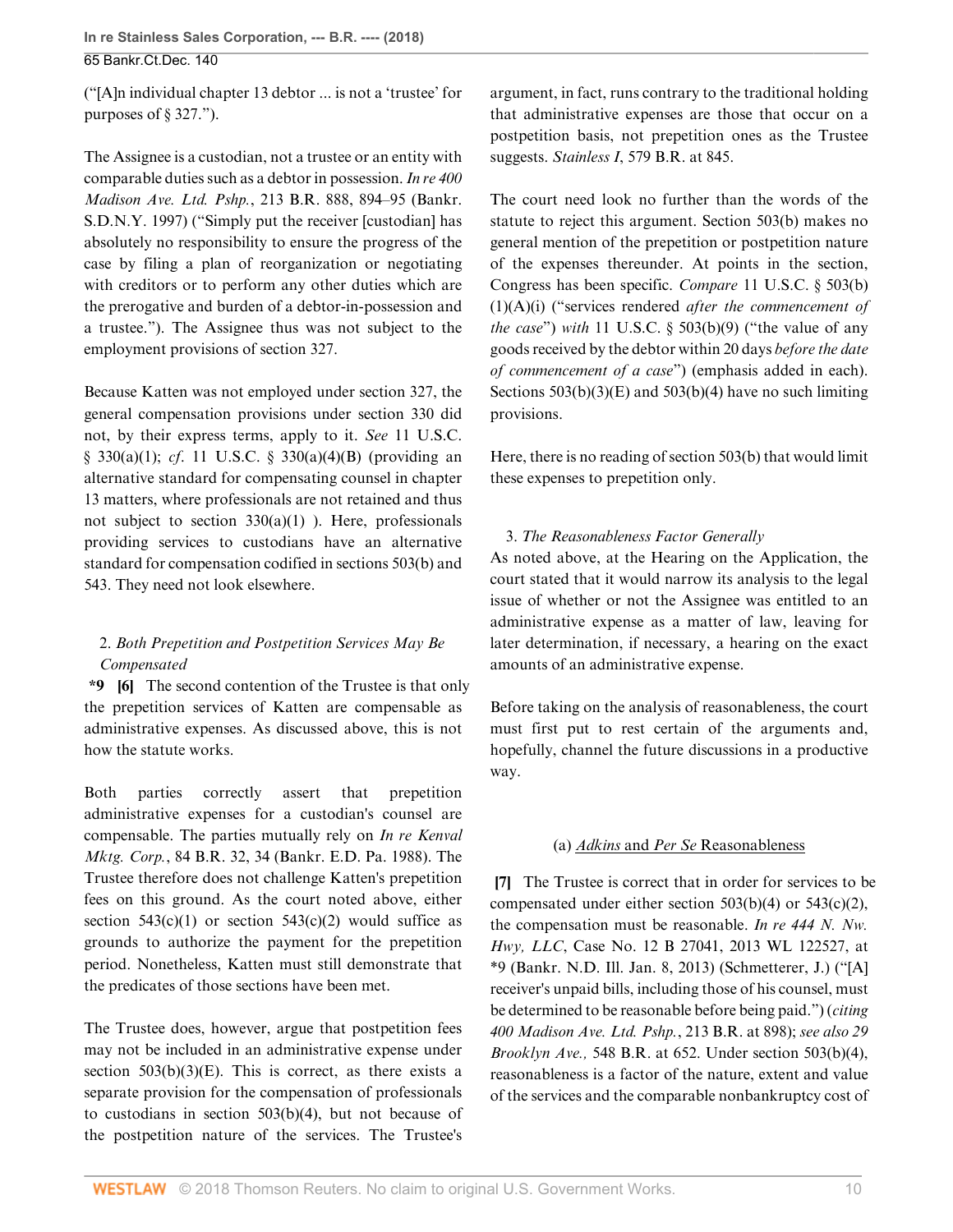such services. [11 U.S.C. § 503\(b\)\(4\)](http://www.westlaw.com/Link/Document/FullText?findType=L&pubNum=1000546&cite=11USCAS503&originatingDoc=I146039b037bc11e888d5f23feb60b681&refType=SP&originationContext=document&vr=3.0&rs=cblt1.0&transitionType=DocumentItem&contextData=(sc.History*oc.AlertsClip)#co_pp_6ad60000aeea7). No additional factors are set forth in [section 543\(c\)\(2\)](http://www.westlaw.com/Link/Document/FullText?findType=L&pubNum=1000546&cite=11USCAS543&originatingDoc=I146039b037bc11e888d5f23feb60b681&refType=SP&originationContext=document&vr=3.0&rs=cblt1.0&transitionType=DocumentItem&contextData=(sc.History*oc.AlertsClip)#co_pp_fcf30000ea9c4).

**\*10** The Assignee argues that the [section 503\(b\)\(4\)](http://www.westlaw.com/Link/Document/FullText?findType=L&pubNum=1000546&cite=11USCAS503&originatingDoc=I146039b037bc11e888d5f23feb60b681&refType=SP&originationContext=document&vr=3.0&rs=cblt1.0&transitionType=DocumentItem&contextData=(sc.History*oc.AlertsClip)#co_pp_6ad60000aeea7) compensation Katten seeks is *per se* reasonable as it is "fused" with the Assignee's allowed expenses. *[In re R.L.](http://www.westlaw.com/Link/Document/FullText?findType=Y&serNum=2032693104&pubNum=0000164&originatingDoc=I146039b037bc11e888d5f23feb60b681&refType=RP&fi=co_pp_sp_164_779&originationContext=document&vr=3.0&rs=cblt1.0&transitionType=DocumentItem&contextData=(sc.History*oc.AlertsClip)#co_pp_sp_164_779) Adkins Corp.*[, 505 B.R. 770, 779 \(Bank. N.D. Tex. 2014\)](http://www.westlaw.com/Link/Document/FullText?findType=Y&serNum=2032693104&pubNum=0000164&originatingDoc=I146039b037bc11e888d5f23feb60b681&refType=RP&fi=co_pp_sp_164_779&originationContext=document&vr=3.0&rs=cblt1.0&transitionType=DocumentItem&contextData=(sc.History*oc.AlertsClip)#co_pp_sp_164_779). *[Adkins](http://www.westlaw.com/Link/Document/FullText?findType=Y&serNum=2032693104&pubNum=0000164&originatingDoc=I146039b037bc11e888d5f23feb60b681&refType=RP&originationContext=document&vr=3.0&rs=cblt1.0&transitionType=DocumentItem&contextData=(sc.History*oc.AlertsClip))* holds that services performed at the behest of a custodian must be compensated if the custodian's services are compensated. *[Id.](http://www.westlaw.com/Link/Document/FullText?findType=Y&serNum=2032693104&pubNum=0000164&originatingDoc=I146039b037bc11e888d5f23feb60b681&refType=RP&originationContext=document&vr=3.0&rs=cblt1.0&transitionType=DocumentItem&contextData=(sc.History*oc.AlertsClip))* The court there bases its holding on a substantial contribution theory and "fuses" the counsel's substantial contribution to that of its client. *[Id.](http://www.westlaw.com/Link/Document/FullText?findType=Y&serNum=2032693104&pubNum=0000164&originatingDoc=I146039b037bc11e888d5f23feb60b681&refType=RP&originationContext=document&vr=3.0&rs=cblt1.0&transitionType=DocumentItem&contextData=(sc.History*oc.AlertsClip))*

There is, however, nothing in the statute that makes this so, and the *[Adkins](http://www.westlaw.com/Link/Document/FullText?findType=Y&serNum=2032693104&pubNum=0000164&originatingDoc=I146039b037bc11e888d5f23feb60b681&refType=RP&originationContext=document&vr=3.0&rs=cblt1.0&transitionType=DocumentItem&contextData=(sc.History*oc.AlertsClip))* court itself acknowledges that "[s]uch construction does not necessarily follow from a strict reading of subsections  $(b)(3)(D)$  and  $(b)(4)$  of the statute ...." *[Id.](http://www.westlaw.com/Link/Document/FullText?findType=Y&serNum=2032693104&pubNum=0000164&originatingDoc=I146039b037bc11e888d5f23feb60b681&refType=RP&originationContext=document&vr=3.0&rs=cblt1.0&transitionType=DocumentItem&contextData=(sc.History*oc.AlertsClip))* Further, substantial contribution, the theory upon which *[Adkins](http://www.westlaw.com/Link/Document/FullText?findType=Y&serNum=2032693104&pubNum=0000164&originatingDoc=I146039b037bc11e888d5f23feb60b681&refType=RP&originationContext=document&vr=3.0&rs=cblt1.0&transitionType=DocumentItem&contextData=(sc.History*oc.AlertsClip))* is predicated, is not implicated under section  $503(b)(3)(E)$ , the section under which the Assignee's expense was approved. *[Adkins](http://www.westlaw.com/Link/Document/FullText?findType=Y&serNum=2032693104&pubNum=0000164&originatingDoc=I146039b037bc11e888d5f23feb60b681&refType=RP&originationContext=document&vr=3.0&rs=cblt1.0&transitionType=DocumentItem&contextData=(sc.History*oc.AlertsClip))* ruling is, therefore, expressly limited to [section 503\(b\)\(3\)\(D\),](http://www.westlaw.com/Link/Document/FullText?findType=L&pubNum=1000546&cite=11USCAS503&originatingDoc=I146039b037bc11e888d5f23feb60b681&refType=SP&originationContext=document&vr=3.0&rs=cblt1.0&transitionType=DocumentItem&contextData=(sc.History*oc.AlertsClip)#co_pp_df1c0000f0ae5) the section containing that concept.

As a result, *[Adkins](http://www.westlaw.com/Link/Document/FullText?findType=Y&serNum=2032693104&pubNum=0000164&originatingDoc=I146039b037bc11e888d5f23feb60b681&refType=RP&originationContext=document&vr=3.0&rs=cblt1.0&transitionType=DocumentItem&contextData=(sc.History*oc.AlertsClip))* is inapplicable here and Katten's services are not "fused" with those of the Assignee. The court is statutorily compelled to apply the reasonableness requirement to the compensation. [11 U.S.C. § 503\(b\)\(4\)](http://www.westlaw.com/Link/Document/FullText?findType=L&pubNum=1000546&cite=11USCAS503&originatingDoc=I146039b037bc11e888d5f23feb60b681&refType=SP&originationContext=document&vr=3.0&rs=cblt1.0&transitionType=DocumentItem&contextData=(sc.History*oc.AlertsClip)#co_pp_6ad60000aeea7).

## (b) Applicable Standard and Facts at Bar

<span id="page-10-0"></span>**[\[8](#page-1-5)]** With respect to that reasonableness requirement, it is clear first and foremost that the court must make an independent finding of reasonableness. *[In re Kenneth](http://www.westlaw.com/Link/Document/FullText?findType=Y&serNum=1994070566&pubNum=0000506&originatingDoc=I146039b037bc11e888d5f23feb60b681&refType=RP&fi=co_pp_sp_506_1178&originationContext=document&vr=3.0&rs=cblt1.0&transitionType=DocumentItem&contextData=(sc.History*oc.AlertsClip)#co_pp_sp_506_1178) Leventhal & Co.*[, 19 F.3d 1174, 1178 \(7th Cir. 1994\)](http://www.westlaw.com/Link/Document/FullText?findType=Y&serNum=1994070566&pubNum=0000506&originatingDoc=I146039b037bc11e888d5f23feb60b681&refType=RP&fi=co_pp_sp_506_1178&originationContext=document&vr=3.0&rs=cblt1.0&transitionType=DocumentItem&contextData=(sc.History*oc.AlertsClip)#co_pp_sp_506_1178); *[In re](http://www.westlaw.com/Link/Document/FullText?findType=Y&serNum=1987068306&pubNum=0000164&originatingDoc=I146039b037bc11e888d5f23feb60b681&refType=RP&fi=co_pp_sp_164_300&originationContext=document&vr=3.0&rs=cblt1.0&transitionType=DocumentItem&contextData=(sc.History*oc.AlertsClip)#co_pp_sp_164_300) Pettibone Corp.*[, 74 B.R. 293, 300 \(Bankr. N.D. Ill. 1987\)](http://www.westlaw.com/Link/Document/FullText?findType=Y&serNum=1987068306&pubNum=0000164&originatingDoc=I146039b037bc11e888d5f23feb60b681&refType=RP&fi=co_pp_sp_164_300&originationContext=document&vr=3.0&rs=cblt1.0&transitionType=DocumentItem&contextData=(sc.History*oc.AlertsClip)#co_pp_sp_164_300) (Schmetterer, J.). Courts have, however, looked to [section](http://www.westlaw.com/Link/Document/FullText?findType=L&pubNum=1000546&cite=11USCAS330&originatingDoc=I146039b037bc11e888d5f23feb60b681&refType=LQ&originationContext=document&vr=3.0&rs=cblt1.0&transitionType=DocumentItem&contextData=(sc.History*oc.AlertsClip)) [330](http://www.westlaw.com/Link/Document/FullText?findType=L&pubNum=1000546&cite=11USCAS330&originatingDoc=I146039b037bc11e888d5f23feb60b681&refType=LQ&originationContext=document&vr=3.0&rs=cblt1.0&transitionType=DocumentItem&contextData=(sc.History*oc.AlertsClip)) to provide standards for this independent finding under [section 503\(b\).](http://www.westlaw.com/Link/Document/FullText?findType=L&pubNum=1000546&cite=11USCAS503&originatingDoc=I146039b037bc11e888d5f23feb60b681&refType=SP&originationContext=document&vr=3.0&rs=cblt1.0&transitionType=DocumentItem&contextData=(sc.History*oc.AlertsClip)#co_pp_a83b000018c76) *[Speights & Runyan v. Celotex Corp](http://www.westlaw.com/Link/Document/FullText?findType=Y&serNum=2000524529&pubNum=0000506&originatingDoc=I146039b037bc11e888d5f23feb60b681&refType=RP&fi=co_pp_sp_506_1341&originationContext=document&vr=3.0&rs=cblt1.0&transitionType=DocumentItem&contextData=(sc.History*oc.AlertsClip)#co_pp_sp_506_1341)*. (*In re Celotex Corp*[.\), 227 F.3d 1336, 1341 \(11th Cir. 2000\)](http://www.westlaw.com/Link/Document/FullText?findType=Y&serNum=2000524529&pubNum=0000506&originatingDoc=I146039b037bc11e888d5f23feb60b681&refType=RP&fi=co_pp_sp_506_1341&originationContext=document&vr=3.0&rs=cblt1.0&transitionType=DocumentItem&contextData=(sc.History*oc.AlertsClip)#co_pp_sp_506_1341).

## [Section 330](http://www.westlaw.com/Link/Document/FullText?findType=L&pubNum=1000546&cite=11USCAS330&originatingDoc=I146039b037bc11e888d5f23feb60b681&refType=LQ&originationContext=document&vr=3.0&rs=cblt1.0&transitionType=DocumentItem&contextData=(sc.History*oc.AlertsClip)) states, in pertinent part, that

In determining the amount of reasonable compensation to be awarded to an examiner, trustee under chapter 11, or professional person, the court shall consider the nature, the extent, and the value of such services, taking into account all relevant factors, including(A) the time spent on such services;

(B) the rates charge for such services;

(C) whether services were necessary to the administration of, or beneficial at the time at which the services were rendered toward the completion of, a case under this title;

(D) whether the services were performed within a reasonable amount of time commensurate with the complexity, importance, and nature of the problem, issue, or task addressed;

(E) with respect to a professional person, whether the person is board certified or otherwise has demonstrated skill and experience in the bankruptcy field; and

(F) whether the compensation is reasonable based on the customary compensation charged by comparable skilled practitioners in cases other than cases under this title.

[11 U.S.C. § 330\(a\)\(3\).](http://www.westlaw.com/Link/Document/FullText?findType=L&pubNum=1000546&cite=11USCAS330&originatingDoc=I146039b037bc11e888d5f23feb60b681&refType=SP&originationContext=document&vr=3.0&rs=cblt1.0&transitionType=DocumentItem&contextData=(sc.History*oc.AlertsClip)#co_pp_28cc0000ccca6)

The *[Celotex](http://www.westlaw.com/Link/Document/FullText?findType=Y&serNum=2000524529&pubNum=0000506&originatingDoc=I146039b037bc11e888d5f23feb60b681&refType=RP&originationContext=document&vr=3.0&rs=cblt1.0&transitionType=DocumentItem&contextData=(sc.History*oc.AlertsClip))* approach is sound. The court will follow it in this matter.

In doing so, the court takes into account the rarity of this situation. The Assignee and Katten have seen this case through a number of unique and potentially legallydistinct phases. This case began with an involuntary petition timed, so it appears, to occur at the most disruptive possible point in the Assignee's tenure immediately following the Auction, before the underlying Sale could be consummated. Once the Petition was filed, the Assignee and Katten were forced to consider how to comply with [section 543](http://www.westlaw.com/Link/Document/FullText?findType=L&pubNum=1000546&cite=11USCAS543&originatingDoc=I146039b037bc11e888d5f23feb60b681&refType=LQ&originationContext=document&vr=3.0&rs=cblt1.0&transitionType=DocumentItem&contextData=(sc.History*oc.AlertsClip)) in what was obviously a grey period and determine what, if anything, should be done about the interrupted Sale. The entry of the 543 Order alleviated some of those concerns, but once again, after the Conversion but before the Trustee was appointed, another grey period arose.

**\*11** The first of these grey periods arose out of the unique combination of this being an involuntary chapter 11 filed to interrupt the ABC and there being little or no participation in the Case by the Debtor. Given the Debtor's lack of interest in the Case, the Case was in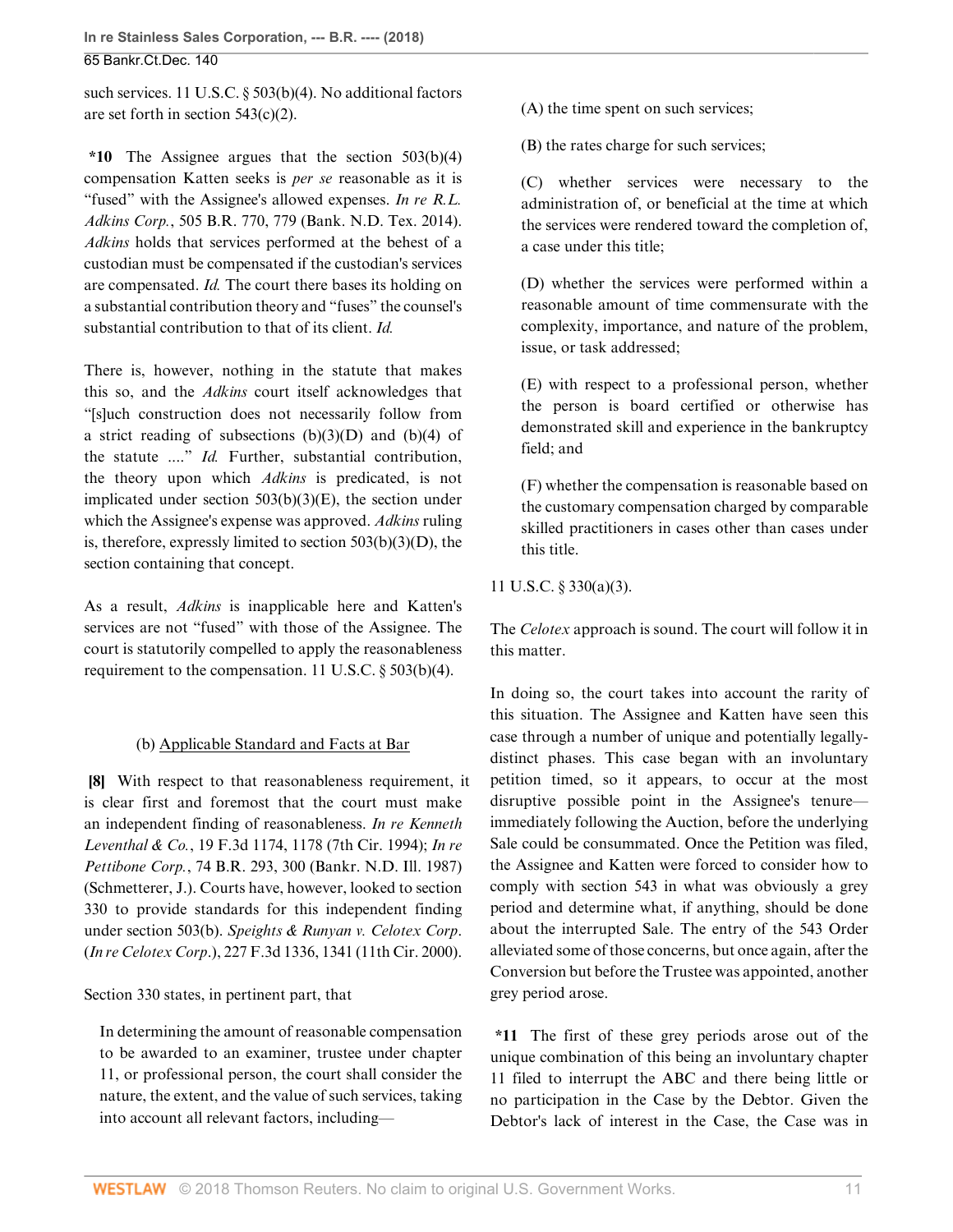desperate need of an interim trustee. No provision for that exists for involuntary chapter 11 cases, however. *But see* [11 U.S.C. § 303\(g\)](http://www.westlaw.com/Link/Document/FullText?findType=L&pubNum=1000546&cite=11USCAS303&originatingDoc=I146039b037bc11e888d5f23feb60b681&refType=SP&originationContext=document&vr=3.0&rs=cblt1.0&transitionType=DocumentItem&contextData=(sc.History*oc.AlertsClip)#co_pp_16f4000091d86) (allowing for an interim trustee to be appointed before the entry of an order for relief in an involuntary chapter 7). Instead, there was no party to protect the Assets other than the Assignee.<sup>[7](#page-11-1)</sup> The Assignee moved promptly for guidance from the court, but even then was forced to do so on an interim basis given that no order for relief had been granted and thus the Debtor's rights were still nebulous. [Section 543](http://www.westlaw.com/Link/Document/FullText?findType=L&pubNum=1000546&cite=11USCAS543&originatingDoc=I146039b037bc11e888d5f23feb60b681&refType=LQ&originationContext=document&vr=3.0&rs=cblt1.0&transitionType=DocumentItem&contextData=(sc.History*oc.AlertsClip)) gives no guidance as to how it should apply in such cases.

<span id="page-11-1"></span>[7](#page-11-2)

In a voluntary chapter 11 bankruptcy, the debtor in possession fills the role of trustee from the outset. [11 U.S.C. §§ 1101\(1\)](http://www.westlaw.com/Link/Document/FullText?findType=L&pubNum=1000546&cite=11USCAS1101&originatingDoc=I146039b037bc11e888d5f23feb60b681&refType=SP&originationContext=document&vr=3.0&rs=cblt1.0&transitionType=DocumentItem&contextData=(sc.History*oc.AlertsClip)#co_pp_f1c50000821b0) and [1107](http://www.westlaw.com/Link/Document/FullText?findType=L&pubNum=1000546&cite=11USCAS1107&originatingDoc=I146039b037bc11e888d5f23feb60b681&refType=LQ&originationContext=document&vr=3.0&rs=cblt1.0&transitionType=DocumentItem&contextData=(sc.History*oc.AlertsClip)). In involuntary cases, the petition does not automatically generate an order for relief and thus the debtor is not immediately responsible for the administration of the case. Such an order for relief happens later. *Compare* [11 U.S.C. § 301\(b\)](http://www.westlaw.com/Link/Document/FullText?findType=L&pubNum=1000546&cite=11USCAS301&originatingDoc=I146039b037bc11e888d5f23feb60b681&refType=SP&originationContext=document&vr=3.0&rs=cblt1.0&transitionType=DocumentItem&contextData=(sc.History*oc.AlertsClip)#co_pp_a83b000018c76) (commencement in a voluntary case "constitutes an order for relief.") *with* [11 U.S.C.](http://www.westlaw.com/Link/Document/FullText?findType=L&pubNum=1000546&cite=11USCAS303&originatingDoc=I146039b037bc11e888d5f23feb60b681&refType=SP&originationContext=document&vr=3.0&rs=cblt1.0&transitionType=DocumentItem&contextData=(sc.History*oc.AlertsClip)#co_pp_f383000077b35) [§ 303\(h\)](http://www.westlaw.com/Link/Document/FullText?findType=L&pubNum=1000546&cite=11USCAS303&originatingDoc=I146039b037bc11e888d5f23feb60b681&refType=SP&originationContext=document&vr=3.0&rs=cblt1.0&transitionType=DocumentItem&contextData=(sc.History*oc.AlertsClip)#co_pp_f383000077b35) (order for relief in involuntary cases happens after the passage of time and satisfaction of statutory predicates). Absent the appointment of an interim trustee, *see* [11 U.S.C. § 303\(g\)](http://www.westlaw.com/Link/Document/FullText?findType=L&pubNum=1000546&cite=11USCAS303&originatingDoc=I146039b037bc11e888d5f23feb60b681&refType=SP&originationContext=document&vr=3.0&rs=cblt1.0&transitionType=DocumentItem&contextData=(sc.History*oc.AlertsClip)#co_pp_16f4000091d86), a debtor in an involuntary case acts without many of the duties and limitations applicable in voluntary cases. *See, e.g.*, [11](http://www.westlaw.com/Link/Document/FullText?findType=L&pubNum=1000546&cite=11USCAS303&originatingDoc=I146039b037bc11e888d5f23feb60b681&refType=SP&originationContext=document&vr=3.0&rs=cblt1.0&transitionType=DocumentItem&contextData=(sc.History*oc.AlertsClip)#co_pp_ae0d0000c5150) [U.S.C. § 303\(f\)](http://www.westlaw.com/Link/Document/FullText?findType=L&pubNum=1000546&cite=11USCAS303&originatingDoc=I146039b037bc11e888d5f23feb60b681&refType=SP&originationContext=document&vr=3.0&rs=cblt1.0&transitionType=DocumentItem&contextData=(sc.History*oc.AlertsClip)#co_pp_ae0d0000c5150). Nonetheless, nothing in [sections 303](http://www.westlaw.com/Link/Document/FullText?findType=L&pubNum=1000546&cite=11USCAS303&originatingDoc=I146039b037bc11e888d5f23feb60b681&refType=LQ&originationContext=document&vr=3.0&rs=cblt1.0&transitionType=DocumentItem&contextData=(sc.History*oc.AlertsClip)) or [543](http://www.westlaw.com/Link/Document/FullText?findType=L&pubNum=1000546&cite=11USCAS543&originatingDoc=I146039b037bc11e888d5f23feb60b681&refType=LQ&originationContext=document&vr=3.0&rs=cblt1.0&transitionType=DocumentItem&contextData=(sc.History*oc.AlertsClip)) suspends a custodian's [section 543](http://www.westlaw.com/Link/Document/FullText?findType=L&pubNum=1000546&cite=11USCAS543&originatingDoc=I146039b037bc11e888d5f23feb60b681&refType=LQ&originationContext=document&vr=3.0&rs=cblt1.0&transitionType=DocumentItem&contextData=(sc.History*oc.AlertsClip)) obligations in such instances. Thus while the Assignee had an obligation to deliver the Debtor's rights and property to the Debtor, the Debtor had arguably no obligation to accept them.

The entry of the Order for Relief and subsequent orders under [section 543](http://www.westlaw.com/Link/Document/FullText?findType=L&pubNum=1000546&cite=11USCAS543&originatingDoc=I146039b037bc11e888d5f23feb60b681&refType=LQ&originationContext=document&vr=3.0&rs=cblt1.0&transitionType=DocumentItem&contextData=(sc.History*oc.AlertsClip)) may have provided some degree of additional certainty, but on the same day the Order for Relief was entered, the petitioning creditors moved for the appointment of a trustee and a secured creditor moved for an order converting the case to one under chapter 7. Though the Conversion was ultimately ordered, it occurred more than a month after the Petition Date. During this period, the Assignee was forced to maintain the Assets and, by order of the court, consummate the Sale.

The second grey period is of similar, though shorter nature, but occurred after the Conversion but before the Trustee was appointed. While the United States Trustee appointed a trustee on the day following the conversion, that trustee resigned. It was nine days after the Conversion that the Trustee took on his role. While it could be argued that the Conversion terminated the excuse from compliance permitted by the 543 Order, the Assignee was again left in the uncomfortable position of being the custodian of the Assets with no clear avenue to follow.

<span id="page-11-2"></span>Following the appointment of the Trustee, all that remained for the Assignee was to turnover the remaining Assets and make an accounting for its actions. A custodian may be compensated for those actions. *[Kenval](http://www.westlaw.com/Link/Document/FullText?findType=Y&serNum=1988038012&pubNum=0000164&originatingDoc=I146039b037bc11e888d5f23feb60b681&refType=RP&fi=co_pp_sp_164_35&originationContext=document&vr=3.0&rs=cblt1.0&transitionType=DocumentItem&contextData=(sc.History*oc.AlertsClip)#co_pp_sp_164_35) Mktg.*[, 84 B.R. at 35–36.](http://www.westlaw.com/Link/Document/FullText?findType=Y&serNum=1988038012&pubNum=0000164&originatingDoc=I146039b037bc11e888d5f23feb60b681&refType=RP&fi=co_pp_sp_164_35&originationContext=document&vr=3.0&rs=cblt1.0&transitionType=DocumentItem&contextData=(sc.History*oc.AlertsClip)#co_pp_sp_164_35) It follows, therefore, that a custodian's professionals may also be compensated for assisting in those actions. *[In re Snergy Props., Inc.](http://www.westlaw.com/Link/Document/FullText?findType=Y&serNum=1991147571&pubNum=0000164&originatingDoc=I146039b037bc11e888d5f23feb60b681&refType=RP&fi=co_pp_sp_164_705&originationContext=document&vr=3.0&rs=cblt1.0&transitionType=DocumentItem&contextData=(sc.History*oc.AlertsClip)#co_pp_sp_164_705)*, 130 [B.R. 700, 705 \(Bankr. S.D.N.Y. 1991\)](http://www.westlaw.com/Link/Document/FullText?findType=Y&serNum=1991147571&pubNum=0000164&originatingDoc=I146039b037bc11e888d5f23feb60b681&refType=RP&fi=co_pp_sp_164_705&originationContext=document&vr=3.0&rs=cblt1.0&transitionType=DocumentItem&contextData=(sc.History*oc.AlertsClip)#co_pp_sp_164_705) ("[T]he custodian is entitled to apply to the bankruptcy court pursuant to 11 U.S.C.  $\S$  543(c)(2) for reasonable compensation for services rendered and costs and expenses incurred, *including legal fees reasonably incurred* in connection with the custodian's services.") (emphasis added).

### (c) Cap on Compensation

<span id="page-11-0"></span>**[\[9](#page-1-2)]** The Trustee contends that compensation for the preparation and litigation of custodian fee applications is limited to a proportionate amount of the compensation awarded for the total hours in the main case. Courts have applied limits in the range of 3% to 5% in this regard. *[In re](http://www.westlaw.com/Link/Document/FullText?findType=Y&serNum=1996267289&pubNum=0000164&originatingDoc=I146039b037bc11e888d5f23feb60b681&refType=RP&fi=co_pp_sp_164_93&originationContext=document&vr=3.0&rs=cblt1.0&transitionType=DocumentItem&contextData=(sc.History*oc.AlertsClip)#co_pp_sp_164_93) Spanjer Bros., Inc.*[, 203 B.R. 85, 93 \(Bankr. N.D. Ill. 1996\)](http://www.westlaw.com/Link/Document/FullText?findType=Y&serNum=1996267289&pubNum=0000164&originatingDoc=I146039b037bc11e888d5f23feb60b681&refType=RP&fi=co_pp_sp_164_93&originationContext=document&vr=3.0&rs=cblt1.0&transitionType=DocumentItem&contextData=(sc.History*oc.AlertsClip)#co_pp_sp_164_93) (Squires, J.) (compensation limited to 5%); *[In re Wildman](http://www.westlaw.com/Link/Document/FullText?findType=Y&serNum=1987049665&pubNum=0000164&originatingDoc=I146039b037bc11e888d5f23feb60b681&refType=RP&fi=co_pp_sp_164_711&originationContext=document&vr=3.0&rs=cblt1.0&transitionType=DocumentItem&contextData=(sc.History*oc.AlertsClip)#co_pp_sp_164_711)*, [72 B.R. 700, 711 \(Bankr. N.D. Ill. 1987\)](http://www.westlaw.com/Link/Document/FullText?findType=Y&serNum=1987049665&pubNum=0000164&originatingDoc=I146039b037bc11e888d5f23feb60b681&refType=RP&fi=co_pp_sp_164_711&originationContext=document&vr=3.0&rs=cblt1.0&transitionType=DocumentItem&contextData=(sc.History*oc.AlertsClip)#co_pp_sp_164_711) (Schmetterer, J.) ("*In the absence of unusual circumstances*, the hours allowed by this Court for preparing and litigating the attorney fee application should *not exceed three percent* of the total hours in the main case.") (emphasis added); *see also Pettibone*[, 74 B.R. at 304](http://www.westlaw.com/Link/Document/FullText?findType=Y&serNum=1987068306&pubNum=0000164&originatingDoc=I146039b037bc11e888d5f23feb60b681&refType=RP&fi=co_pp_sp_164_304&originationContext=document&vr=3.0&rs=cblt1.0&transitionType=DocumentItem&contextData=(sc.History*oc.AlertsClip)#co_pp_sp_164_304) (*citing [Coulter v. State](http://www.westlaw.com/Link/Document/FullText?findType=Y&serNum=1986153408&pubNum=0000350&originatingDoc=I146039b037bc11e888d5f23feb60b681&refType=RP&fi=co_pp_sp_350_151&originationContext=document&vr=3.0&rs=cblt1.0&transitionType=DocumentItem&contextData=(sc.History*oc.AlertsClip)#co_pp_sp_350_151) of Tennessee,* [805 F.2d 146, 151 \(6th Cir. 1986\)](http://www.westlaw.com/Link/Document/FullText?findType=Y&serNum=1986153408&pubNum=0000350&originatingDoc=I146039b037bc11e888d5f23feb60b681&refType=RP&fi=co_pp_sp_350_151&originationContext=document&vr=3.0&rs=cblt1.0&transitionType=DocumentItem&contextData=(sc.History*oc.AlertsClip)#co_pp_sp_350_151) ) (in non-bankruptcy cases, compensation for preparation and litigation of fee petitions limited to 3–5% of the hours of the main case).

**\*12** The purpose of these holdings is to prevent unnecessary costs to the estate. Absent unusual circumstances, the court might not vary from the standard set by these cases. Given the issues briefly described above, unusual circumstances do exist. Even in the best of cases, applying normal rules of thumb for professional compensation in other areas to applications in the context of [section 543](http://www.westlaw.com/Link/Document/FullText?findType=L&pubNum=1000546&cite=11USCAS543&originatingDoc=I146039b037bc11e888d5f23feb60b681&refType=LQ&originationContext=document&vr=3.0&rs=cblt1.0&transitionType=DocumentItem&contextData=(sc.History*oc.AlertsClip)) is hardly fair. The rules governing these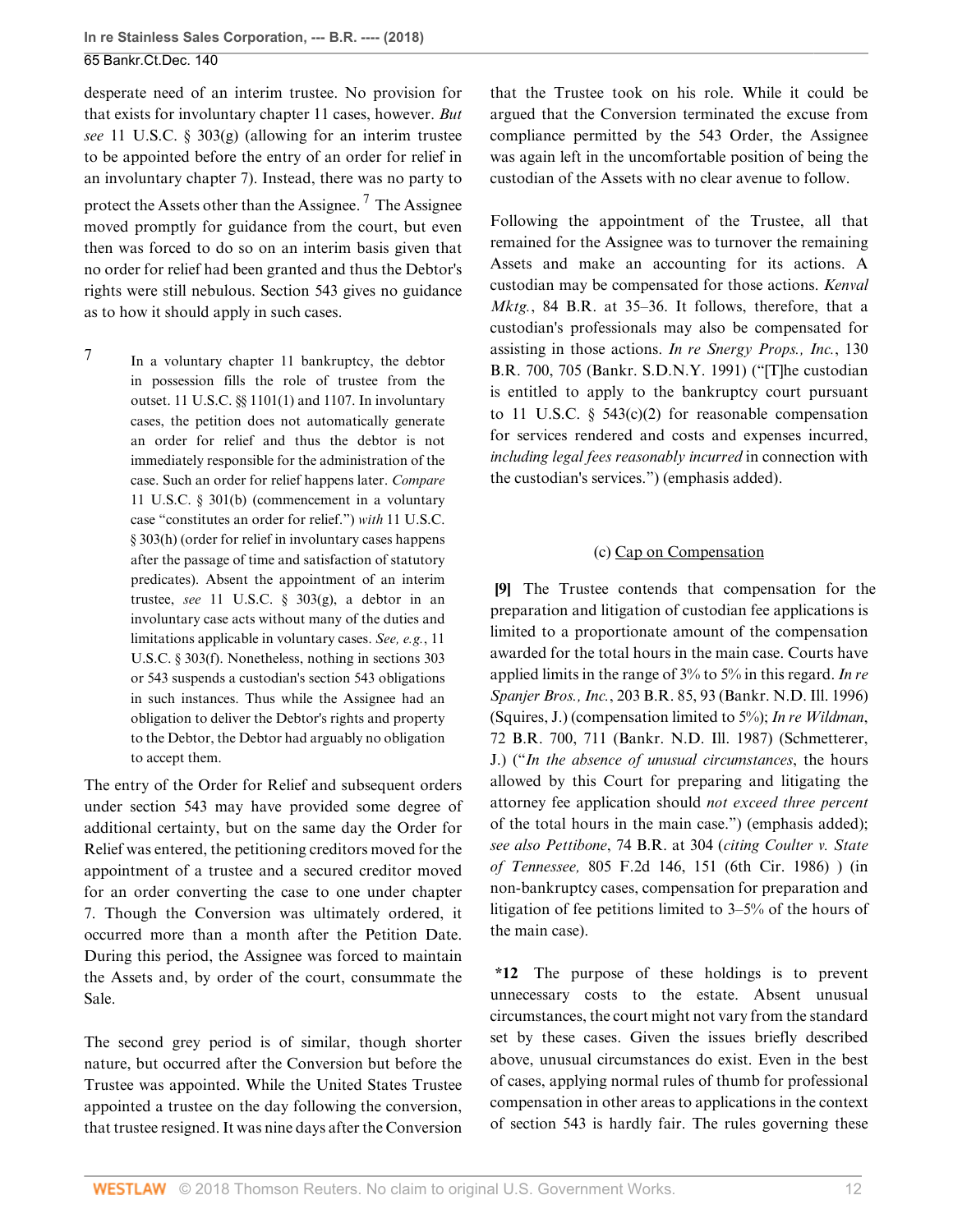**In re Stainless Sales Corporation, --- B.R. ---- (2018)** 65 Bankr.Ct.Dec. 140

requests are convoluted and ill-conceived. *See, e.g., Montemurro*[, 581 B.R. at 578-79;](http://www.westlaw.com/Link/Document/FullText?findType=Y&serNum=2043806720&pubNum=0000164&originatingDoc=I146039b037bc11e888d5f23feb60b681&refType=RP&fi=co_pp_sp_164_578&originationContext=document&vr=3.0&rs=cblt1.0&transitionType=DocumentItem&contextData=(sc.History*oc.AlertsClip)#co_pp_sp_164_578) *Stainless I*[, 579 B.R. at](http://www.westlaw.com/Link/Document/FullText?findType=Y&serNum=2043458349&pubNum=0000164&originatingDoc=I146039b037bc11e888d5f23feb60b681&refType=RP&fi=co_pp_sp_164_845&originationContext=document&vr=3.0&rs=cblt1.0&transitionType=DocumentItem&contextData=(sc.History*oc.AlertsClip)#co_pp_sp_164_845) [845](http://www.westlaw.com/Link/Document/FullText?findType=Y&serNum=2043458349&pubNum=0000164&originatingDoc=I146039b037bc11e888d5f23feb60b681&refType=RP&fi=co_pp_sp_164_845&originationContext=document&vr=3.0&rs=cblt1.0&transitionType=DocumentItem&contextData=(sc.History*oc.AlertsClip)#co_pp_sp_164_845).

As best as the court can determine, the compensation requested for preparation and litigation of the Assignee Application makes up approximately 10% of the Application's total requested compensation. Under the unique circumstances of this case, the court finds such efforts to be reasonable.

### (d) The American Rule

<span id="page-12-0"></span>**[\[10](#page-1-6)]** Recently the Supreme Court has applied the American Rule to the defense of fees under [section 330](http://www.westlaw.com/Link/Document/FullText?findType=L&pubNum=1000611&cite=11USCAS330&originatingDoc=I146039b037bc11e888d5f23feb60b681&refType=LQ&originationContext=document&vr=3.0&rs=cblt1.0&transitionType=DocumentItem&contextData=(sc.History*oc.AlertsClip)) [of the Bankruptcy Code.](http://www.westlaw.com/Link/Document/FullText?findType=L&pubNum=1000611&cite=11USCAS330&originatingDoc=I146039b037bc11e888d5f23feb60b681&refType=LQ&originationContext=document&vr=3.0&rs=cblt1.0&transitionType=DocumentItem&contextData=(sc.History*oc.AlertsClip)) *[Baker Botts L.L.P. v. ASARCO](http://www.westlaw.com/Link/Document/FullText?findType=Y&serNum=2036446548&pubNum=0000708&originatingDoc=I146039b037bc11e888d5f23feb60b681&refType=RP&fi=co_pp_sp_708_2164&originationContext=document&vr=3.0&rs=cblt1.0&transitionType=DocumentItem&contextData=(sc.History*oc.AlertsClip)#co_pp_sp_708_2164) LLC*[, ––– U.S. ––––, 135 S.Ct. 2158, 2164, 192 L.Ed.2d](http://www.westlaw.com/Link/Document/FullText?findType=Y&serNum=2036446548&pubNum=0000708&originatingDoc=I146039b037bc11e888d5f23feb60b681&refType=RP&fi=co_pp_sp_708_2164&originationContext=document&vr=3.0&rs=cblt1.0&transitionType=DocumentItem&contextData=(sc.History*oc.AlertsClip)#co_pp_sp_708_2164) [208 \(2015\).](http://www.westlaw.com/Link/Document/FullText?findType=Y&serNum=2036446548&pubNum=0000708&originatingDoc=I146039b037bc11e888d5f23feb60b681&refType=RP&fi=co_pp_sp_708_2164&originationContext=document&vr=3.0&rs=cblt1.0&transitionType=DocumentItem&contextData=(sc.History*oc.AlertsClip)#co_pp_sp_708_2164) The American Rule is simple: "Each litigant pays his own attorney's fees, win or lose, unless a statute or contract provides otherwise." *[Hardt v. Reliance Standard](http://www.westlaw.com/Link/Document/FullText?findType=Y&serNum=2022098188&pubNum=0000708&originatingDoc=I146039b037bc11e888d5f23feb60b681&refType=RP&originationContext=document&vr=3.0&rs=cblt1.0&transitionType=DocumentItem&contextData=(sc.History*oc.AlertsClip)) Life Ins. Co.*[, 560 U.S. 242, 252–253, 130 S.Ct. 2149, 176](http://www.westlaw.com/Link/Document/FullText?findType=Y&serNum=2022098188&pubNum=0000708&originatingDoc=I146039b037bc11e888d5f23feb60b681&refType=RP&originationContext=document&vr=3.0&rs=cblt1.0&transitionType=DocumentItem&contextData=(sc.History*oc.AlertsClip)) [L.Ed.2d 998 \(2010\)](http://www.westlaw.com/Link/Document/FullText?findType=Y&serNum=2022098188&pubNum=0000708&originatingDoc=I146039b037bc11e888d5f23feb60b681&refType=RP&originationContext=document&vr=3.0&rs=cblt1.0&transitionType=DocumentItem&contextData=(sc.History*oc.AlertsClip)).

In *[ASARCO](http://www.westlaw.com/Link/Document/FullText?findType=Y&serNum=2036446548&pubNum=0000708&originatingDoc=I146039b037bc11e888d5f23feb60b681&refType=RP&originationContext=document&vr=3.0&rs=cblt1.0&transitionType=DocumentItem&contextData=(sc.History*oc.AlertsClip))*, the Supreme Court found [section 330](http://www.westlaw.com/Link/Document/FullText?findType=L&pubNum=1000611&cite=11USCAS330&originatingDoc=I146039b037bc11e888d5f23feb60b681&refType=LQ&originationContext=document&vr=3.0&rs=cblt1.0&transitionType=DocumentItem&contextData=(sc.History*oc.AlertsClip)) not to be the type of fee-shifting statute contemplated as an exception to the American Rule, stating that:

To be sure, the phrase "reasonable compensation for actual, necessary services rendered" permits courts to award fees to attorneys for work done to assist the administrator of the estate, as the Bankruptcy Court did here .... No one disputes that  $\S 330(a)(1)$  authorizes an award of attorney's fees for that kind of work. But the phrase "reasonable compensation for actual, necessary services rendered" neither specifically nor explicitly authorizes courts to shift the costs of adversarial litigation from one side to the other—in this case, from the attorneys seeking fees to the administrator of the estate—as most statutes that displace the American Rule do.

*ASARCO*[, 135 S.Ct. at 2165 \(2015\)](http://www.westlaw.com/Link/Document/FullText?findType=Y&serNum=2036446548&pubNum=0000708&originatingDoc=I146039b037bc11e888d5f23feb60b681&refType=RP&fi=co_pp_sp_708_2165&originationContext=document&vr=3.0&rs=cblt1.0&transitionType=DocumentItem&contextData=(sc.History*oc.AlertsClip)#co_pp_sp_708_2165) (citation omitted).

In the context of section  $503(b)(1)$ , this result comports with the other case law on the matter. *See, e.g*., *[In re Morry](http://www.westlaw.com/Link/Document/FullText?findType=Y&serNum=2041956947&pubNum=0006538&originatingDoc=I146039b037bc11e888d5f23feb60b681&refType=RP&fi=co_pp_sp_6538_841&originationContext=document&vr=3.0&rs=cblt1.0&transitionType=DocumentItem&contextData=(sc.History*oc.AlertsClip)#co_pp_sp_6538_841) Waksberg M.D., Inc.*[, 692 Fed.Appx. 840, 841 \(9th Cir.](http://www.westlaw.com/Link/Document/FullText?findType=Y&serNum=2041956947&pubNum=0006538&originatingDoc=I146039b037bc11e888d5f23feb60b681&refType=RP&fi=co_pp_sp_6538_841&originationContext=document&vr=3.0&rs=cblt1.0&transitionType=DocumentItem&contextData=(sc.History*oc.AlertsClip)#co_pp_sp_6538_841) [2017\)](http://www.westlaw.com/Link/Document/FullText?findType=Y&serNum=2041956947&pubNum=0006538&originatingDoc=I146039b037bc11e888d5f23feb60b681&refType=RP&fi=co_pp_sp_6538_841&originationContext=document&vr=3.0&rs=cblt1.0&transitionType=DocumentItem&contextData=(sc.History*oc.AlertsClip)#co_pp_sp_6538_841) (finding that [section 503\(b\)\(1\)](http://www.westlaw.com/Link/Document/FullText?findType=L&pubNum=1000546&cite=11USCAS503&originatingDoc=I146039b037bc11e888d5f23feb60b681&refType=SP&originationContext=document&vr=3.0&rs=cblt1.0&transitionType=DocumentItem&contextData=(sc.History*oc.AlertsClip)#co_pp_3fed000053a85) did not effectuate fee shifting, thus an applicant's counsel could be reimbursed

for the costs of applying but not the costs of defending an application thereunder).

The language of section  $503(b)(4)$  is similar to the complained of language in [section 330,](http://www.westlaw.com/Link/Document/FullText?findType=L&pubNum=1000611&cite=11USCAS330&originatingDoc=I146039b037bc11e888d5f23feb60b681&refType=LQ&originationContext=document&vr=3.0&rs=cblt1.0&transitionType=DocumentItem&contextData=(sc.History*oc.AlertsClip)) allowing "reasonable compensation for professional services rendered by an attorney or an accountant of an entity ... and reimbursement for actual, necessary expenses incurred by such attorney or accountant." [11 U.S.C. §](http://www.westlaw.com/Link/Document/FullText?findType=L&pubNum=1000546&cite=11USCAS503&originatingDoc=I146039b037bc11e888d5f23feb60b681&refType=SP&originationContext=document&vr=3.0&rs=cblt1.0&transitionType=DocumentItem&contextData=(sc.History*oc.AlertsClip)#co_pp_6ad60000aeea7) [503\(b\)\(4\).](http://www.westlaw.com/Link/Document/FullText?findType=L&pubNum=1000546&cite=11USCAS503&originatingDoc=I146039b037bc11e888d5f23feb60b681&refType=SP&originationContext=document&vr=3.0&rs=cblt1.0&transitionType=DocumentItem&contextData=(sc.History*oc.AlertsClip)#co_pp_6ad60000aeea7)

In *[29 Brooklyn Ave.](http://www.westlaw.com/Link/Document/FullText?findType=Y&serNum=2038756398&pubNum=0000164&originatingDoc=I146039b037bc11e888d5f23feb60b681&refType=RP&originationContext=document&vr=3.0&rs=cblt1.0&transitionType=DocumentItem&contextData=(sc.History*oc.AlertsClip))*, however, the court found cause to distinguish [section 503\(b\)\(4\)](http://www.westlaw.com/Link/Document/FullText?findType=L&pubNum=1000546&cite=11USCAS503&originatingDoc=I146039b037bc11e888d5f23feb60b681&refType=SP&originationContext=document&vr=3.0&rs=cblt1.0&transitionType=DocumentItem&contextData=(sc.History*oc.AlertsClip)#co_pp_6ad60000aeea7) from [section 330](http://www.westlaw.com/Link/Document/FullText?findType=L&pubNum=1000611&cite=11USCAS330&originatingDoc=I146039b037bc11e888d5f23feb60b681&refType=LQ&originationContext=document&vr=3.0&rs=cblt1.0&transitionType=DocumentItem&contextData=(sc.History*oc.AlertsClip)) and *[ASARCO](http://www.westlaw.com/Link/Document/FullText?findType=Y&serNum=2036446548&pubNum=0000708&originatingDoc=I146039b037bc11e888d5f23feb60b681&refType=RP&originationContext=document&vr=3.0&rs=cblt1.0&transitionType=DocumentItem&contextData=(sc.History*oc.AlertsClip))*, stating that:

> The outcome in [*[ASARCO](http://www.westlaw.com/Link/Document/FullText?findType=Y&serNum=2036446548&pubNum=0000708&originatingDoc=I146039b037bc11e888d5f23feb60b681&refType=RP&originationContext=document&vr=3.0&rs=cblt1.0&transitionType=DocumentItem&contextData=(sc.History*oc.AlertsClip))*] hinged on the Court's interpretation of the word "services." Litigating against one's own client did not fall within the Court's view of what constitutes "actual, necessary services rendered" under  $\S$  330(a). But in this case, the legal services in question were rendered to the client. The work performed by the Receiver's counsel in litigating the fee application was "labor performed for" and "disinterested service" to the Receiver.

*29 Brooklyn Ave.*[, 548 B.R. at 647](http://www.westlaw.com/Link/Document/FullText?findType=Y&serNum=2038756398&pubNum=0000164&originatingDoc=I146039b037bc11e888d5f23feb60b681&refType=RP&fi=co_pp_sp_164_647&originationContext=document&vr=3.0&rs=cblt1.0&transitionType=DocumentItem&contextData=(sc.History*oc.AlertsClip)#co_pp_sp_164_647) (citations omitted). "Therefore, since the Receiver's underlying services provided a benefit to the estate, and the fees incurred defending the proof of claim were necessary in this case, those fees are allowable under [§ 503\(b\)\(4\).](http://www.westlaw.com/Link/Document/FullText?findType=L&pubNum=1000546&cite=11USCAS503&originatingDoc=I146039b037bc11e888d5f23feb60b681&refType=SP&originationContext=document&vr=3.0&rs=cblt1.0&transitionType=DocumentItem&contextData=(sc.History*oc.AlertsClip)#co_pp_6ad60000aeea7)" *Id.* [at 652](http://www.westlaw.com/Link/Document/FullText?findType=Y&serNum=2038756398&pubNum=0000164&originatingDoc=I146039b037bc11e888d5f23feb60b681&refType=RP&fi=co_pp_sp_164_652&originationContext=document&vr=3.0&rs=cblt1.0&transitionType=DocumentItem&contextData=(sc.History*oc.AlertsClip)#co_pp_sp_164_652).

<span id="page-12-1"></span>**\*13 [\[11](#page-1-3)]** The court agrees. Much of Katten's services were performed in successfully defending the Assignee Application. This case exemplifies the type of case where a custodian is entitled to the protections Congress afforded it in the statutes. The Assignee's services were necessary and reasonable. So too, are Katten's efforts in defending the Assignee Application.

### (e) Expenses

Neither section  $543(c)(1)$  nor (2) make clear how to treat counsel's expenses if counsel to a custodian is being compensated thereunder. Because such expenses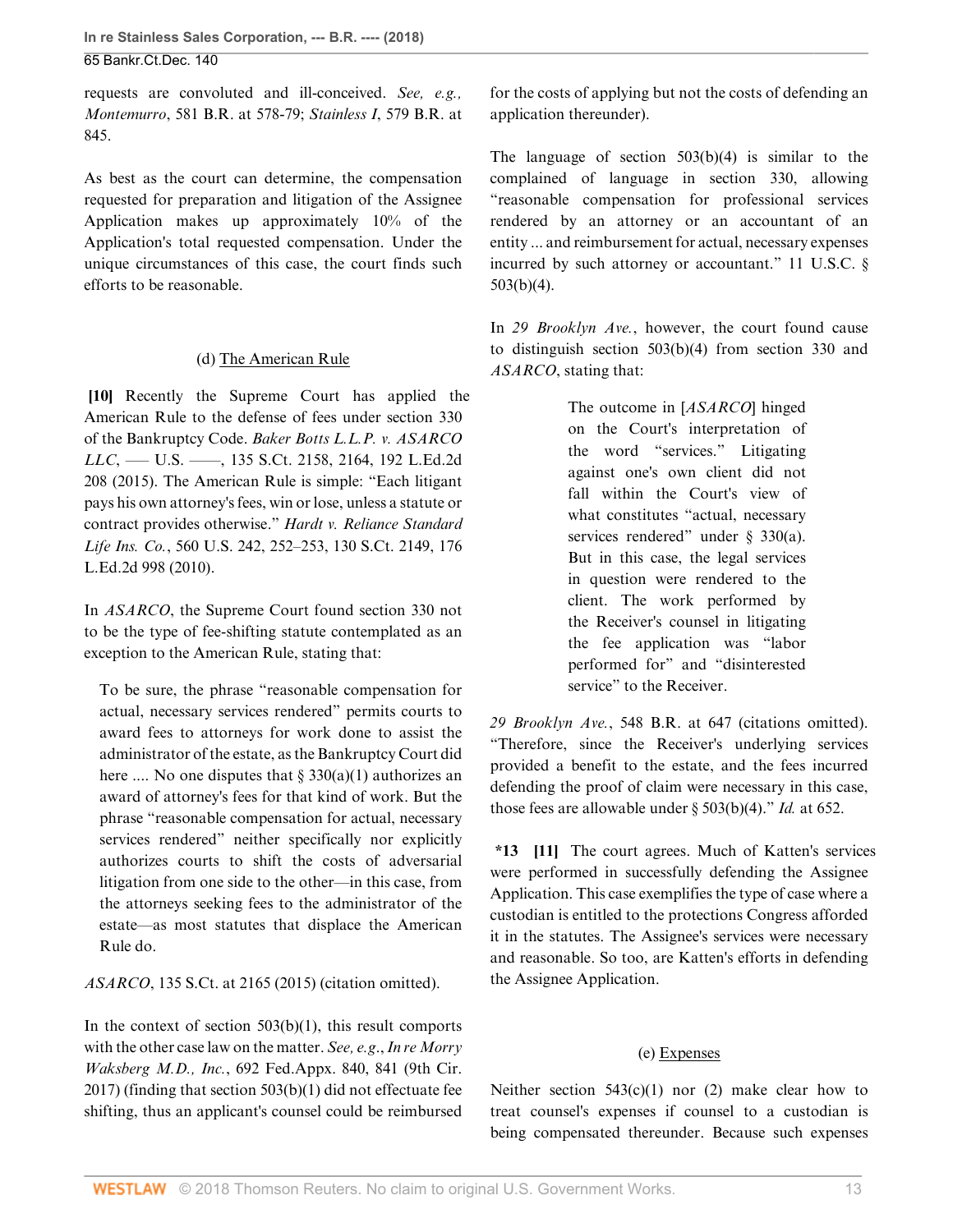are assessable to the custodian by its counsel, it follows therefore that the counsel's expenses may also be reimbursed thereunder. *Randolph*[, 190 U.S. at 538, 23](http://www.westlaw.com/Link/Document/FullText?findType=Y&serNum=1903100317&pubNum=0000708&originatingDoc=I146039b037bc11e888d5f23feb60b681&refType=RP&originationContext=document&vr=3.0&rs=cblt1.0&transitionType=DocumentItem&contextData=(sc.History*oc.AlertsClip)) [S.Ct. 710.](http://www.westlaw.com/Link/Document/FullText?findType=Y&serNum=1903100317&pubNum=0000708&originatingDoc=I146039b037bc11e888d5f23feb60b681&refType=RP&originationContext=document&vr=3.0&rs=cblt1.0&transitionType=DocumentItem&contextData=(sc.History*oc.AlertsClip)) In the court's determination, *[Leventhal](http://www.westlaw.com/Link/Document/FullText?findType=Y&serNum=1994070566&pubNum=0000506&originatingDoc=I146039b037bc11e888d5f23feb60b681&refType=RP&fi=co_pp_sp_506_1178&originationContext=document&vr=3.0&rs=cblt1.0&transitionType=DocumentItem&contextData=(sc.History*oc.AlertsClip)#co_pp_sp_506_1178)*, 19 F.3d [at 1178;](http://www.westlaw.com/Link/Document/FullText?findType=Y&serNum=1994070566&pubNum=0000506&originatingDoc=I146039b037bc11e888d5f23feb60b681&refType=RP&fi=co_pp_sp_506_1178&originationContext=document&vr=3.0&rs=cblt1.0&transitionType=DocumentItem&contextData=(sc.History*oc.AlertsClip)#co_pp_sp_506_1178) *Pettibone*[, 74 B.R. at 300](http://www.westlaw.com/Link/Document/FullText?findType=Y&serNum=1987068306&pubNum=0000164&originatingDoc=I146039b037bc11e888d5f23feb60b681&refType=RP&fi=co_pp_sp_164_300&originationContext=document&vr=3.0&rs=cblt1.0&transitionType=DocumentItem&contextData=(sc.History*oc.AlertsClip)#co_pp_sp_164_300), the standard under either section should be as it is generally in these provisions —reasonableness. Should Katten seek the authority of the court to apply the Retainer to prepetition expenses, it must meet this standard.

That said, even under this more expansive view, Katten's application costs are extraordinary. As part of the Application, Katten submitted Invoice No. 1301396983 in the amount of \$22,042.50. This invoice is entirely spent on matters relating to compilation and submission of the Assignee Application. Excluding this amount from the total Application and excluding unsupported prepetition and post-Application fees, the total amount applied for by Katten is \$60,682.50, resulting in a 36% application cost. This is beyond what the court may allow.

Under the circumstances, the court will expand the traditional  $3-5\%$  set forth in the cases above to  $10\%$ , but no more. Ten percent of \$60,682.50. The court will therefore allow the fees sought in Invoice No. 1301396983 in the amount of \$6,068.25. The remainder of this request is disallowed.

4. *The Reasonableness of the Application Specifically* All the foregoing brings us in what is, essentially, a full circle—back to the question of reasonableness. The Trustee has challenged the reasonableness of specific tasks performed by Katten, providing an annotated version of Exhibit 1 and Exhibit 3 to the Application with cursory one-word objections to Katten's time entries (such as long, vague, and duplicative).

As discussed above, applicable case law allows the court to apply the standard of [section 330\(a\)](http://www.westlaw.com/Link/Document/FullText?findType=L&pubNum=1000611&cite=11USCAS330&originatingDoc=I146039b037bc11e888d5f23feb60b681&refType=LQ&originationContext=document&vr=3.0&rs=cblt1.0&transitionType=DocumentItem&contextData=(sc.History*oc.AlertsClip)) to both compensation and expenses under [section 503\(b\)\(4\)](http://www.westlaw.com/Link/Document/FullText?findType=L&pubNum=1000546&cite=11USCAS503&originatingDoc=I146039b037bc11e888d5f23feb60b681&refType=SP&originationContext=document&vr=3.0&rs=cblt1.0&transitionType=DocumentItem&contextData=(sc.History*oc.AlertsClip)#co_pp_6ad60000aeea7). As a result, the court has reviewed the Application with those rules in mind. Bankr. N.D. Ill. R. 5082–1; *see [444 N. Nw. Hwy, LLC](http://www.westlaw.com/Link/Document/FullText?findType=Y&serNum=2029626501&pubNum=0000999&originatingDoc=I146039b037bc11e888d5f23feb60b681&refType=RP&originationContext=document&vr=3.0&rs=cblt1.0&transitionType=DocumentItem&contextData=(sc.History*oc.AlertsClip))*, [2013 WL 122527, at \\*6–7](http://www.westlaw.com/Link/Document/FullText?findType=Y&serNum=2029626501&pubNum=0000999&originatingDoc=I146039b037bc11e888d5f23feb60b681&refType=RP&originationContext=document&vr=3.0&rs=cblt1.0&transitionType=DocumentItem&contextData=(sc.History*oc.AlertsClip)); *see also, e.g.*, Assignee Award, at \*1.

Excluding the costs of the Application discussed above, the Assignee has sought \$52,158.00 for Katten's services and \$589.09 for Katten's expenses prior in the chapter 11 case and \$8,524.50 for services and \$3,141.74 for expenses

<span id="page-13-3"></span>in the chapter 7 case.  $8\text{ The court considers each period's}$  $8\text{ The court considers each period's}$ request, in turn.

<span id="page-13-2"></span>

[8](#page-13-3) Katten has suggested, in the Supplement, that it has further fees and expenses incurred after the date of the Application. It also has, as is noted several times herein, not substantiated its prepetition request. This Memorandum Decision makes no finding as to either, nor does it preclude a further application for those periods, if one is warranted.

### <span id="page-13-0"></span>(a) Katten's Chapter 11 Services and Expenses

**[\[12](#page-2-0)]** The Assignee has sought \$52,158.00 for Katten's services and \$589.09 for Katten's expenses in the chapter 11 case, from the Petition Date (February 3, 2017) to the entry of the Conversion Order on March 7, 2017. The court has reviewed the time entries and expenses in light of the applicable standards under [section 503\(b\)\(4\)](http://www.westlaw.com/Link/Document/FullText?findType=L&pubNum=1000546&cite=11USCAS503&originatingDoc=I146039b037bc11e888d5f23feb60b681&refType=SP&originationContext=document&vr=3.0&rs=cblt1.0&transitionType=DocumentItem&contextData=(sc.History*oc.AlertsClip)#co_pp_6ad60000aeea7) set forth above and the normal rules of compensation of this District, and finds the following reductions to apply:

**\*14** As for services, a small amount of time (2.6 hours @ \$375.00/hour) was either purely clerical in nature or of no benefit to the client. In addition, an even smaller amount of time was billed for a consultation in excess of the other party's time entries for the same consultation  $(0.2 \text{ hours} \omega)$ \$790.00/hour). As such, the court finds that \$1,133.00 of the services rendered are not reasonable. The remainder will be allowed. As for expenses, multiple taxis were charged to attend court hearings approximately seven blocks from Katten's offices (\$42.00). In the absence of further substantiation of the need for those taxi expenses are unnecessary and thus are disallowed. The remainder will be allowed.

As a result, the court allows as reasonable compensation \$51,025.00 for services and \$547.09 for actual, necessary expenses for this period.

## <span id="page-13-1"></span>(b) Katten's Chapter 7 Services and Expenses

**[\[13](#page-2-1)]** The Assignee has sought \$8,524.50 for Katten's services and \$3,141.74 for Katten's expenses in the chapter 7 case, from the entry of the Conversion Order on March 7, 2017 to the filing of the Application on September 1, 2017. The court has reviewed the time entries and expenses